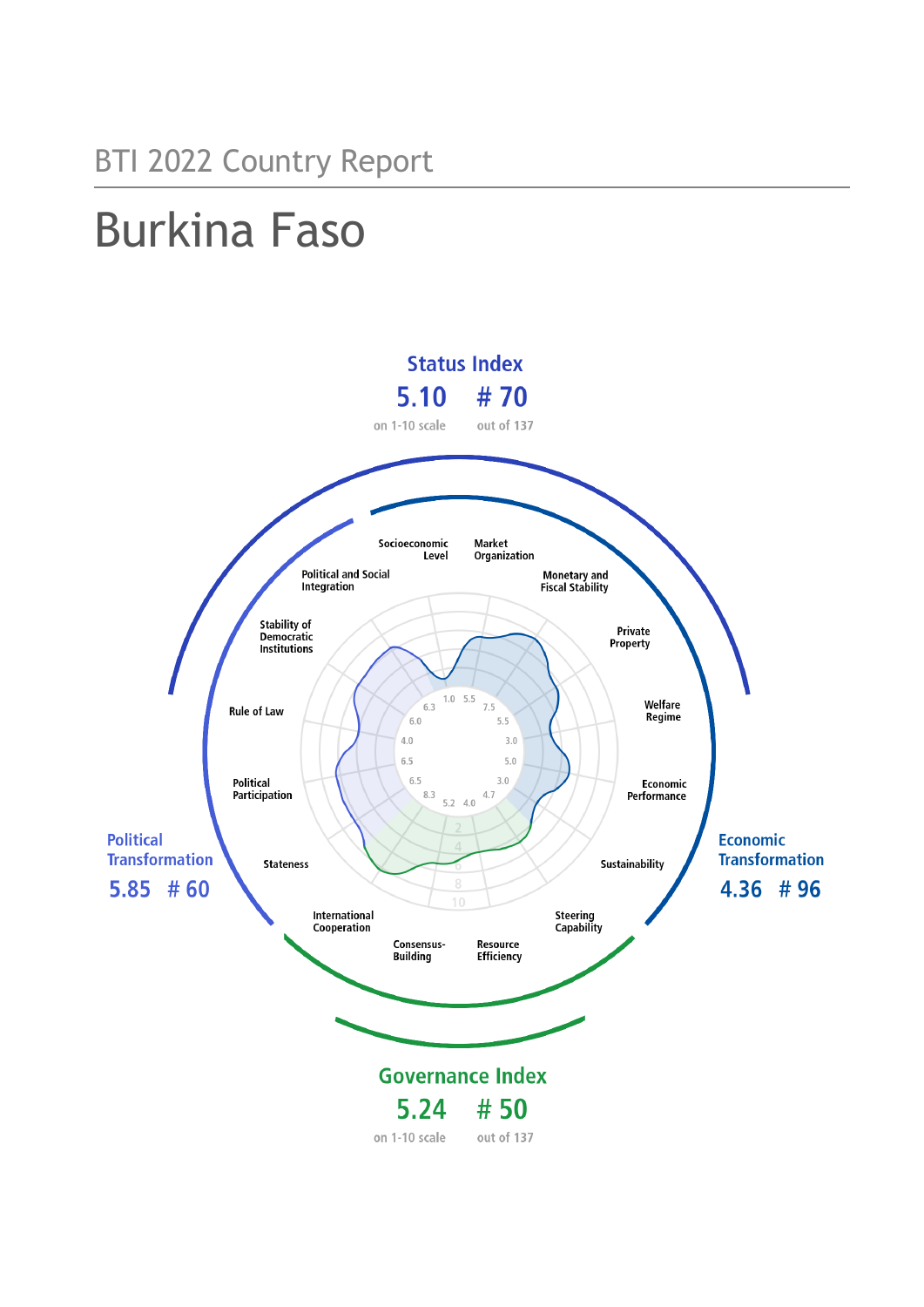This report is part of the **Bertelsmann Stiftung's Transformation Index (BTI) 2022**. It covers the period from February 1, 2019 to January 31, 2021. The BTI assesses the transformation toward democracy and a market economy as well as the quality of governance in 137 countries. More on the BTI at [https://www.bti-project.org.](https://www.bti-project.org/)

Please cite as follows: Bertelsmann Stiftung, BTI 2022 Country Report — Burkina Faso. Gütersloh: Bertelsmann Stiftung, 2022.

This work is licensed under a **Creative Commons Attribution 4.0 International License**.

## **Contact**

Bertelsmann Stiftung Carl-Bertelsmann-Strasse 256 33111 Gütersloh Germany

**Sabine Donner** Phone +49 5241 81 81501 sabine.donner@bertelsmann-stiftung.de

**Hauke Hartmann** Phone +49 5241 81 81389 hauke.hartmann@bertelsmann-stiftung.de

**Claudia Härterich** Phone +49 5241 81 81263 claudia.haerterich@bertelsmann-stiftung.de

**Sabine Steinkamp** Phone +49 5241 81 81507 sabine.steinkamp@bertelsmann-stiftung.de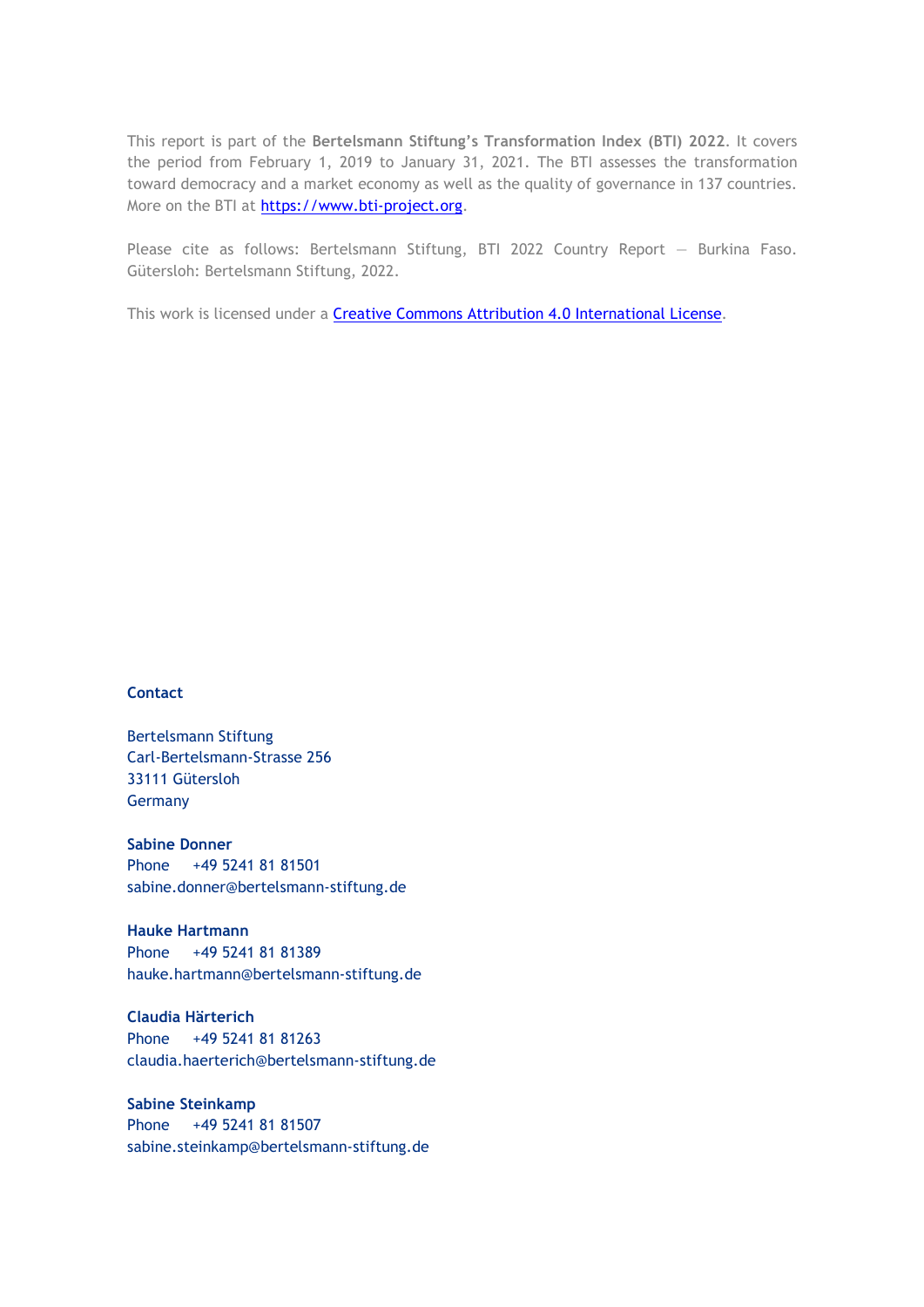#### **Key Indicators**

| Population               | M      | 20.9 | HDI                            | 0.452 | GDP p.c., PPP $\ S$          | 2279 |
|--------------------------|--------|------|--------------------------------|-------|------------------------------|------|
| Pop. growth <sup>1</sup> | % p.a. | 2.8  | HDI rank of 189                | 182   | Gini Index                   | 35.3 |
| Life expectancy          | vears  | 61.6 | UN Education Index             | 0.312 | Poverty <sup>3</sup><br>$\%$ | 76.7 |
| Urban population %       |        | 30.6 | Gender inequality <sup>2</sup> | 0.594 | Aid per capita $\mathsf S$   | 56.5 |
|                          |        |      |                                |       |                              |      |

Sources (as of December 2021): The World Bank, World Development Indicators 2021 | UNDP, Human Development Report 2020. Footnotes: (1) Average annual growth rate. (2) Gender Inequality Index (GII). (3) Percentage of population living on less than \$3.20 a day at 2011 international prices.

# Executive Summary

The period under review saw serious challenges, conflicts, and instabilities that pose a threat to human, social and economic development. The current president, Roch Kaboré, and his government have been re-elected for a second term. Since many leading figures in politics, administration, and business come from the elites of the previous regime, it is hardly astonishing that the change in government has not led, to date, to the political and economic transition that many Burkinabé had hoped for. Previous core problems persisted more or less unaltered in the period under review: these include a political system based on patronage relationships; elites more interested in maintaining power and distributing resources within their clientelist networks than in dealing with the claims and interests of the population and promoting common welfare; slow, ineffectual persecution of political and economic crimes and human rights violations.

The threat of terrorist attacks has significantly increased in the period under review. Almost 4,000 people have been killed in inner-state conflicts, including civilians, members of selfdefense groups, and state security forces. Since 2017, more than 120 attacks on schools have been reported, half of them in 2019. Two thousand five hundred schools have been closed due to the security situation, with catastrophic consequences for access to education. More than 1,000,000 people are internally displaced. Most of the attacks have targeted institutions of the Burkinabé state, but also schools, churches, and religious leaders are common targets. Initially concentrated in the north of the country, in the period under review, the terrorist threat has gradually spread to several other regions, especially the east. The recent creation of a transnational anti-terror military operation, the G5 Sahel Joint Force, has not yet succeeded in improving the security situation; nor has the French military presence. The latter, in fact, has led to increasing anti-French resentments in the country.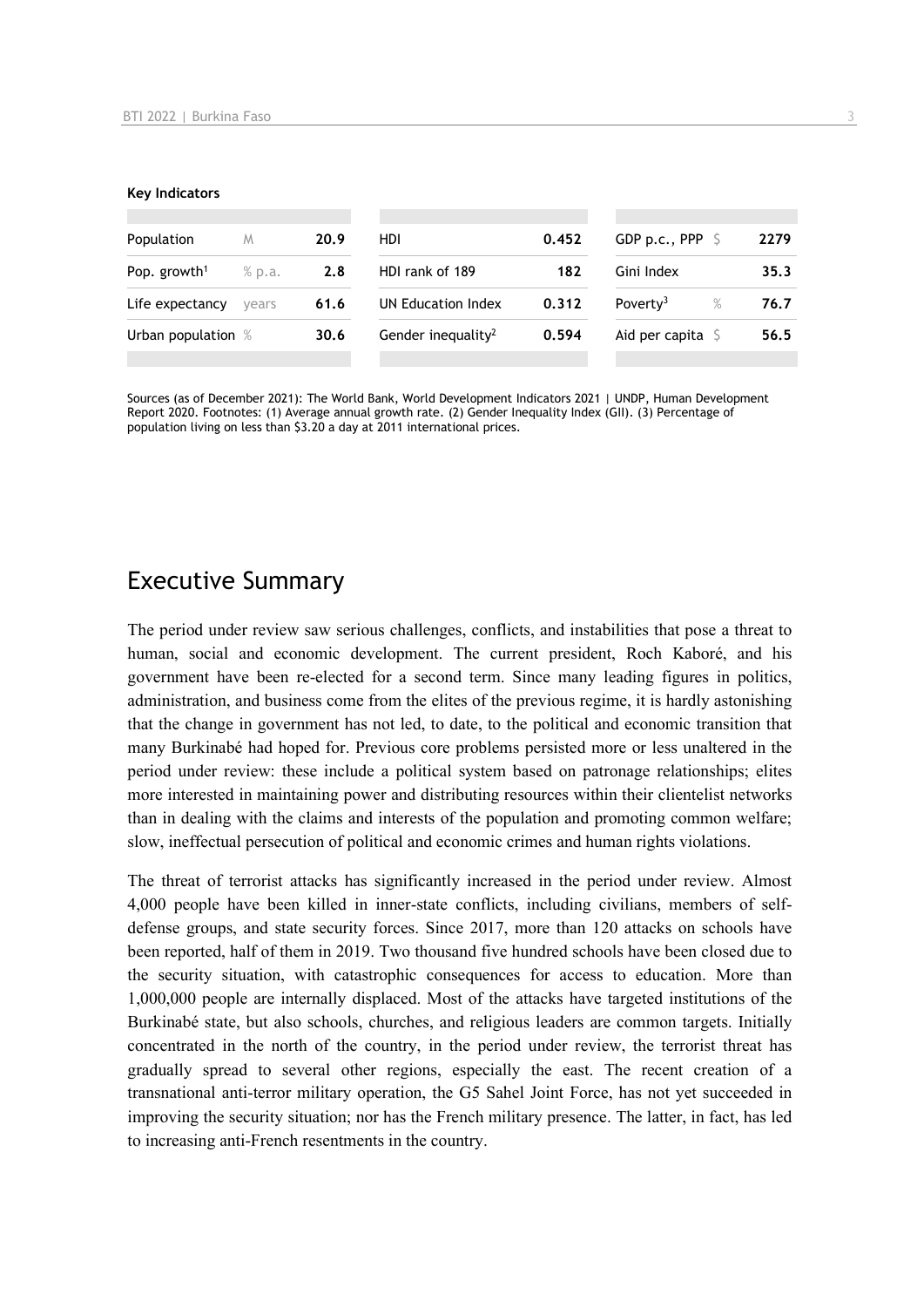Economic growth has consolidated in the period under review and at least some indicators of human development have slightly improved. Agriculture and mining are the most important economic sectors. Gold is the by far most important export product, followed by cotton. However, the World Bank is projecting negative growth due to the COVID-19 crisis. The economic slowdown due to COVID-19 has translated into an economy-wide reduction in income; most employees, non-farm businesses and farm activities experienced a reduction in income. Yet, Burkina Faso has significant potential that allows for moderate hope for the social and political development of the country: a highly motivated young generation, a vibrant civil society, relatively strong cultural and social cohesion, and strong efforts to create solidarity and national unity. Investments in education and infrastructure are urgently needed to enable the country to adequately benefit from its social, cultural, human, and natural resources.

However, human security remains a major challenge, not solely with regard to the massive increase in attacks by Islamist armed groups in the north and east. There has also been a significant increase in criminal attacks in Ouagadougou, as well as in alarming human rights violations by state and non-state armed actors. In conflict-ridden regions, self-defense groups and state-sponsored civil militias continue to play a controversial and difficult-to-estimate role with regard to security.

Burkina Faso has been affected relatively less by the COVID-19 pandemic than many other countries, with 10,958 confirmed cases and 127 deaths (as by February 5, 2021); however, with very poor sanitary conditions and health facilities and a high level of poverty and social inequality, it is extremely vulnerable to pandemic effects. The first COVID-19 cases were confirmed on March 9, 2020. The government's COVID-19 management measures included the temporary shutdown of all public services; a mix of social distancing; movement and visa restrictions; health screening at airports and border crossings; and closure of certain economic sectors. On March 12, 2020 public gatherings were banned until at least April 30. By virtue of making social gatherings illegal, protests have been virtually banned; several cases of police brutality in curfew enforcements have been reported. Voter registration has been temporarily suspended. On March 18, schools were closed until at least March 31.

# History and Characteristics of Transformation

After achieving independence from France in 1960, Burkina Faso endured decades of political instability, characterized by mass strikes and military coups. The 1983 coup led by Captain Thomas Sankara, stands out for its anti-imperialist and populist leanings. In 1987, Sankara was assassinated in a military coup organized by Blaise Compaoré. By 1991 several new parties had been formed and legalized. A new constitution was also approved in June 1991 via referendum, albeit with low voter turnout. The first presidential elections were held in 1991. The only candidate on the ballot, Compaoré, was elected with only 25% of the electorate participating.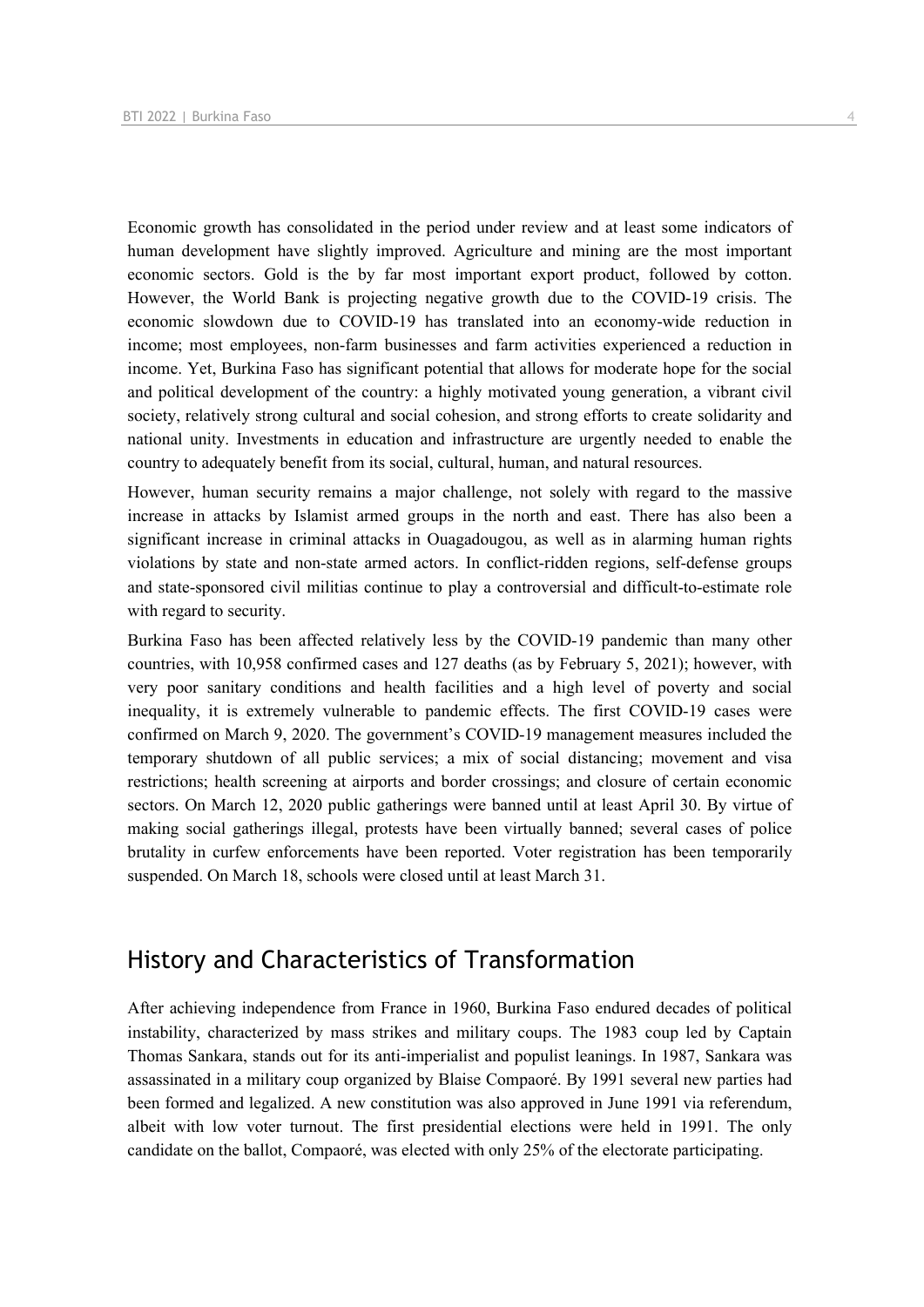In 1992, Burkina Faso held its first multiparty parliamentary elections. Facing weak opposition, Compaoré's party achieved a two-thirds majority. In 1996, it repeated its success. The National Assembly's ability to govern was theoretical at best, and lawmaking was reduced to a one-party affair. Political opposition began to form outside parliament. Institutions of representative democracy began losing credibility among the population. Human rights violations, notably by the security forces, occurred frequently. A culture of impunity prevailed. Consistent political pressure forced Compaoré to make concessions. Numerous institutional and electoral reforms represented an improvement over the previous system.

Compaoré was re-elected president in 2000, 2005 and 2010. The population's discontent has grown continuously, and criticism of the political system increased also from within the ruling circle. Massive protests arose after the death of a young man who died in 2011 after being detained by the gendarmerie. These protests triggered a severe political crisis: soldiers mutinied and the presidential guard revolted. Compaoré could only re-establish his authority by dissolving the government.

In 2013 and 2014, ten thousand people took to the streets and protested against Compaoré's attempt to revise article 37 of the constitution in order to enable himself to run for another term. The proposal for constitutional revision passed the National Assembly on October 21, 2014. In consequence, students and workers went on strike. When the proposal finally was supposed to be adopted on October 30, protesters stormed into the parliament building. On October 31, Compaoré was forced by the military to resign. The army commander-in-chief took over power transitionally. After two weeks of military control, a transitional Charta was signed by political parties, the military, civil society groups and traditional authorities on November 16, 2014.

Presidential elections were scheduled for October 11, 2015. A core conflict turned on the question of whether candidates who had come out in favor of the disputed revision of Article 37 of the constitution were allowed to run for election. The transitional government decided that they were not, and as a consequence, several confidents of former President Compaoré were excluded from announcing their candidacy.

On September 16, 2015, this resulted in a coup by the RSP, led by its commander, General Gilbert Diendéré. Mass protests emerged immediately. The following day, Diendéré declared the transitional government to be dissolved and himself president.

The trade unions went on a general strike, and virtually all civil society groups mobilized to mass resistance against the putsch. Six days after the coup, on 23 September, Diendéré turned himself in.

Presidential elections were finally held on November 29, 2015. Roch Marc Christian Kaboré, chairman of the Mouvement du Peuple pour le Progrès (MPP), succeeded in the first ballot. From the point of view of most observers, this does not indicate a serious change in political orientation: Kaboré had already been minister and prime minister during the presidency of Compaoré. He left Compaoré's party together with 72 other politicians and founded the MPP in January 2014. According to many civil society groups, the transition ultimately amounted to one faction within the CDP succeeding against another.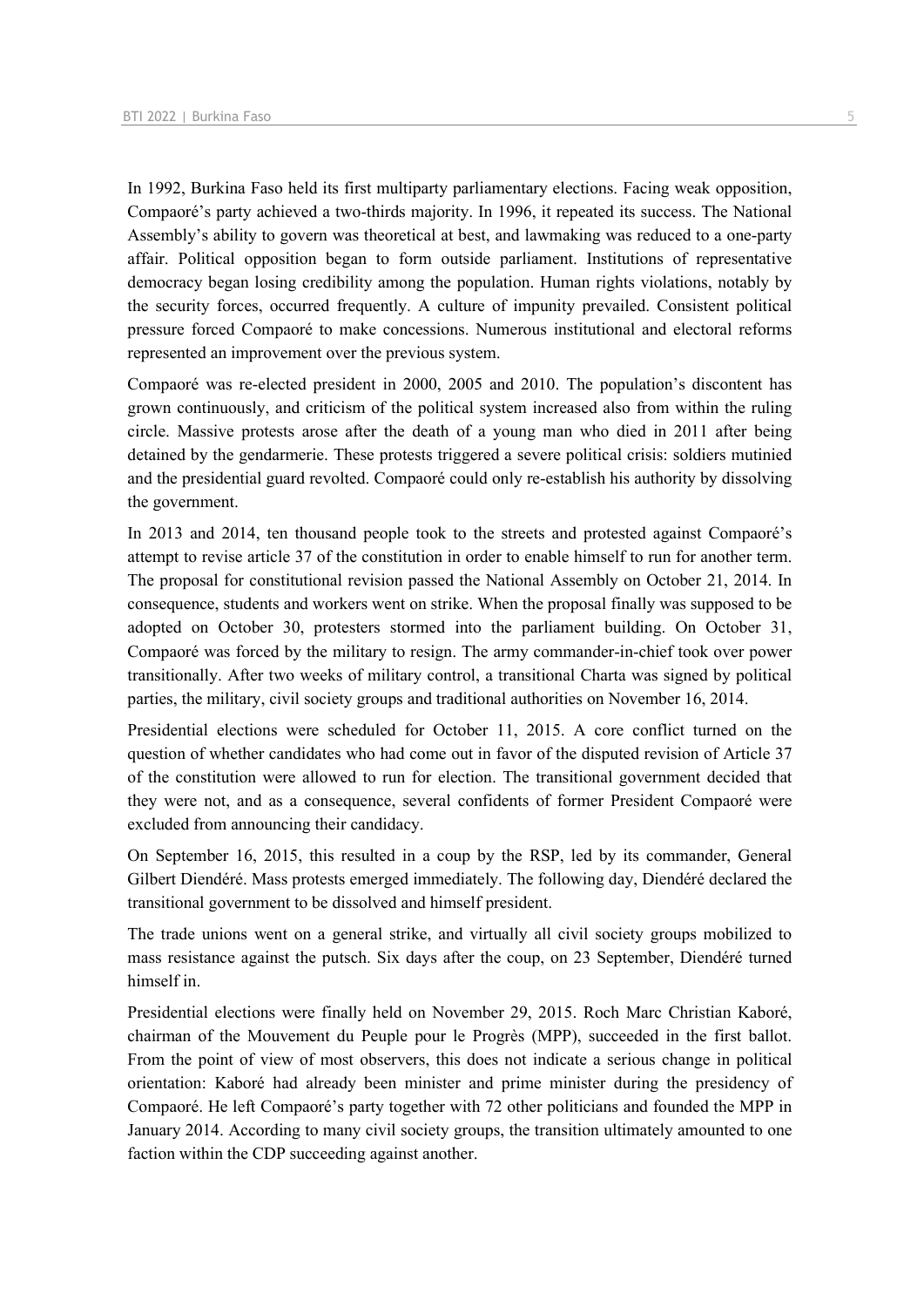The BTI combines text analysis and numerical assessments. The score for each question is provided below its respective title. The scale ranges from 1 (worst) to 10 (best).

# Transformation Status

# I. Political Transformation

#### **1 | Stateness**

The state's monopoly on the use of force is in principle established nationwide, but de facto not enforced all over the country. It showed seriously worrying signs of erosion during the period under review, in particular in the state's periphery near the borders of Mali and Niger and in in the eastern region, but also – to a lesser degree – in the capital. Extensive economic grievances (poor pay, housing, etc.) among the security forces persist despite the government's efforts to meet their demands. The political aspects of the incidents have not been addressed at all. These grievances, combined with political and ethnic fractionization of the security forces have long threatened to weaken the state's monopoly on violence to an extent that could destabilize the regime at any time.

Army, gendarmerie, and police bases, as well as public institutions such as schools and municipal administrations, were attacked repeatedly in 2019-2020 by non-state armed groups (most likely, linked to al-Qaeda Maghreb/AQIM), and at different locations in many regions of the country – mostly, but by no means limited to the periphery. More than 2,200 people were killed in 2019 and 2020, respectively, due to inner-state conflicts, including civilians and members of state security forces and non-state armed groups, a terrifying increase compared to the approximately 300 fatalities in 2018. The vast majority of deaths are reported in the Northern Sahel region, but the security situation in the east significantly worsened in the period under review, too. More than one million Burkinabe people have been displaced by fighting.

The weakness of the state's security forces to ensure a monopoly on violence can no longer be ignored. This is also reflected in the strengthening and spreading of the Koglweogo and other local self-defense groups all over the country, who also come into conflict with each other and are being instrumentalized by political actors. In view of escalating violence, but also as a reaction to communities demanding the legal right to defend themselves, parliament reacted by approving a law (no. 002- 2020) on civil defense, the "Volontaires pour la Défense de la Patrie" in January 2020. The law enables the government to financially and technically

#### Question Score

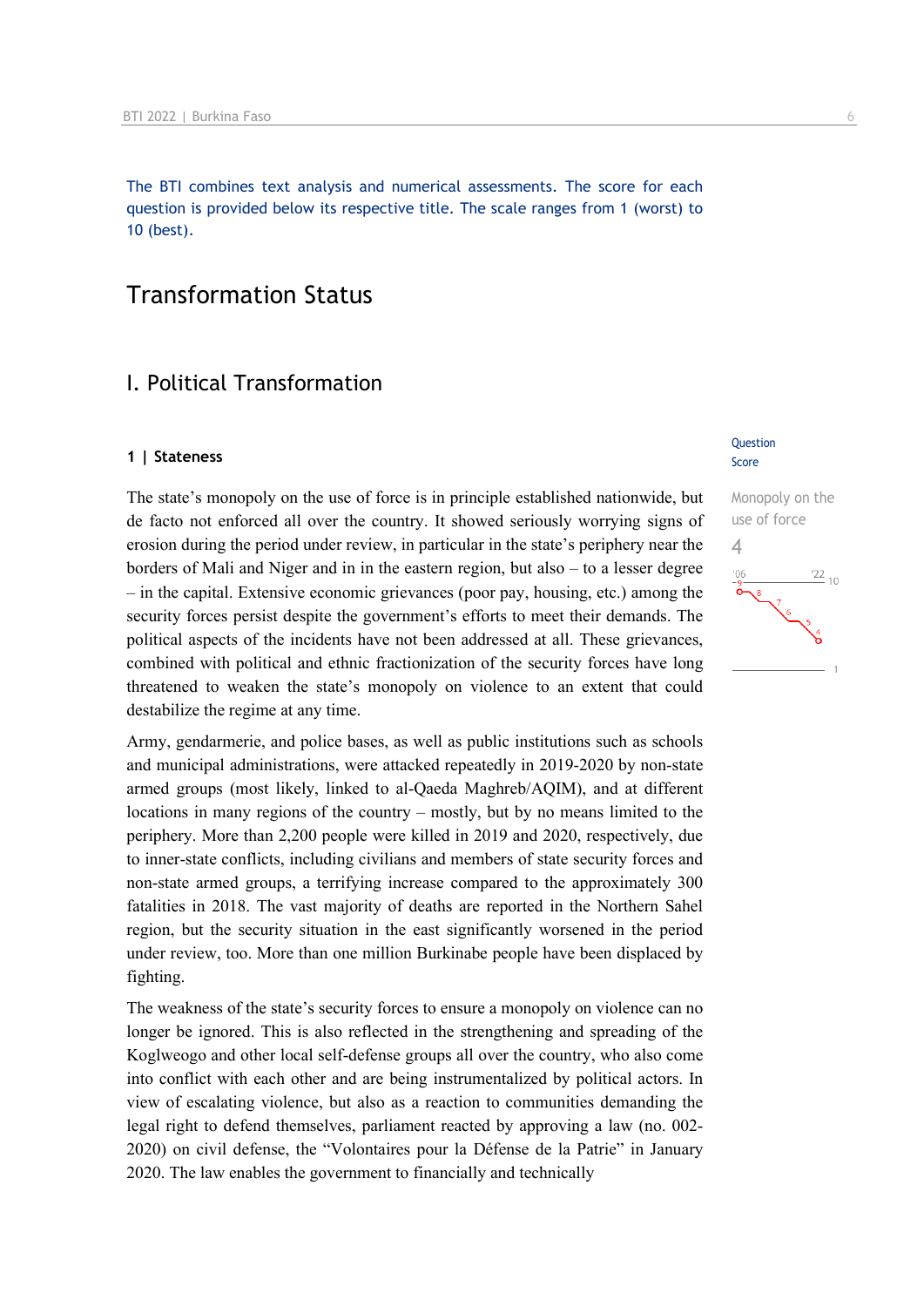support "Volontaires" that are supposed to protect their communities. However, the idea of involving civilians in the national security did not come as suddenly as outsiders perceived it coming. Already in 2016, the government attempted to institutionalize the Koglweogo as a neighborhood police force. Although the groups' national representatives rejected this, the respective law was adopted by the Council of Ministers in October 2016. The new law led to the institutionalization of the "Volontaires" in January 2020. Especially in the north, the "Volontaires" frequently act without being controlled by the army or other state agencies. Little is also known about the militias' training and recruiting process.

Burkina Faso has a relatively high degree of ethnic diversity (more than 60 ethnic groups, with the Mossi constituting almost half of the population). The major ethnic group, the Mossi, have a dominant role in politics. Interethnic marriages are common and not condemned by the government. In general, ethnicity barely presents a politically relevant category with respect to state identity. Ethnic, religious or other identity groups are seldom systematically discriminated against by legal or state institutions. However, since the intercommunal clash in Yirgou in January 2019 and in Barga in 2020, discriminating narratives against the Fulbe (Peulh) occur more frequently than previously. In general, inner-state conflicts are not ethnically shaped. However, political ethnicizing of conflicts significantly increased in the country's north during the period under review. Still, a majority of the population generally acknowledges the state's constitution and accepts the nation-state as legitimate.

The state is constitutionally defined as secular. Religious dogmas have no relevant influence on politics or legal order. Pentecostal church groups have gained prominence and social influence over the past two review periods, but do not influence on politics or legal order. However, the religious authorities (Catholic, Muslim, and traditional religious authorities) play an important role in Burkinabé society and often express opinions publicly. They frequently act as mediators in local and national political and social conflicts. According to the census about 61 % of the population are Muslims, Christians (mostly Catholics) represent 29.9 % and animists 7.3 %. There are few tensions between religious groups, though some voices complain that Muslims are disproportionally represented in the political elite and civil service, given their overall share of the population. Islamic fundamentalists have considerably increased their influence in the north and east of the country. In the period under review, Christian (especially Catholic) churches and priests have increasingly been targeted by violent attacks of jihadist groups. This could be interpreted as a way of attacking and undermining the state, since Catholics in the north are frequently state functionaries who originate in other parts of the country. There are fears that the east is becoming a corridor for jihadist terrorists. Kidnappings in northern Benin in May 2019, with the hostages transported through Burkina Faso to Mali, are cited as a case in point.

State identity 10  $\frac{22}{2}$  10

No interference of religious dogmas 7

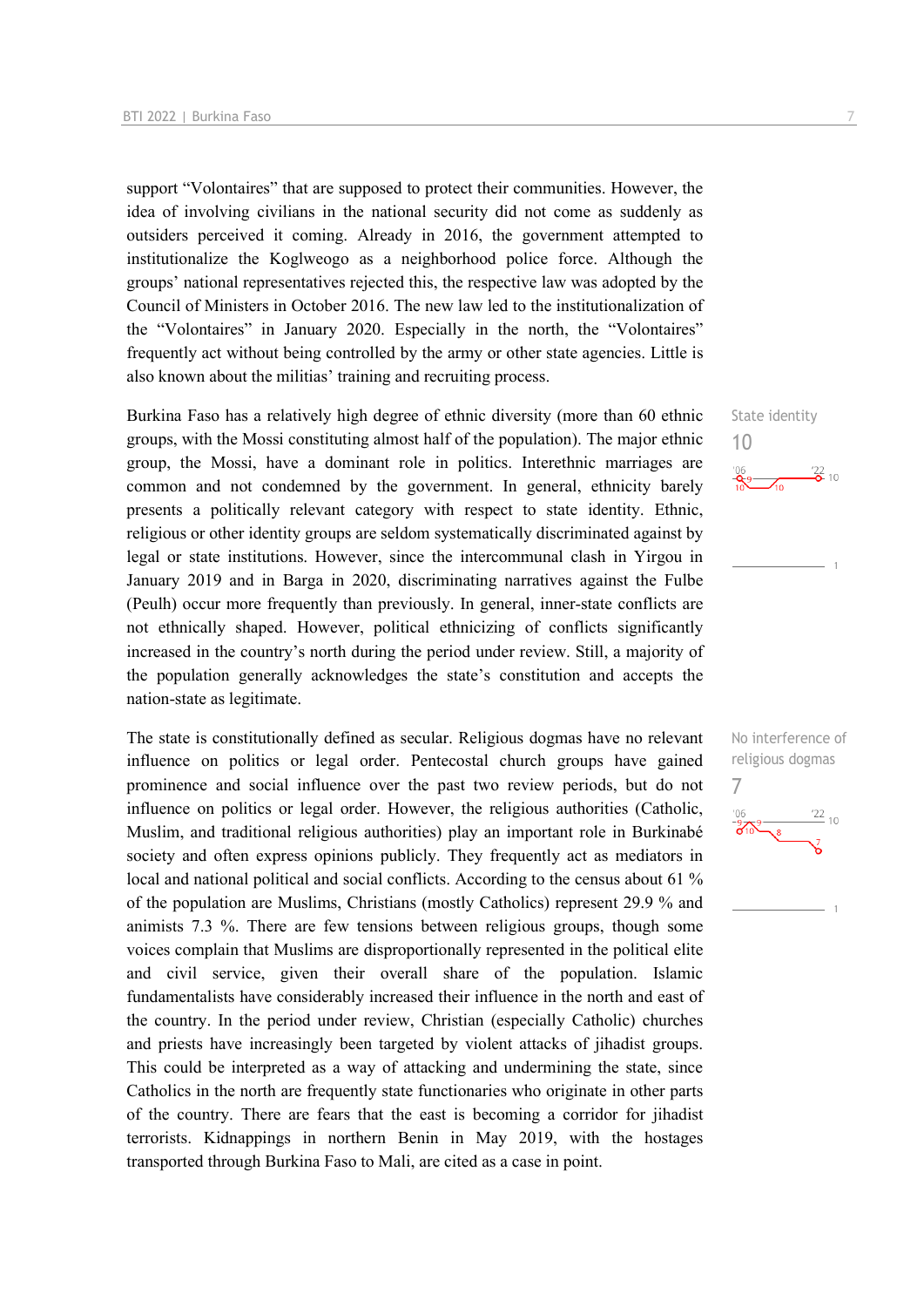However, many religious leaders, both Catholic and Muslim, in the north and nationwide, frequently call on the population to refuse instrumentalization through allegedly religious discourse. It is much more likely that people, particularly marginalized (male) youth, join jihadist groups or become accomplices due to intimidation, lack of perspective, or grievances against the state than out of ideological conviction. Nevertheless, the latest research indicates that there are some tendencies toward religious radicalization.

The state administration suffers from corruption on all levels. As a consequence, the existing structures provide the most basic public services, but they show functional deficiencies and lack capacity in many areas. In particular, the population complains about shortcomings in basic infrastructure such as water, electricity, education (particularly regarding secondary schools and universities), and health care. Apart from main roads (Ouagadougou via Bobo-Dioulasso to the Ivorian border; Ouagadougou to Kaya, Kongoussi, and Koupela; etc.), roads and bridges are frequently in bad condition or nonexistent. Officially, decentralization was designed to devolve some political decision-making to local authorities and to bring social services and basic administration closer to the people of the country's 302 rural communes (in addition, 49 urban communes exist, among them two with "particular status," Ouagadougou and Bobo-Dioulasso). In practice, however, thin financial, technical and human resources severely limited the extent to which this autonomy could be exercised and local administration could be strengthened. Yet some success has been achieved in the period under review: In early 2020, the first payments from the Mining Fund for Local Development (Fonds Minier de Développement Local, FMDL) were made to municipalities. The fund was introduced as a result of reforms to the national mining law in June 2015. The law obliges mining companies to pay 1% of their monthly turnover into the fund. Moreover, 20% of state revenue from the surface tax is added to the fund. The FMDL is redistributed to municipalities, which means a considerable increase in their funding and improvement to their financial autonomy. Bi- and multilateral development cooperation provide technical support to municipalities, particularly for counseling and training local councilors and administrative staff.

However, the worsening security situation seriously affects the functionality of several municipalities in the north. This became obvious during the presidential elections on November 22, 2020, when, according to the national election authority, 15 municipalities (out of 351 in the country) were unable to carry out elections.

Basic infrastructure services have not been seriously disrupted due to COVID-19 and policy measures to prevent the spreading of the virus, as most measures that concerned basic infrastructure (school closures, etc.) were limited to a period of a couple of weeks in March and April 2020.

Basic

5

 $-06$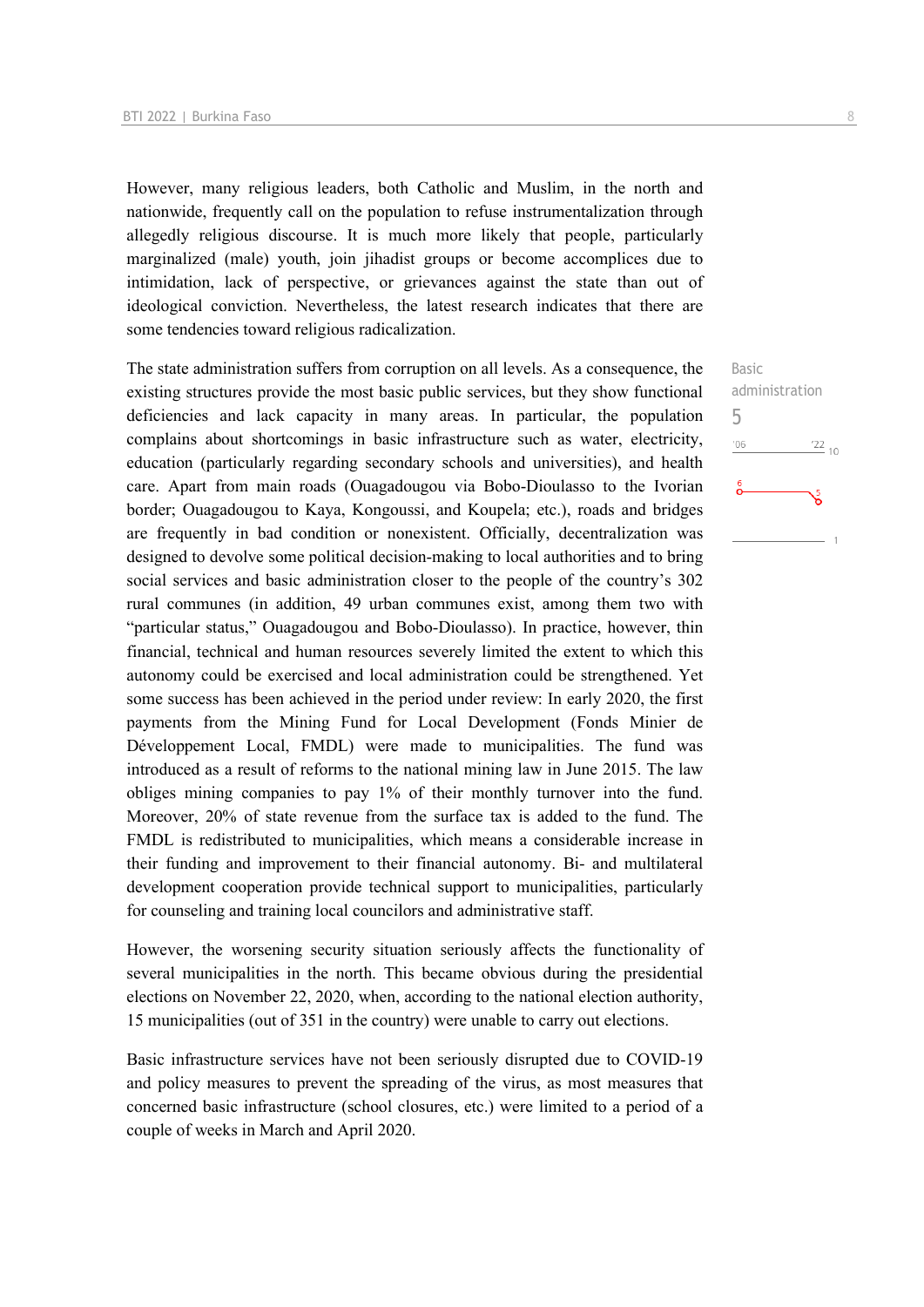#### **2 | Political Participation**

The constitution guarantees all citizens the right to vote in direct, general, uniform, and free elections, as well as the right to run for political office. General elections are regularly conducted on the national level and universal suffrage with secret ballots is ensured.

National elections, both for the National Assembly and the president, were held at last on November 22, 2020. Voter turnout was 50.79%. Roch Marc Christian Kaboré (Mouvement du Peuple pour le Progrès, MPP), the incumbent, succeeded in the first ballot with 57.87% (second-place candidate was Eddie Komboïgo with 15.47%). From the point of view of many observers, this does not indicate broad support and people's satisfaction, but rather a perceived lack of alternatives. Though a significant number of polling sites (926 out of 19,836) were unable to open due to security risks, according to the government and to independent observers from the African Union, the Economic Community of West African States (ECOWAS) and civil society, elections proceeded without any significant irregularities.

Sixty-one parties ran in the legislative elections. The MPP placed first with 56 out of 127 seats. Other major parties were the CDP (20 seats), the NTD (13 seats) and the UPC (12 seats).

Municipal elections were last held in May 2016. Again, the MPP, UPC, and CDP won the vast majority of seats.

While several parties with different platforms are able to run, the principles of equality and fairness were (and still are, even after Compaoré's resignation) heavily constrained by the extensive patronage network maintained by the CDP and MPP and their control of the state administration and political institutions. Their exclusive access to substantial resources allows for nationwide campaign machinery, including media coverage, and opponents have difficulty countering this. The incumbent uses public resources to campaign, reinforcing inequality among competitors. At the same time, despite some efforts to build coalitions, the opposition still suffers from extreme fragmentation and is unable to offer convincing political alternatives.

Free and fair elections 7 $\frac{22}{10}$  $-06$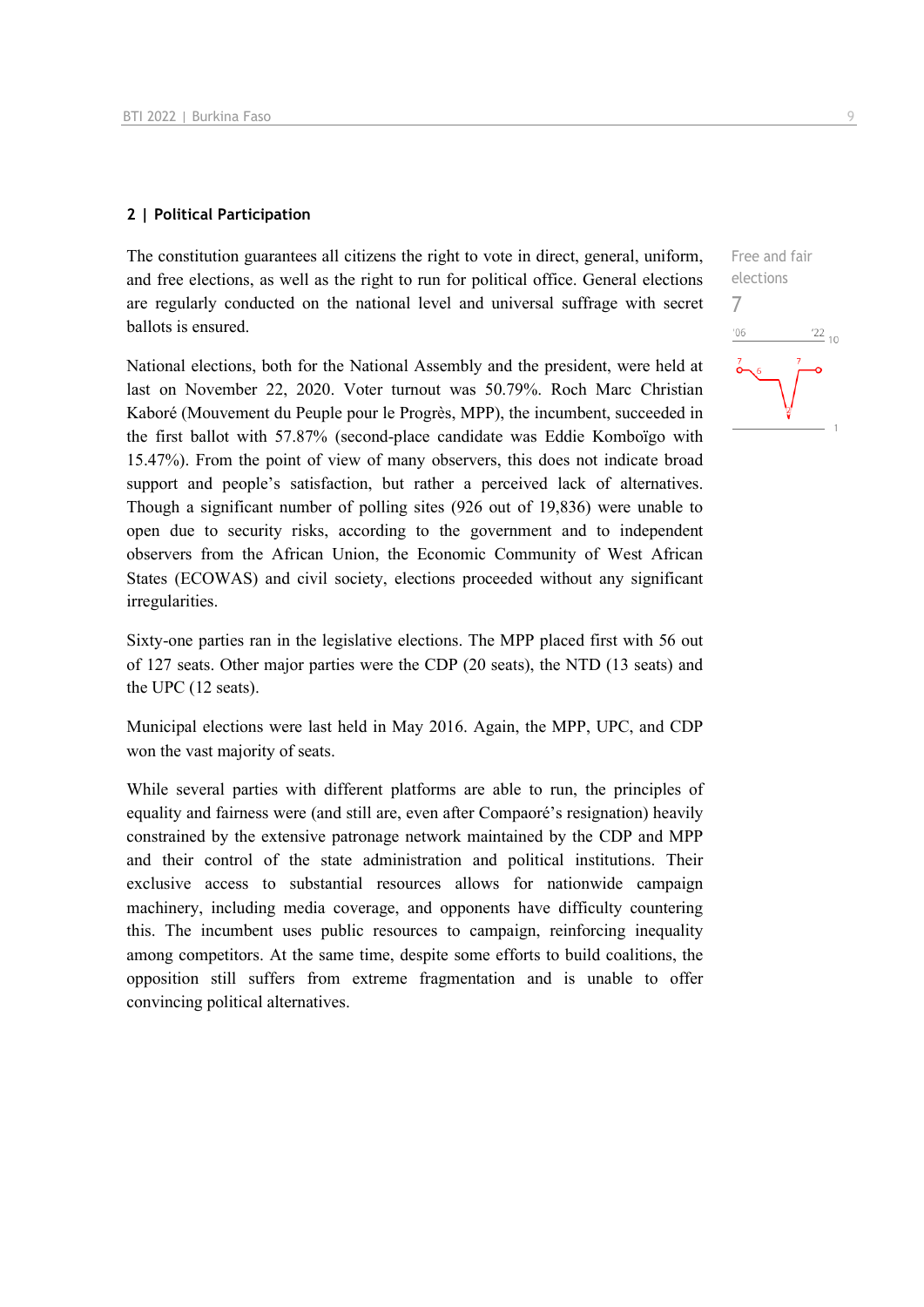In general, the elected government has the power to govern, but both the military and civil opposition groups have serious potential for acting as a veto power. Since the putsch and presidential elections in 2015, the extent to which army officers influence political decisions or exercise veto power remains unclear. The precarious security situation also limits the government's effective power to govern, particularly in parts of the north and east.

Freedoms of assembly and association are constitutionally guaranteed and exercised extensively by oppositional political parties and civil society groups (in particular, trade unions, students, and human rights groups). However, human rights groups complain, that protesters frequently face repression by state security forces (e.g., in Ouagadougou on September 16, 2019, during a march of the trade unions, or on January 15, 2019, during a student march in Dori). On Friday, May 31, 2019, two activists from the Democratic Youth Organization of Burkina Faso (Organisation Démocratique de la Jeunesse, ODJ) were killed in the province of Yagha in the northeast of the country, bordering Niger. Civil society organizations demand an investigation and prosecution – however, to date, the authorities have taken no decisive steps. An alliance of trade unions, human rights and student organizations, and other civil society associations immediately condemned the killing and demanded an official investigation and prosecution of the perpetrators and those responsible for the murder.

Related to the state of emergency that has been in effect in several provinces since December 31, 2018, due to the increase in terrorist attacks, the authorities have restricted the right to assembly. Nevertheless, more than 150 protests and riots were reported in 2019. Related to the COVID-19 crisis, public gatherings were banned from March 12 – April 31, 2020. Nevertheless, there have been marches for peace in Ouagadougou in reaction to the violent clash in Barga on March 8, 2020.

Freedom of the press and freedom of speech are nowadays relatively secure. Radio is the most important media; numerous broadcasting stations exist. Journalists working for state-owned media often avoid political controversial issues. The private media are relatively independent and often critical of the government. Occasionally, journalists are sentenced to jail or fined for offenses such as insulting an officeholder. The Information Code grants journalists free access to sources of information, with exceptions for information pertaining to the internal or external security of the state, military secrets, strategic economic interests, ongoing investigations or legal proceedings, and anything that threatens people's dignity and privacy. In practice, officials use these exceptions frequently, and accessing government information remains difficult. There are no government restrictions on access to the internet, which only a small percentage of the population has access to.



Effective power to

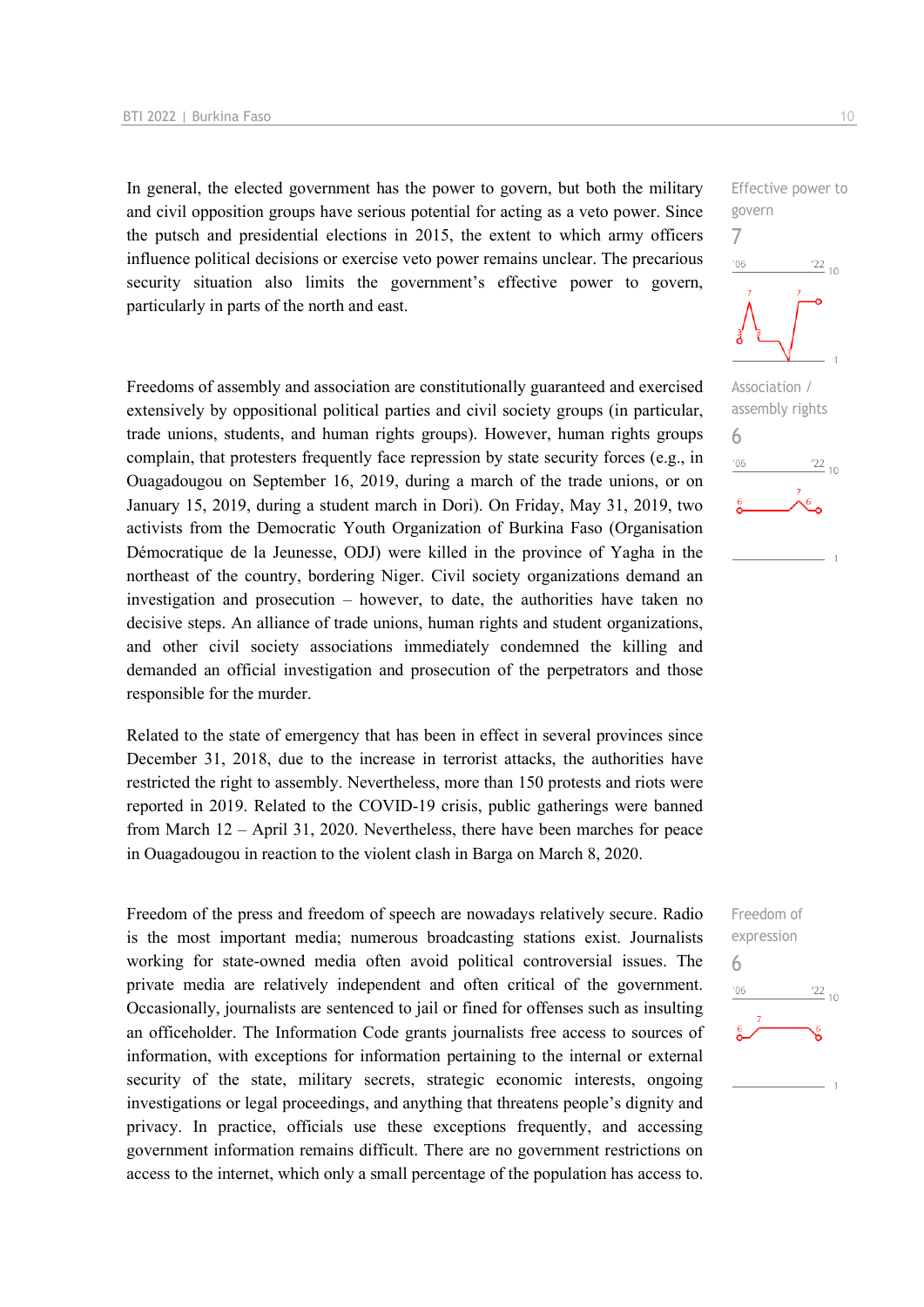Internet access is growing but all in all, still limited to urban areas. In recent years, social media have become relatively important also for political debates among a certain segment of society (notably young, relatively well-educated urban groups).

In June 2019, the Criminal Code was amended by adopting a new law (no. 044- 2019) that in Article 312-11 criminalizes any acts that "demoralize" the state security forces "by whatever means." Human rights groups complain that the law is frequently used to intimate and persecute human rights activists, journalists and bloggers. This happened to newspaper editor Adama Ouédraogo even before the law was approved, on February 8, 2019. On November 12-13, 2019, blogger Naïm Touré was arrested and accused of an "attempt of demoralizing the state security forces." On December 26, activist Kémi Séba received a two-month suspended sentence and a fine for "public insults" and "contempt toward the president and foreign heads of state" after a public conference in Ouagadougou.

The Reporters without Borders' Press Freedom Index ranked the country 38 out of 180 countries in 2020 (2019: 36 and 2019: 41).

#### **3 | Rule of Law**

The institutional separation of powers between the executive, legislative and judicial branches is guaranteed in the constitution, but significantly limited in practical terms. The president's position is, de jure and de facto, strong, whereas the unicameral National Assembly's authority and involvement in decision-making suffers from limitations in its efficiency and its mechanisms of oversight. Moreover, the strong role of parts of the military, and the shortcoming of the elected institutions to control them, is a potential threat to the legislative, as became obvious in the course of the 2015 crisis.

The Senate, a relatively new institution established in 2012, could help strengthen the legislative branch against the powerful executive. However, it needs to be assured that the second chamber will not suffer from the same weaknesses as its predecessor. The country's first Senate was abolished in 2002 amid different political concessions to the opposition, which considered the body duplicative, costly and insufficiently independent from government. The judiciary can at best partially balance the dominance of the executive since the latter has a strong influence on the appointment of judges. Widespread corruption in the judiciary makes an independent stance toward the political branches almost impossible.

According to the Global States of Democracy Index, Burkina Faso declared on March 27, 2020, a "state of sanitary emergency" in accordance with existing constitutional rules that was lifted at the end of April 2020. The state of emergency and other temporary measures were overseen by a parliamentary commission. Remaining measures were lifted in May 2020.

Separation of powers 4 $-06$  $\frac{22}{10}$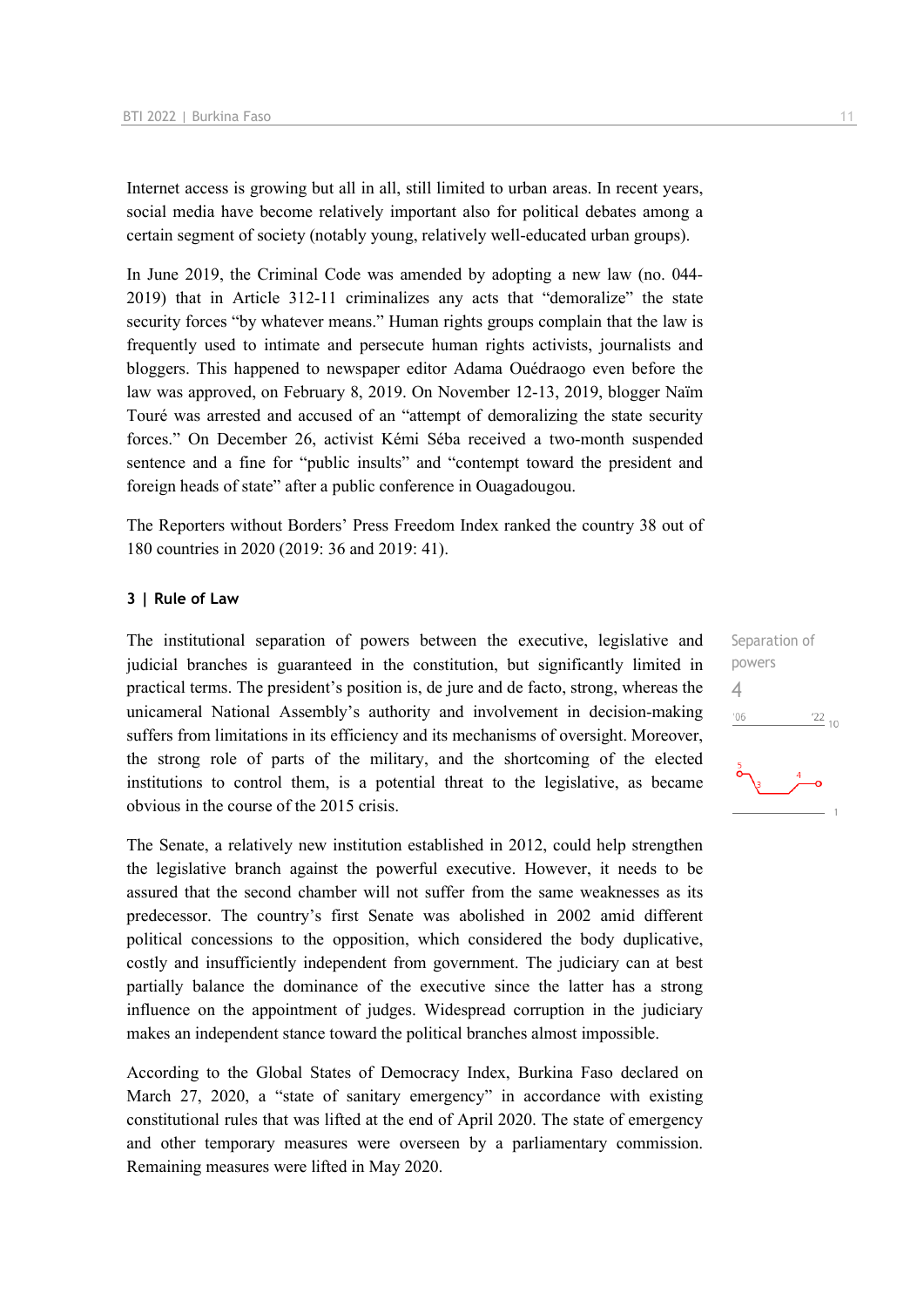The judiciary is formally independent and institutionally distinct but dominated and politicized in practice by the executive branch. The executive orchestrates judicial appointments and promotions, and prosecutors are part of a hierarchy headed by the justice minister; because of this, the executive interferes in judicial decisions. The judicial system suffers from corruption, which stems from an overall system that is inefficient, poorly trained, and poorly equipped. The economic vulnerability of its members makes them susceptible to exploitation, and they operate under extreme political pressure. Efficient court proceedings are conducted when critics of the government are put on trial, but rarely when politically or economically powerful people are concerned.

In the period under review, this became obvious (e.g., in the case of the killing of two activists in the province of Yagha on May 31, 2019, which to date has not been investigated and prosecuted). In contrast, cases of journalists and social media activists who criticized the authorities and were accused of "demoralizing" the state security forces were quickly prosecuted in 2020.

Legal processes also accelerate when they serve the government's interests. Notably, this is the case when quick legal proceedings against members of the army and the police were necessary to calm the outraged Burkinabé population and their demands for justice. Fighting government officials' impunity has ranked among the population's main demands since the murder of journalist Norbert Zongo, but the judiciary only hesitantly moves toward solving this or other crimes with suspected government involvement.

Public officials can be sued for the abuse of power or for other inappropriate actions. The leading figures of the government, however, are rarely subject to such measures. In general, lawsuits against public officials are only conducted in cases of disloyalty, or if public pressure requires the government to offer up a political scapegoat. Most politicians enjoy de facto immunity from prosecution. Fighting rampant political and bureaucratic corruption, including the criminal prosecution of corrupt officeholders, has been one of the public's main demands for many years and that demand continued during the period under review. Isolated cases of corruption are prosecuted, but often without consequence. Corruption is widespread in all sectors of the economy and on all government levels. Officeholders in the municipalities are regularly associated with bribery and favoritism. In 2015, the government has passed new anti-corruption legislation. However, enforcement is weak, due to poor access to information, impunity, clientelist relationships and illequipped institutions. Furthermore, people who witness corruption are afraid to report it. They worry about losing their jobs and being socially excluded, but also more serious consequences, like black magic, which can result in death.

The national anti-corruption network (Réseau national de lutte anti-corruption, REN-LAC), in its 2019 study, reports that 30.3 % of respondents state that they have been subjected to or witnessed corruption. This represents a slight reduction compared to 2017 (36.6 %). Most frequently, corruption is reported with respect to the municipal police, customs, and the national police.

Independent judiciary  $\Delta$  $^{\prime}06$  $\frac{22}{10}$ 

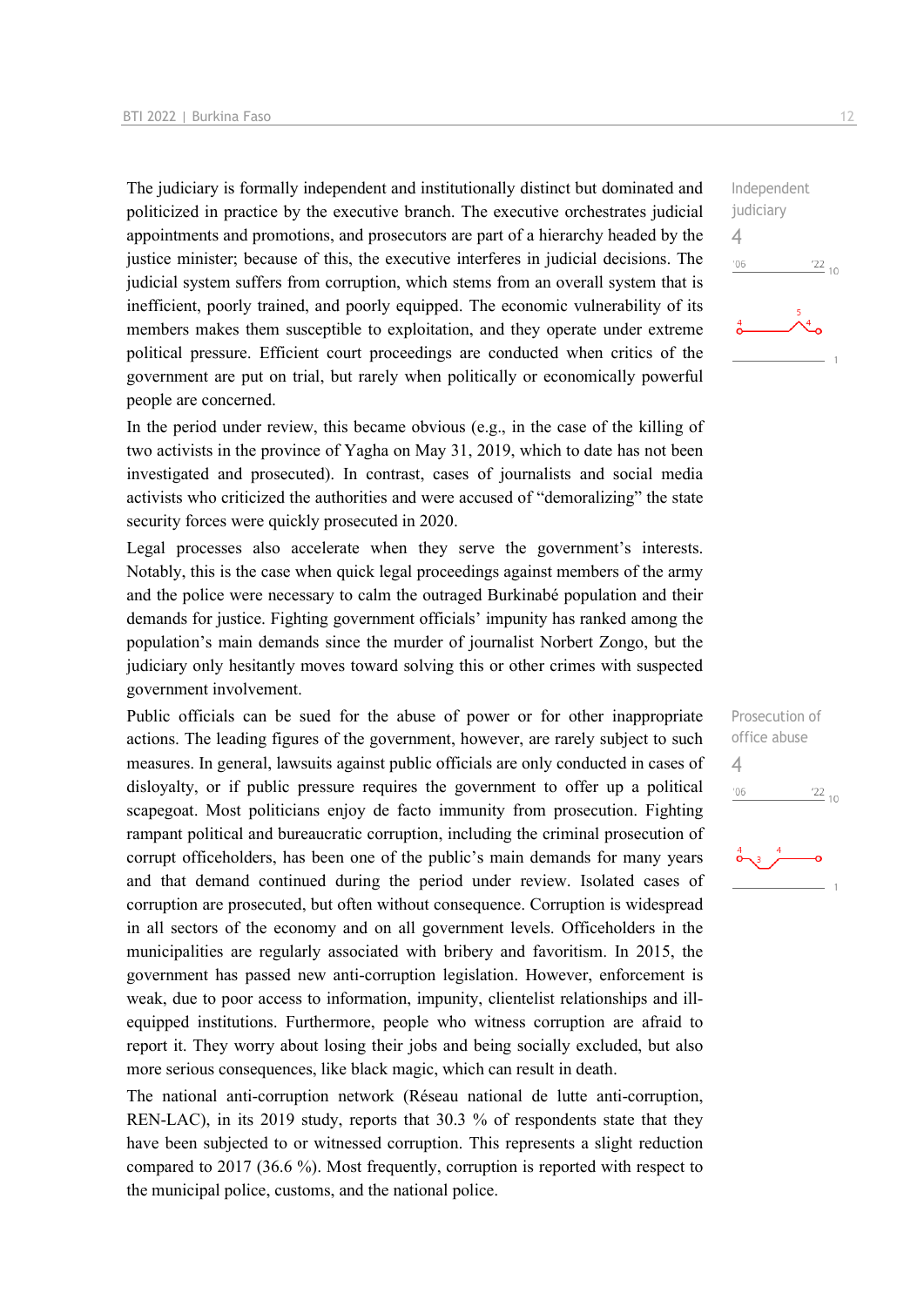The constitution forbids torture, but, in practice, security forces often subject citizens to torture and inhumane and degrading treatment. During the period under review, repeated acts of brutality, torture and ill-treatment by security forces have been reported, both in police stations and the over-crowed prisons all over the country, according to Amnesty International and Human Rights Watch.

Ethnic Fulbe (Peulh) are reported to be particularly subjected to ill-treatment by state armed forces. They are under general suspicion of collaboration with Islamist groups. The army has repeatedly been accused of perpetrating human rights violations against Fulbe who are suspected of being terrorists. Burkinabé President Roch Kaboré, on September 24, 2020, in a speech at the U.N. General Assembly explicitly promised to prosecute human rights violations committed by the state security forces.

Security forces frequently intervene violently in demonstrations by trade unions, students and other citizens. Prison conditions are harsh and at times life-threatening. Cases of long-term detention without trial or access to legal counsel are widespread. Equality before the law and due process under the law exist in theory, but, in practice, it is citizens with financial means who can secure a fair or speedy trial. The farther away citizens live from urban centers, the higher the probability to have no access to equality before the law. In addition, the right to fair trial is limited by a continuing shortage of magistrates. Protected by a corrupt and easily swayed judiciary, the government cultivates a culture of impunity.

In contrast to the state-sponsored "Volontaires pour la Défense de la Patrie," who were formed to defend communities from terrorist attacks, it was impunity that led to the emergence of the Koglweogo self-defense groups. They mushroomed in the whole country to fight theft, robbery, and cattle rustling as crime rates have risen significantly during the last 15 years. Both the "Volontaires" and the Koglweogo are frequently accused of violent acts against suspected criminals or terrorists. In 2020, more civilians died from the violence by local militias and national forces than attacks by violent extremists.

Freedom of religion and a ban on discrimination, both guaranteed by the constitution, are generally respected. However, in the north and east, where the state is unable to fully enforce a monopoly on violence, Islamist groups restrict freedom of religion and systematically violate civil rights. A law condemns all kinds of discrimination, including gender discrimination, but the government does not effectively enforce it. Homosexuals, persons with disabilities and persons with HIV/AIDS are often confronted with social and economic discrimination, and women's rights (including reproductive rights) are not always guaranteed in practice.

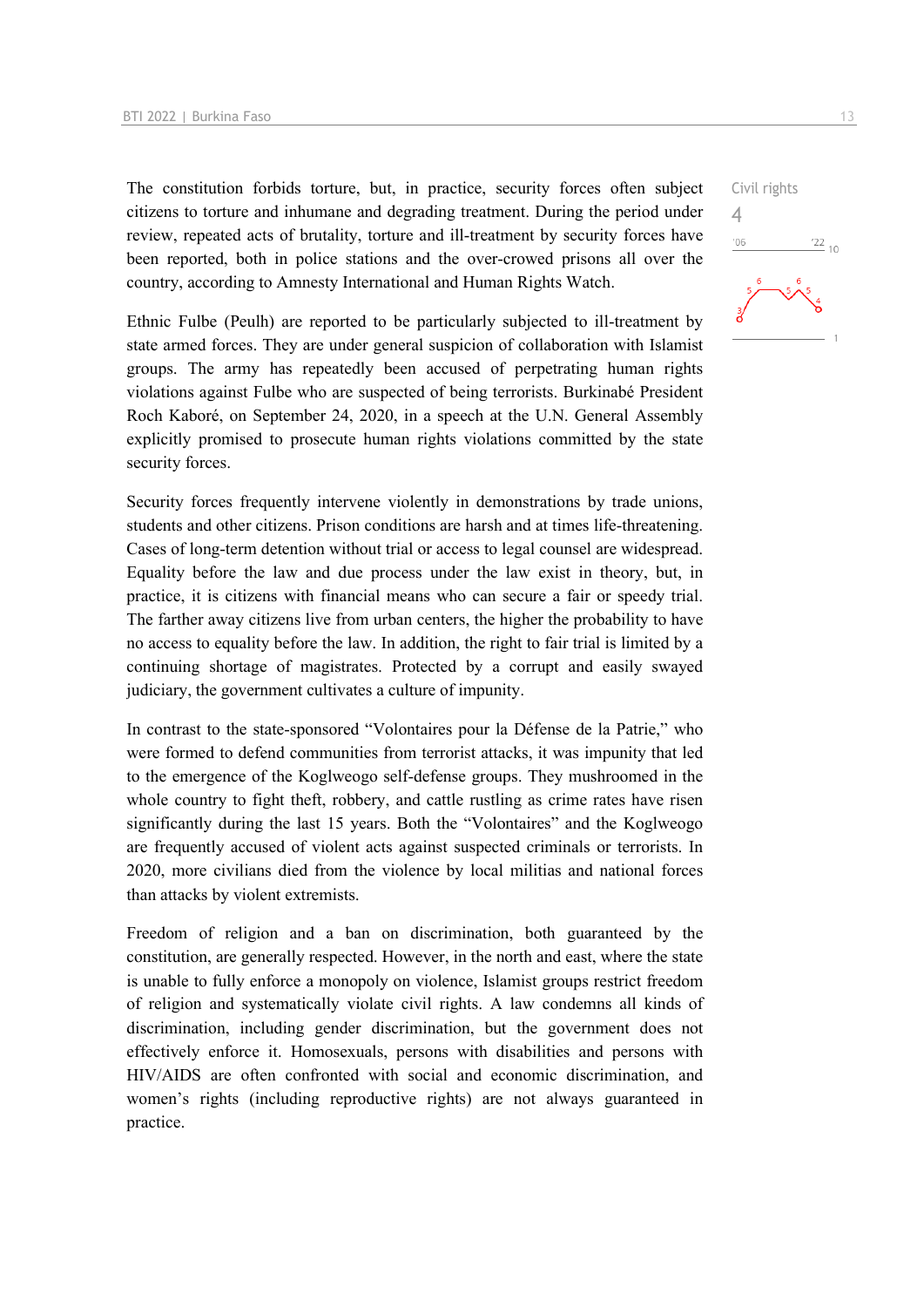## **4 | Stability of Democratic Institutions**

Democratic institutions exist but are functional only to a limited degree and still suffer from limitations with regard to intra- or inter-organizational stability, though this has improved after the turnover of Blaise Compaoré. On the national, regional, and local level stability suffers from shortcomings in the rule of law and a dysfunctional, politicized, and often corrupt administration that lacks both materials and qualified personnel. In the past, the National Assembly was weak and has not been much more than a rubber stamp for the government's legislative propositions. After the government and regime change, this improved slightly. However, from top to bottom, institutions suffer from corruption, which limits their performance. Local institutions, in particular, very often lack material, financial means, staff, and capacities to perform the tasks assigned to them. Moreover, central state authorities bypass local institutions when it comes to politically and economically important issues. From 2015, we can see that institutions responsible for financial control improved their performance, while other institutions such as the executive and the judiciary are not performing their duties in terms of sanctioning mismanagement of public resources.

Acceptance and support for democratic institutions is restrained both among the government and large segments of the population. Though this has improved as a consequence of the popular protest that stopped the Presidential Guard's coup d'état and the presidential elections of November 2015, national institutions are still deemed nearly irrelevant to large parts of the rural population. A significant number of associations and civic organizations actively contribute to strengthening commitment to democratic institutions. Commitment by government bodies and political parties, by contrast, seems to be rather instrumental: They support democratic institutions whenever these are likely to serve their respective interests. Notwithstanding this, many actors confirm in public discourse their commitment to democratic institutions rhetorically. The military still presents a significant veto power with the potential to weaken and threaten democratic institutions. At the same time, in Burkina Faso's history, the military has also sided with the population against former governments.

The growing frequency of terrorist attacks and intercommunal conflicts has increased doubts about the reliability of the states' institutions. This became obvious during the electoral campaign in 2020, when almost half the candidates stated that they did not feel safe running their campaigns in their election districts.



Commitment to democratic institutions 6 $-06$  $\frac{22}{10}$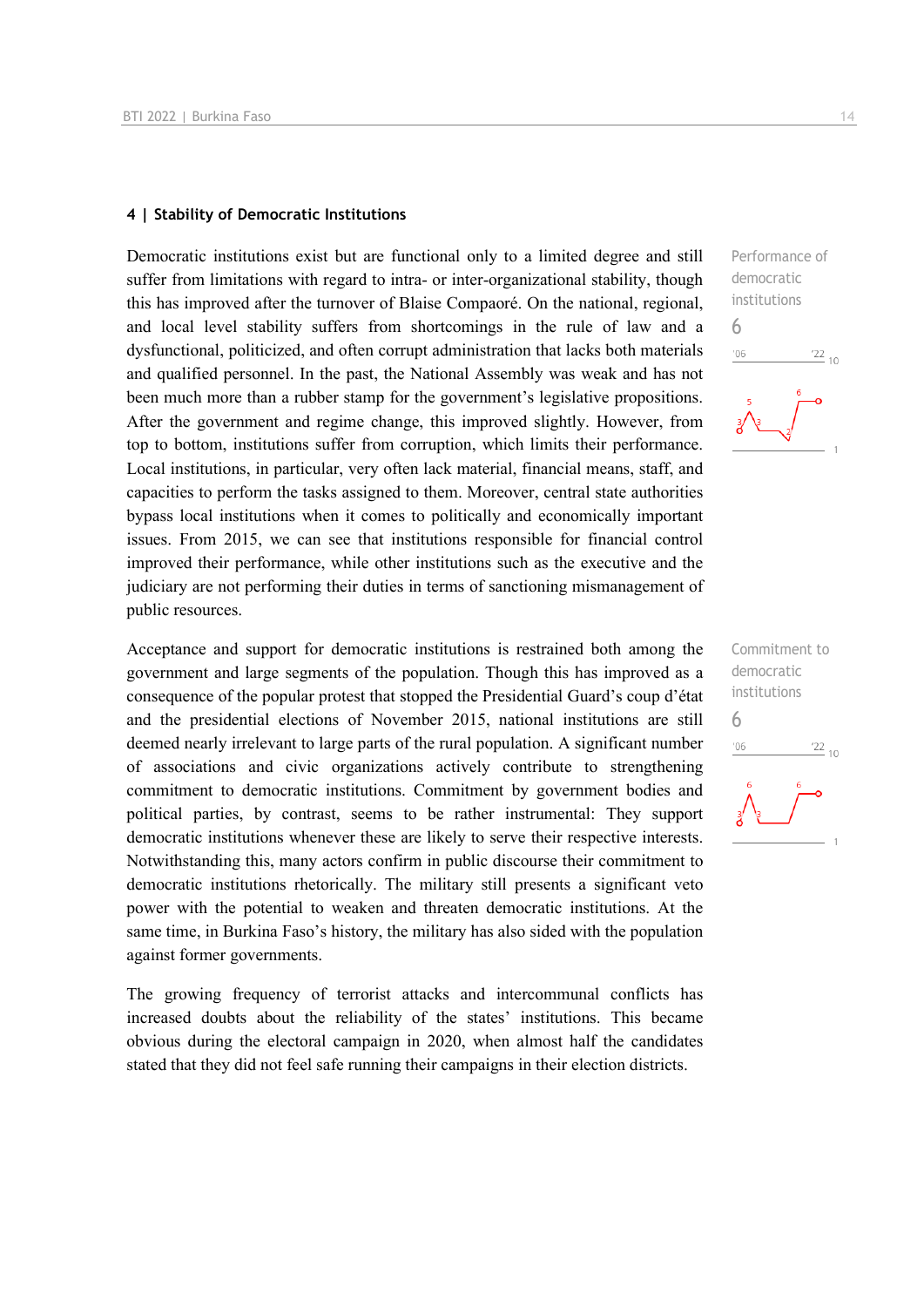## **5 | Political and Social Integration**

In Burkina Faso, nearly 200 political parties exist, though most of them are inactive or dysfunctional. Sixty-one were registered by the national election commission for the 2020 national elections. In the National Assembly, nine are represented.

The CDP's decades of hegemony have led to a semi-authoritarian, dominant-party system. However, in January 2014, 75 CDP politicians, some of them with considerable influence, declared their resignation from the party and founded the Mouvement pour le peuple et le progrès (MPP), which is now the country's strongest political party, followed by the CDP. However, the secession did not emerge from fundamental programmatic or ideological differences but from discontent with Compaoré's intention to establish his younger brother, François, as his successor.

Except for the CDP and MPP, the party system is highly fragmented and the level of organizational stability is low. The parties' fragmentation and the inability of the opposition parties' representatives to build stable coalitions have been two of the main obstacles to the country's democratization process for the last 20 years.

The system lacks programmatic capacities and shows grave weakness with regard to the population's social integration and political education. Parties can, therefore, if at all, only partially fulfill their political role. A personality-based rather than a party-based vision of politics prevails. Ethnic and regional loyalty, as well as clientelistic networks, play a relevant role in decisions about votes. Ideologies and programmatic issues do not play a significant role in party membership. Ethnicity and religion continue to influence political behavior, including voting, especially in rural areas.

Many non-parliamentary groups and an active civil society exist in Burkina Faso. Most important are the trade unions, student and youth associations, and human rights organizations. Other interests, in particular of rural groups and women, however, are underrepresented, though some important and well-organized rural interest groups (e.g., the Fédération Nationale des Groupements Naam) and NGOs (e.g., the Association Monde Rural, AMR) exist. Yet the quality of representation is high. Interest groups, cooperative associations or civil society organizations are able to cooperate when pursuing a common goal, better than political parties. In the period under review, this was demonstrated on the occasions of the killing of two youth activists in the province of Yagha on May 31, 2019, and the trade union demonstration on September 16, 2019. Human rights organizations are steadily putting pressure on the authorities to investigate human rights violations.



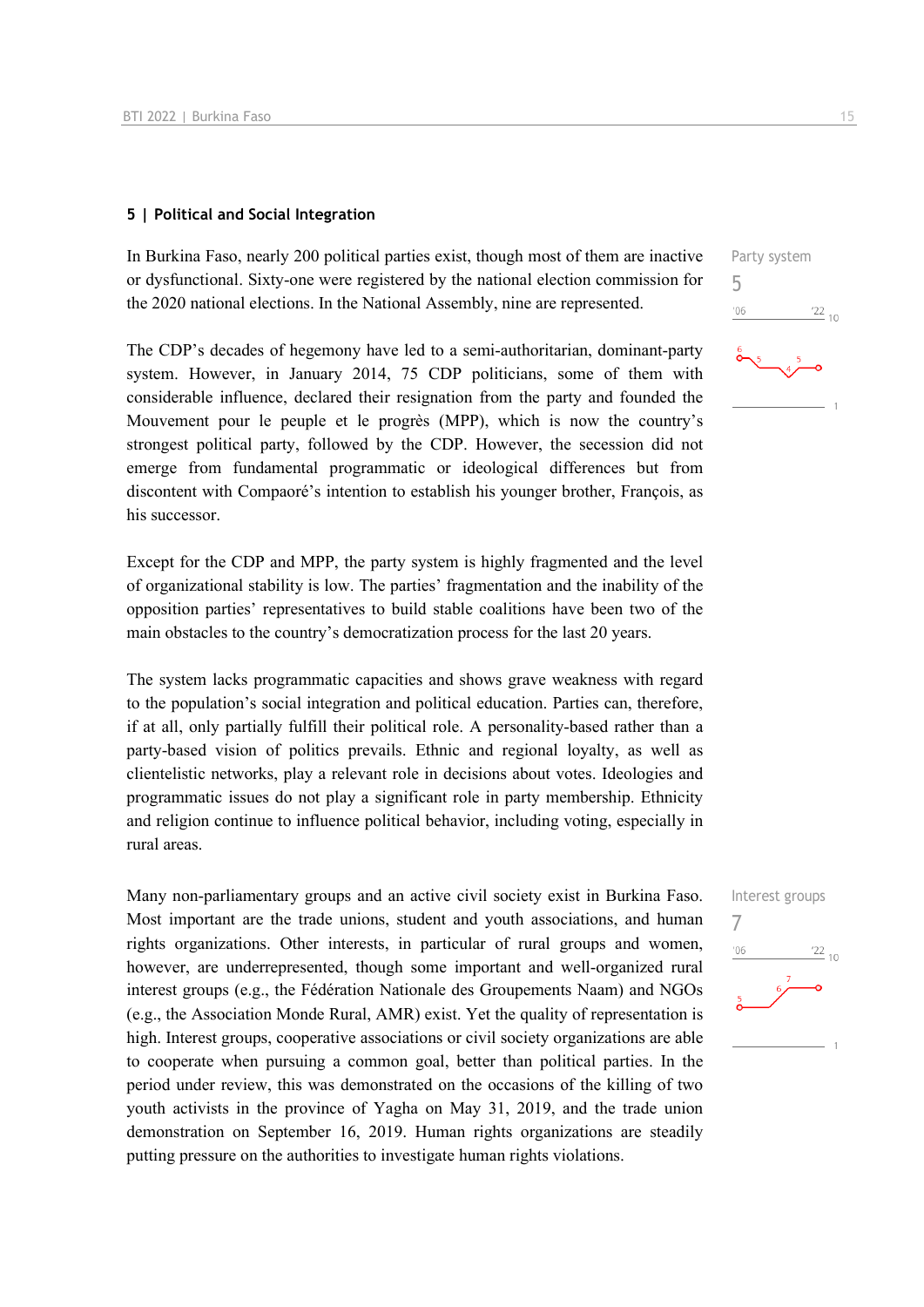During the period under review, civil society groups continuously engaged in collective action in order to defend local people's rights and claims related to industrial mining (e.g., the gold mines in Houndé (Tuy province) and Bissa (near Kongoussi, Centre Nord)). Protests against French influence (the presence of French military forces, the CFA franc zone) and against human rights violations by state security forces increased in 2019. Civil society activities and political protests were restricted by the ban of public gatherings in March and April 2020 (COVID-19 related), the state of emergency that has been in effect since 31 December 2018, and the recent law (2020) criminalizing any attempt to "demoralize" state security forces.

Meaningful data is available from the Afrobarometer's Round 8 survey, whose results were published in 2019. According to the results, a strong majority (79%) of Burkinabé reject one-party rule – a slight increase from Round 7 (2018: 74%). By contrast, less than half of respondents (42.7%) strongly oppose military rule (disagree that the army should intervene in ruling the country) – a significant decrease, compared to 74% in the previous survey. This is probably explained by the worsening security situation in the period under review. A proportion of 69.9% of Burkina Faso's citizens prefer democracy to any other kind of government. According to the survey, 77.8% favor a two-term limit on presidential mandates. However, Burkinabé see the extent to which democracy is achieved critically: 21.2% feel that Burkina Faso is a full democracy (28% in the previous round); 42.1% see only minor problems with democracy in the country (as compared to 36% in the previous survey), 26.2% identify major problems (as compared to 25%); 8.7% say that in their view, Burkina Faso is no democracy at all (5% in the last survey). This shows a slight decline in approval of democracy, which may be explained by the general increase in insecurity.

Nonetheless, the majority of Burkinabé still trust their democratic institutions (though this has declined slightly compared to Afrobarometer's Round 7, too): A share of 58.8% of the population trusts the president, 54.4% the electoral commission and 51.7% the courts. Compared to this, a striking large majority of 78.1% trust the state security forces; this reflects how significant the overall (in)security in the country is.

There is no indication that COVID-19 responses have affected approval of democracy in the country.

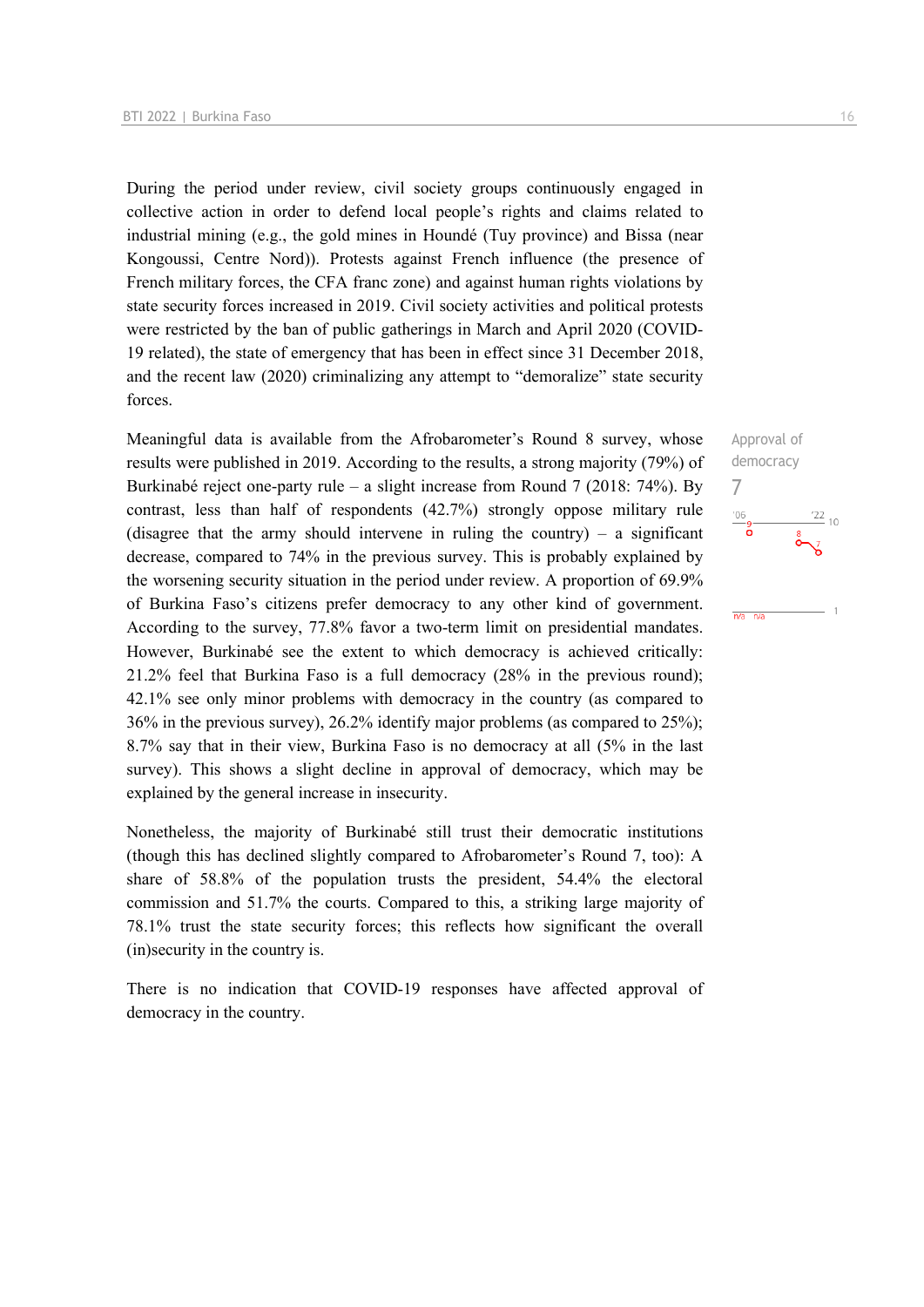There are a large number of autonomous, self-organized groups, association and organizations in Burkina Faso that address social, political, cultural, environmental or other topics. In Afrobarometer's Round 7 survey, more than one-third of respondents stated that they were either a member or a leader of a civil society organization. In many areas, civic organizations take on a representative function that government institutions (i.e., parliament and state agencies) are not able (or not willing) to perform. Civic organizations are cooperative and strategic. They generally operate under the principles of self-regulation and are a voice of political and social concern. What they struggle with, however, are weak institutional capacities and a lack of resources.

It is difficult to assess the level of trust among the Burkinabé population. The most recent Afrobarometer survey paints a cautious picture: 87% of Burkinabé answered that it is necessary to be very careful before trusting people. An important factor, in any case, is the culture of "pleasantry," which permits members of certain ethnic groups to make jokes about each other and communicate sensitive issues without causing bad feelings. However, some Burkinabé scholars point to the need to more strongly educate youth about joking relations, as corresponding knowledge falls into oblivion. Nevertheless, this cultural trait is still widely praised as a reason why interethnic relations in the country have been amicable.

The strong approval for interethnic and intercommunal solidarity and cohesion became obvious, for instance, in January 2019: An intercommunal clash in Yirgou (Centre Nord) in which nearly 50 people were killed, was followed by a strong broad nationwide solidarity campaign by a broad range of local and national associations (interest groups, civil society organizations, NGOs, political parties, and others).

Even so, intercommunal conflicts increased in the period under review, and are frequently framed in ethnic terms, which risks eroding social capital at the local level in the concerned regions. The erosion of trust in the north and east seems to mainly concern relationships between farmers and herders. What further complicates the situation is that more than one million people in Burkina Faso have been displaced and resettled in areas where resources are already scarce. This potentially intensifies rivalries and exacerbates conflicts over resources.

Social capital 6 $06'$  $\frac{22}{10}$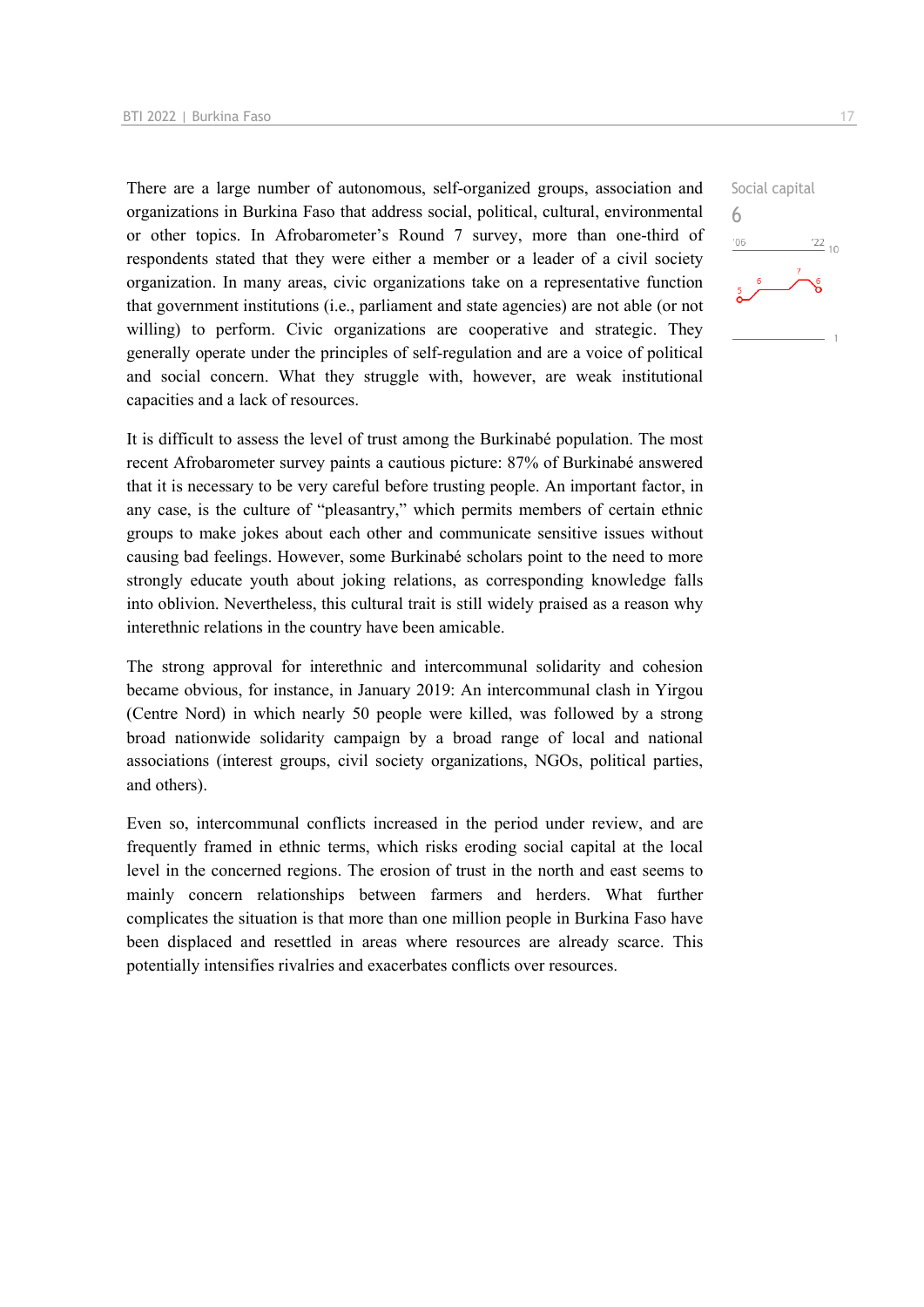## II. Economic Transformation

#### **6 | Level of Socioeconomic Development**

Poverty and social exclusion are quantitatively and qualitatively extensive and structurally ingrained. The 2019 United Nations Development Program (UNDP) Human Development Report (HDR) Update ranks Burkina Faso 182 out of 189 countries, despite steady but minor improvements in the country's Human Development Index since 1975. In the context of extreme poverty and widespread inequalities, social exclusion is severe and structurally reinforced, especially in rural areas and for women. The Gender Inequality Index (GII) value stood at 0.594 in 2019. Burkina Faso lost 30.1% of its Human Development Index (HDI) due to inequality as of 2018 and its value at the Gini Index was 35.3 in 2014, which is the most recent available figure.

Despite recent improvements, social indicators remain weak, and Burkina Faso is unlikely to meet the U.N.'s Sustainable Development Goals. Gross national income (GNI) per capita was \$590 in 2017 (\$630 in 2015). The incidence of poverty is high: 83.8% of the population live in multidimensional poverty (severe multidimensional poverty: 64.8%), while 43.7% live on less than \$1.90 a day (2014), according to the World Bank and UNDP.

The COVID-19 pandemic does not seem to have a strong effect on the already-high level of social exclusion. However, a quantitative report from the journal, Science Advances, in February 2021 indicates that more than 50% of the population experienced loss of income.

| <b>Economic indicators</b> |      | 2017    | 2018    | 2019    | 2020    |
|----------------------------|------|---------|---------|---------|---------|
| <b>GDP</b>                 | S M  | 14107.0 | 16059.9 | 15990.8 | 17369.1 |
| GDP growth                 | $\%$ | 6.2     | 6.7     | 5.7     | 2.0     |
| Inflation (CPI)            | $\%$ | 1.5     | 2.0     | $-3.2$  | 1.9     |
| Unemployment               | $\%$ | 5.1     | 4.7     | 4.6     | 5.0     |
|                            |      |         |         |         |         |

## **Question** Score

| Socioeconomic |                 |  |
|---------------|-----------------|--|
| barriers      |                 |  |
|               |                 |  |
| 106           | $\frac{22}{10}$ |  |
|               |                 |  |
|               |                 |  |

 $-0.1$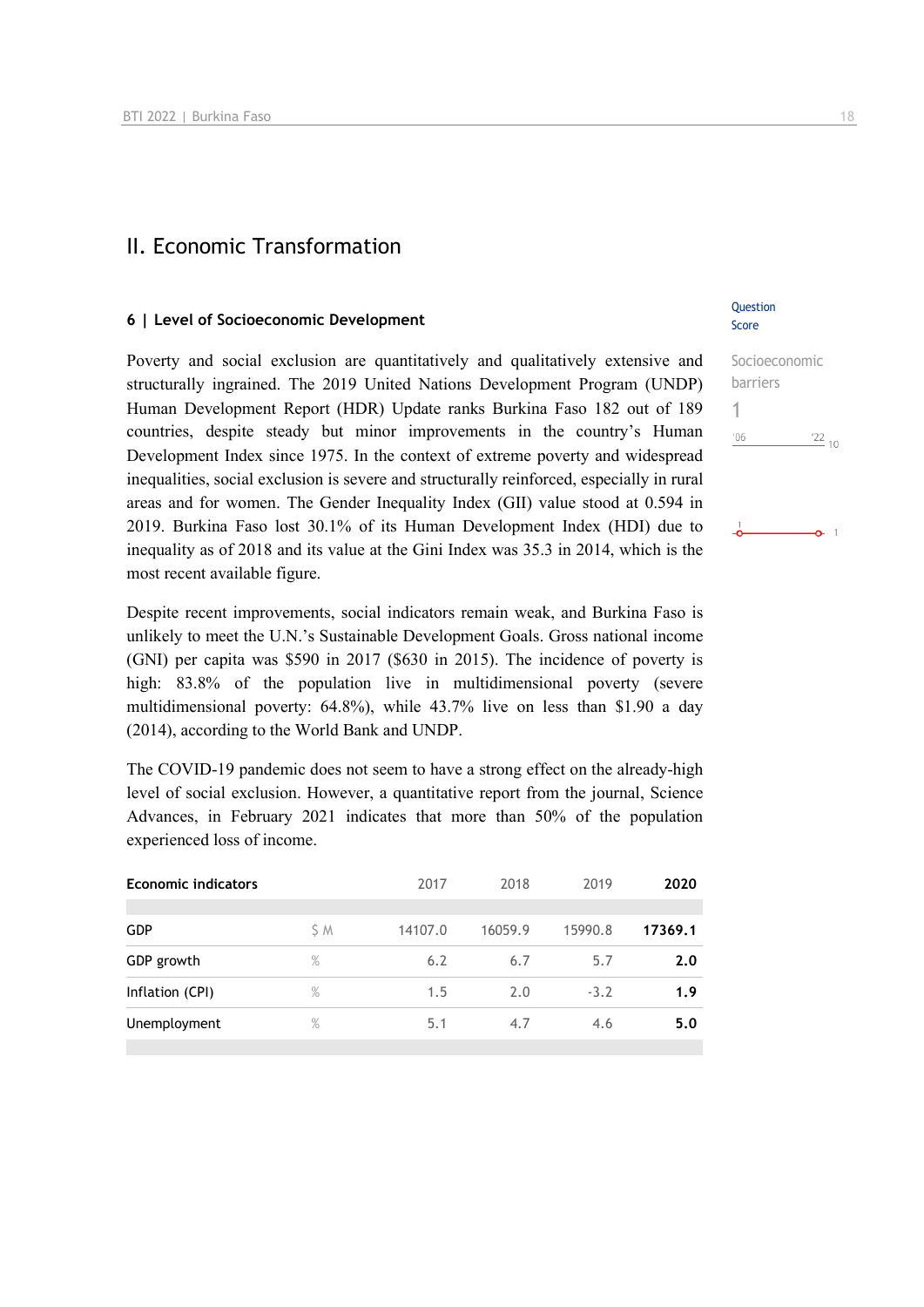| <b>Economic indicators</b> |          | 2017     | 2018     | 2019                     | 2020   |
|----------------------------|----------|----------|----------|--------------------------|--------|
| Foreign direct investment  | % of GDP | 0.0      | 1.7      | 1.0                      |        |
| Export growth              | $\%$     | 8.5      | 12.8     | $-5.5$                   |        |
| Import growth              | $\%$     | 10.1     | 16.5     | 10.1                     |        |
| Current account balance    | S M      | $-896.3$ | $-664.8$ | $-523.8$                 |        |
| Public debt                | % of GDP | 33.6     | 38.0     | 42.0                     | 46.5   |
| External debt              | S M      | 3166.8   | 3317.7   | 3686.9                   | 4492.9 |
| Total debt service         | S M      | 142.0    | 152.4    | 165.3                    | 164.8  |
| Net lending/borrowing      | % of GDP | $-6.5$   | $-4.2$   | $-2.9$                   |        |
| Tax revenue                | % of GDP | 15.3     | 15.1     | 15.7                     |        |
| Government consumption     | % of GDP | 17.7     | 17.0     | 19.0                     |        |
| Public education spending  | % of GDP | 5.6      | 5.4      | 5.8                      |        |
| Public health spending     | % of GDP | 3.0      | 2.4      | $\overline{\phantom{a}}$ |        |
| R&D expenditure            | % of GDP | 0.6      |          |                          |        |
| Military expenditure       | % of GDP | 1.6      | 2.2      | 2.6                      | 2.7    |

Sources (as of December 2021): The World Bank, World Development Indicators | International Monetary Fund (IMF), World Economic Outlook | Stockholm International Peace Research Institute (SIPRI), Military Expenditure Database.

#### **7 | Organization of the Market and Competition**

The institutional framework for market competition remains weak, with significant entry and exit barriers, pervasive corruption, a weak judicial system, a lack of access to financing for small and medium-sized enterprises. In principle, the constitution and investment laws guarantee the rights of foreign and domestic private entities to establish and own enterprises and engage in all forms of remunerative activities. There are no restrictions on the establishment of businesses.

The informal sector is large: 75% of the workforce employed outside of agriculture is informally employed. The Heritage Foundation's Index of Economic Freedom 2020 describes Burkina Faso's economy as "mostly unfree," ranking it 117 out of 180 economies (2019: 96). With an overall score of 56.7, Burkina Faso is slightly above the sub-Sahara African average (which is 55.1) and below the world average (61.6). Similarly, the World Bank Doing Business 2020 survey ranks Burkina Faso 88 on the ease of starting a business (2019: 79, 2017: 72). According to the 2020 survey, it takes about 13 days on average to start a new business and involves three procedures. The cost of registering a business is calculated at 42.8% of GNI per Market organization 4 $\frac{22}{10}$  $-06$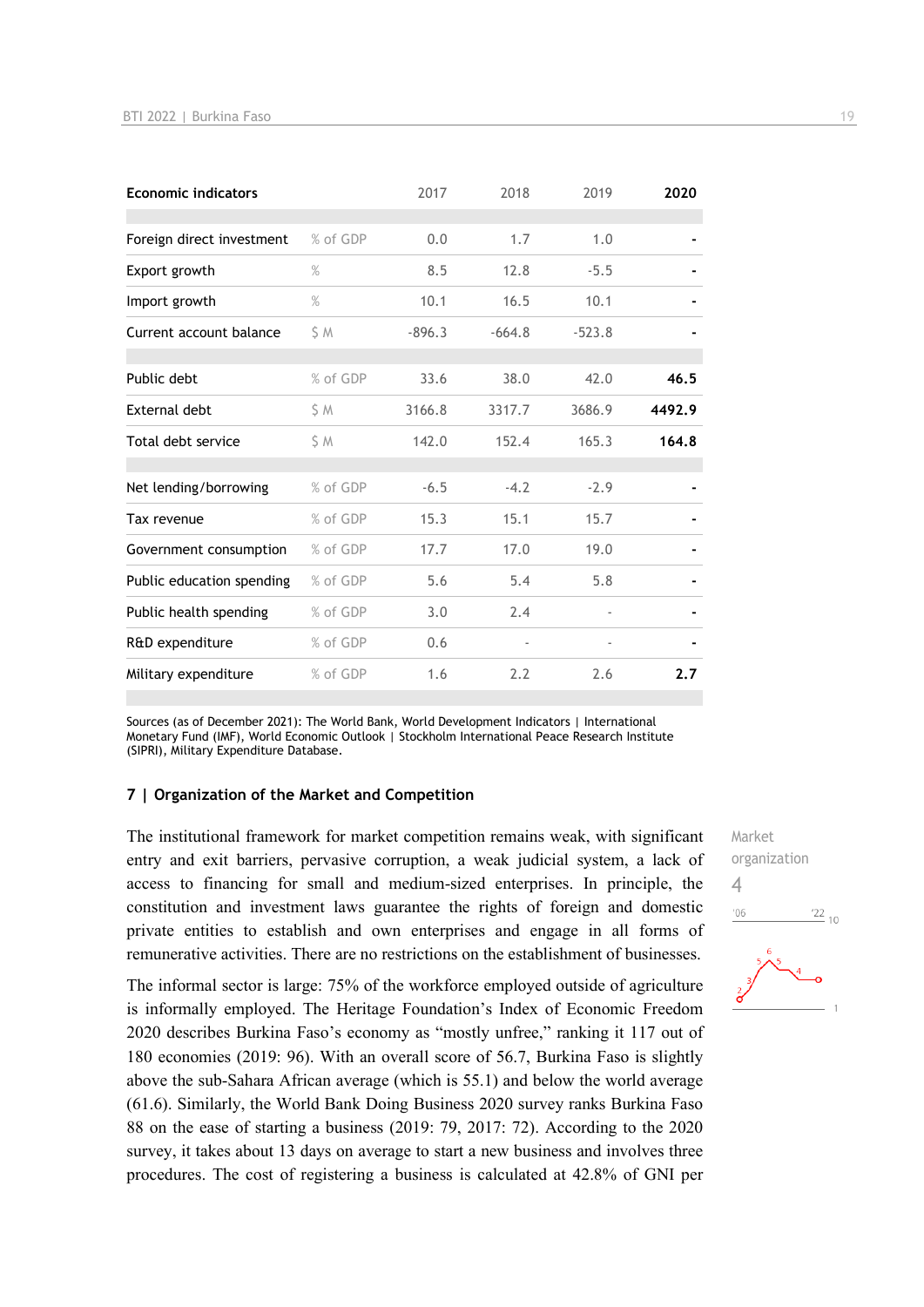#### capita (2019).

Despite slightly negative ranking trends, some improvement in the last years and the successful implementation of recent reforms can be noted. Burkina Faso has made moderate progress in some areas of economic freedom, such as the simplification of the business start-up process, the set-up of two commercial courts in the two major cities, and ongoing tax administration reforms. Also, the World Bank reported some progress in the business environment, as the government recently launched a credit bureau, adopted the public-private partnership (PPP) law, and initiated reforms regarding business licenses and financial infrastructure. However, important reforms are still required concerning access to electricity, tax payment, access to land, and enforcement of contracts.

Prices are set freely according to market principles. The government may however monitor, control, fix and freeze the prices of certain products, such as sugar, cereals, bread, milk, soap, cement, hydrocarbons, essential generic medicine, water, electricity, school supplies and tobacco.

The formation of monopolies and oligopolies is not regulated consistently. No clear and comprehensive legal provisions exist. Some public enterprises continue to enjoy a monopoly in their markets – including the electric and water utilities, the national lottery, mail, rail equipment, and fuel imports. Until 2023, three companies in the cotton subsector have a monopoly on the purchase of seed cotton in the areas allocated to them. The independent competition authority, the National Commission of Competition and Consumption (Commission Nationale de la Concurrence et de la Consommation, CNCC) was established in 1994. In the telecommunications market, competition is monitored by the Regulatory Authority for Electronic Communications and Postal Services. Competition in the financial services subsector is the responsibility of West African Economic and Monetary Union's (WAEMU) Banking Commission.

On April 27, 2017, a new Competition Act was passed, modifying the provisions of the previous Competition Act of 1994. The new act harmonizes national and regional rules (e.g., regarding state aid and subsidies) and clarifies the relationship between the national and regional competition authorities. Moreover, it significantly increases the penalties payable by transgressing firms for violations of competition laws.

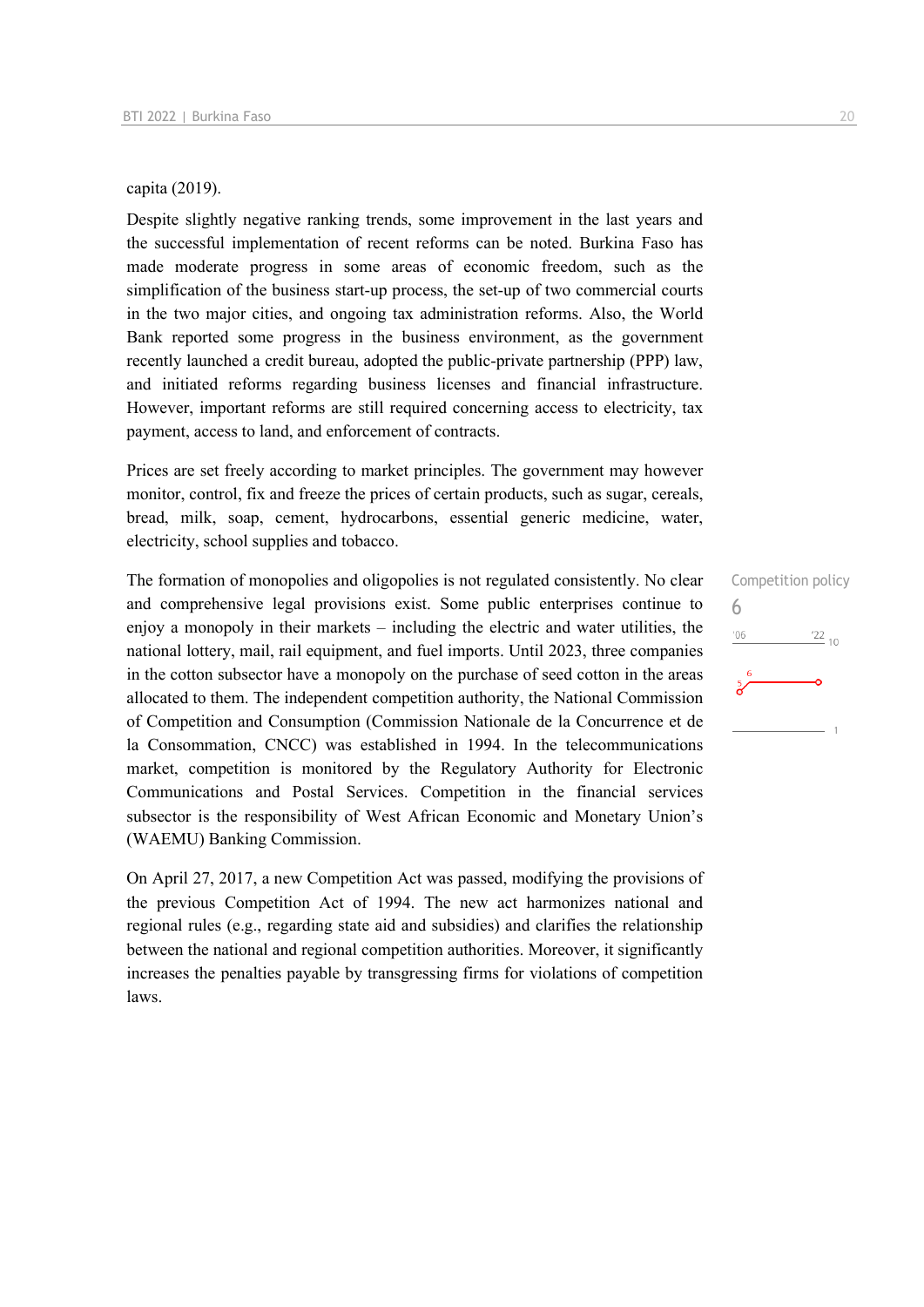While foreign trade officially follows nondiscrimination principles, supplementary taxes on imports, targeted import bans, as well as significant non-tariff barriers such as inadequate infrastructure and corruption, all limit foreign trade. The MFN applied simple average tariff stood at 12.2 in 2018. As a member of the Economic Community of West African States (ECOWAS), Burkina Faso's objective is to adapt national regulations according to the Treaty on the Harmonization of Business Law in Africa (OHADA). Despite the harmonization of the majority of trade policy instruments, mainly import measures, the implementation is far from complete in all areas. A landlocked country, Burkina Faso depends heavily on its neighbors, especially Côte d'Ivoire, for non-regional trade. According to a 2010 WTO report, Burkina Faso has improved its institutional and regulatory framework since the previous review of the country's trade policy, in 2004. Burkina Faso is a member of the Global Forum on Transparency and Exchange of Information for Tax Purposes and hence participates in the peer review process, which encourages all countries to adopt an effective exchange of information in tax matters. The latest review was published in 2016 and rated Burkina Faso overall "largely compliant." Round two of the rating is scheduled for 2022. Corruption is pervasive. Since 2007, the surveys of the Burkinabé NGO Réseau National de Lutte Anti-corruption (REN-LAC) have ranked the customs service as the country's most corrupt institution.

Burkina Faso's banking system is supervised by the regional central bank, the Banque Centrale des États de l'Afrique de l'Ouest (BCEAO), which serves all members of the West African Economic and Monetary Union (WAEMU). Previously regulated and controlled by the government, the banking system continues to undergo restructuring to promote competition and improve the microfinance sector. Despite some progress in terms of diversification and increased access to financial services offered by banks, the banking system has still limited abilities to finance the economy. Besides general weaknesses in the judicial and regulatory system, the sector lacks innovative financial instruments, notably access to credit for small to medium-sized enterprises. The banking sector is composed of 15 commercial banks and four specialized credit institutions. Access to banking services remains low, with 3.078 branches of commercial banks per 100,000 adults (2019). Per every 1,000 adults 181.8 had a deposit account at a commercial bank (2019), according to World Bank data. There are no reliable figures available on the bank capital to assets ratio and non-performing loans.

As of May 2017, Burkina Faso received a sovereign rating of B (stable) by Standard and Poor's (outlook: stable). Regional and national fixed income markets are still in their early development stages.

The Heritage Foundation acknowledges that the government has pursued banking liberalization and restructuring, encouraging competition in the financial sector. However, according to this source, the banking sector remained underdeveloped, providing a low level of access to banking services in general.

Liberalization of foreign trade  $\frac{22}{10}$ 

6

 $06'$ 



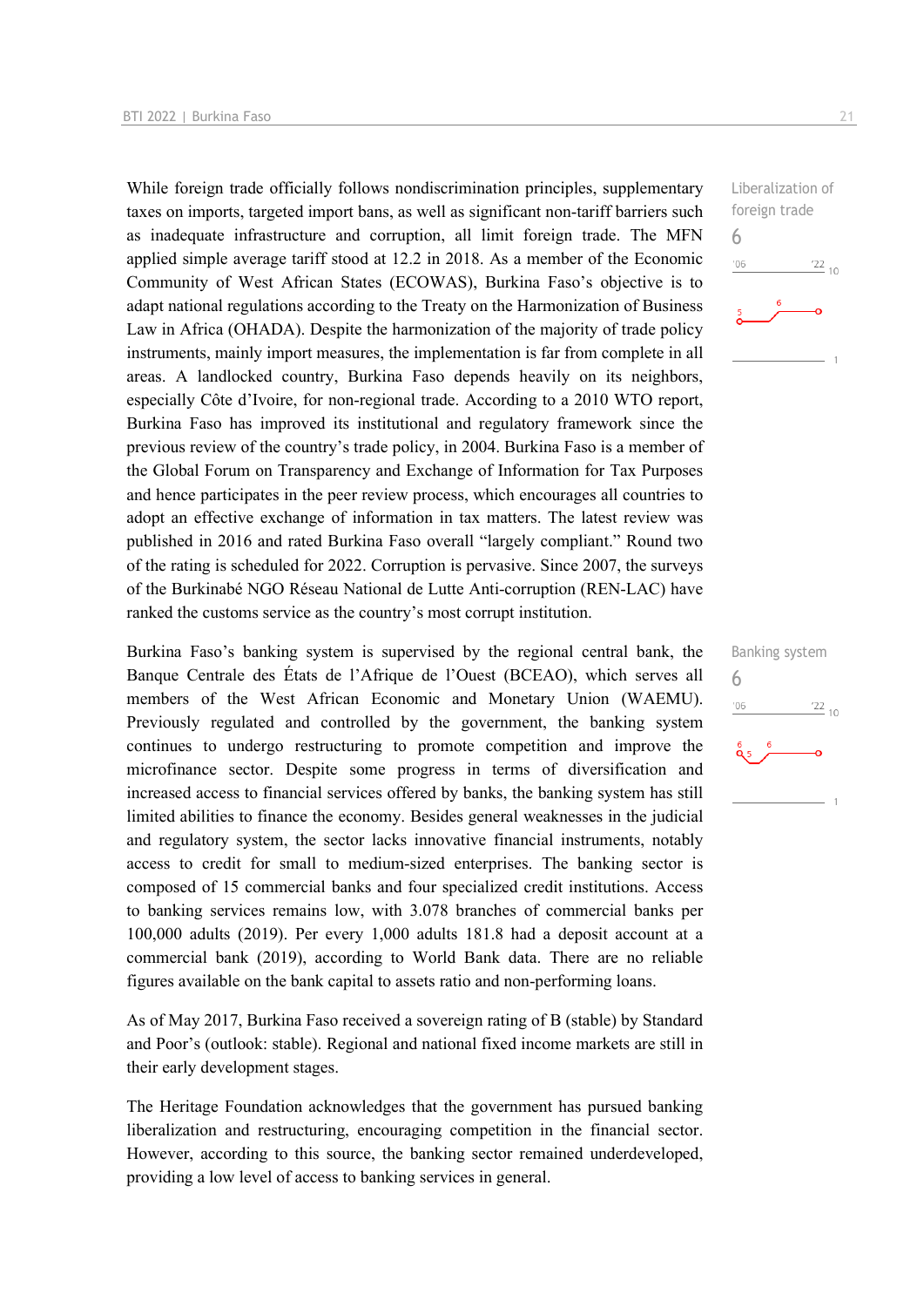#### **8 | Monetary and fiscal stability**

As a member of the West African Economic and Monetary Union (WAEMU), Burkina Faso cannot pursue an independent policy with regard to currency and foreign exchange rates. The common currency has a fixed parity with the euro, which is guaranteed by the French treasury. The Central Bank of West African States (Banque Centrale des États de l'Afrique de l'Ouest, BCEAO) is fully independent but the exchange rate policy is heavily influenced by that of the European Central Bank (ECB) and thus the currency felt the effects of the euro's depreciation and the crisis in the eurozone.

Between 2013 and 2016, consumer price inflation was quite low (ranging between - 0.3% and 0.7%). By 2018 it increased to 2.0% but dropped to -3.2% in 2019, according to the World Bank. Data on the real effective exchange rate is not available.

The government's fiscal and debt policies generally promote macroeconomic stability, but there remains a moderate risk of debt distress due to Burkina Faso's excessive dependence on commodity exports, low diversification of the export sector, and its reliance on external financing for most of its public investment programs. Public debt increased in the last decade from 25.6% of GDP in 2007 to 36.5% in 2017 and to 42.7% in 2019. The net lending/borrowing was in 2018 -4.2% of the GDP, according to World Bank data.

Economic growth seems stable during the period under review. A recent IMF African Department publication identifies Burkina Faso as one of the few nonresource-rich low-income countries in sub-Saharan Africa that have been able to achieve consistently high growth rates over a 15-year period. According to the IMF, Burkina Faso has a good track record of maintaining macroeconomic stability even in the face of severe shocks in recent years, but higher, more diversified, and more sustainable growth is essential in order to substantially reduce poverty and inequality.

While natural resource wealth particularly from gold (and potentially other commodity) exports has the potential to accelerate the country's development, resource-rich developing countries that plan to increase public investment financed in part by external borrowing may carry substantial debt risk.

According to IMF data, total debt service in 2019, was \$157.1 million. The current account balance was \$-664.8 million (2018). External debt stock was \$3,662.4 million (2019). General government consumption expenditure is 14.4 % of GDP (2019). After the beginning of the COVID-19 pandemic, Burkina Faso requested participation in the Debt Service Suspension Initiative by the World Bank. The country's risk to external or overall debt distress is rated as moderate. In April 2020, the World Bank has approved \$21.15 million to help the country respond to the pandemic and strengthen the public health system.



Fiscal stability 7 $\frac{22}{10}$  $-06$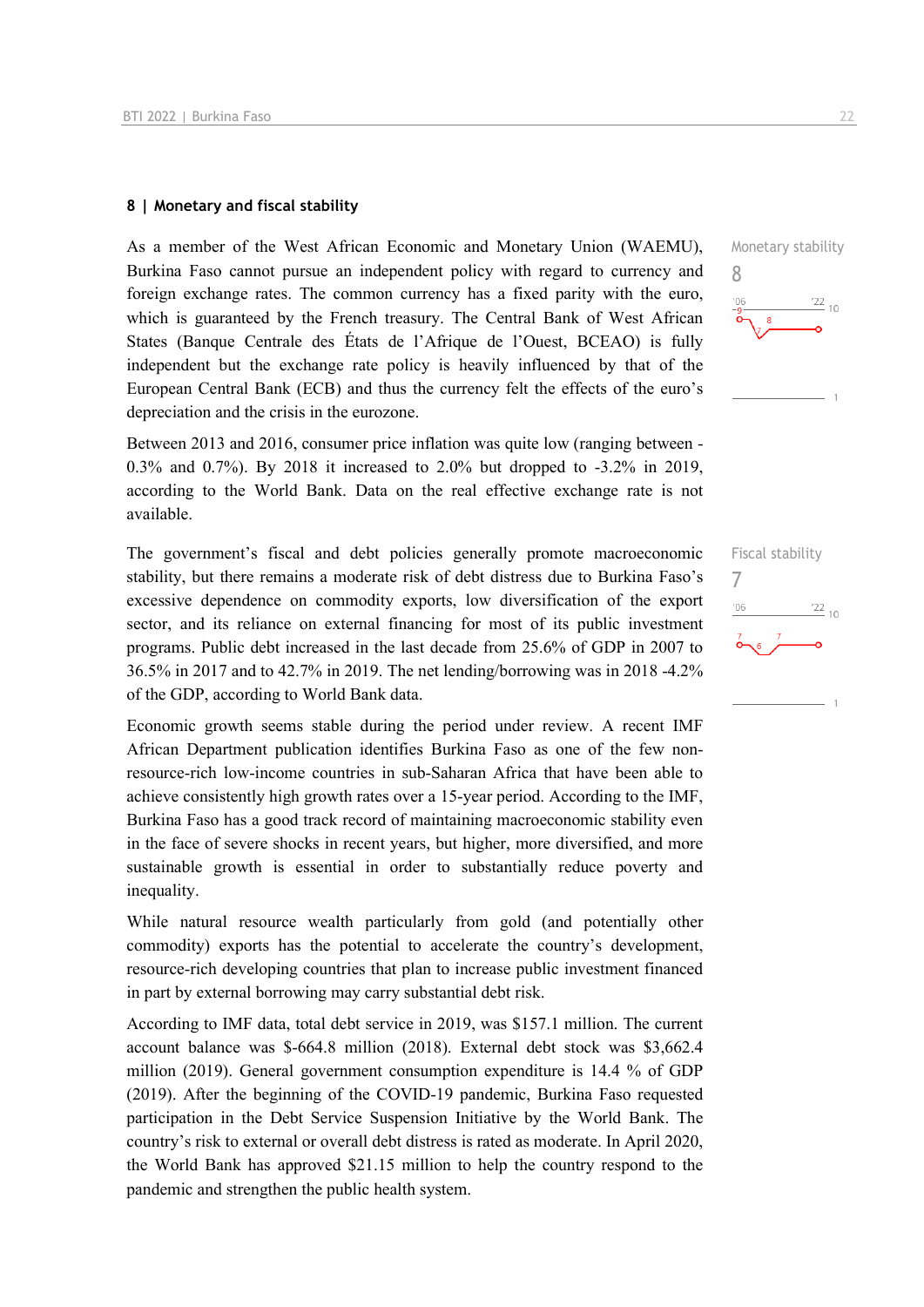## **9 | Private Property**

Property rights and rules regarding the acquisition of property are adequately defined under the law, but weaknesses in the judicial system complicate or prevent their protection or implementation even though the state itself does not interfere with property rights. The International Property Rights Index (IPRI) score decreased by -0.112 to 5.243, placing Burkina Faso 7th in the Africa region and 72nd in the world. Doing Business 2020 ranks it 151 out of 190 for ease of doing business. Burkina Faso's laws permit private ownership. However, traditional systems and traditional authorities (chiefs) play an important role in allocating and protecting rights to land and, in practice, agricultural land is mostly governed by customary tenure systems. Land tenure insecurity is a serious and increasing problem. Structural deficiencies remain in enforcing property rights, including the arbitrary removal of land titles. Other pressing issues in Burkina Faso are theft, robbery, and cattle rustling, to which state security forces have no effective answers. This gave rise to the mobilization of the "Koglweogo" self-defense group, whose initial agenda is the tracking of stolen property and punishment of propertyrelated crimes.

The exercise of privatizing state-owned enterprises has occurred since 1997 and generally followed market rules; however, privatization is not fully realized, with a few strategic sectors (e.g., electricity) remaining under government ownership. Though it has lost its marketing monopoly, Burkina Faso's main cotton company SOFITEX (Société Nationale des Fibres et Textiles) is still state-owned.

The national development plan calls for boosting the private sector. However, the public sector so far remains a significant driver of growth and accounts for onethird of GDP. Private investment is low (an annual \$1.5 billion). This is mainly due to limited investment opportunities inherent to a generally underdeveloped private sector. Except for mining and cotton, most economic activities are small-scale with low productivity.

Private companies can, in principle, act freely but they may encounter economic, political and social barriers to development, such as a lack of financing. According to the Doing Business 2020, it takes about 13 days on average to start a new business and three procedures are involved. Burkina Faso scores 88 for the ease of starting a business. In previous years it stood at 79 (2019) and 72 (2017). Most Burkinabé firms are in commercial and service sectors, which contribute about half of GDP.



|     | Private enterprise |
|-----|--------------------|
|     |                    |
| 106 | $\frac{22}{10}$    |
| 6   |                    |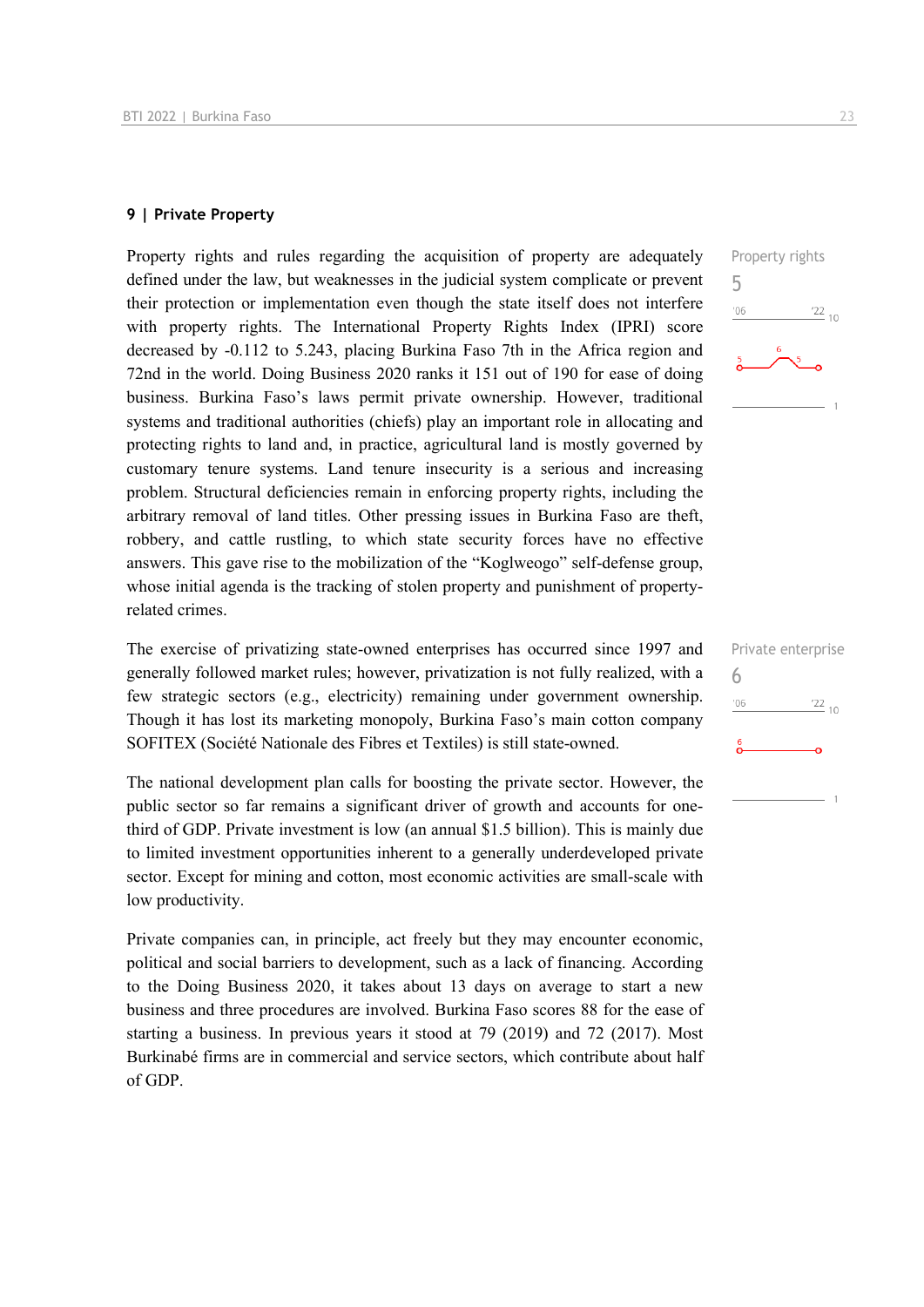#### **10 | Welfare Regime**

Rudimentary measures to preserve social welfare do exist but are extremely diverse in terms of territory, social strata, and sector. International, national and local civil society play a major role in compensating multidimensional deficiencies. The country cannot systematically combat poverty on its own. More than 75% of nonagricultural employment exists in the informal sector of the economy; thus, only a very small group of salaried workers, including state employees, benefits from the country's modest social security system. Existing social welfare laws provide pensions, disability insurance, occupational injury insurance, and health insurance. Workers and unions have demanded improved social welfare networks for years and continued to make this a key issue during strikes. The government, in cooperation with donors, has continued its efforts to increase access to education and health care, in addition to basic needs such as clean water and sanitation services, and to promote income-generating activities for vulnerable social groups. The poorest households will benefit from subsidies and school nutrition programs, reduced fees for health services, and the introduction of cash transfer schemes. The main target of the development policy SCADD (Stratégie de croissance accélérée et de développement durable) is to combat poverty and improve people's well-being based on an enforced stimulation of the annual GDP growth. These efforts have shown some (though minor) success and slightly increased the level of school enrollment (see 10.2). Life expectancy at birth was at 61.2 years in 2018. Public expenditure on health was at 3% of GDP in 2017. Particularly worrying is that more than 100 health facilities in poor and remote areas in the north and east were closed during the period under review due to increasing insecurity. At the same time, the need for health care is considerably increasing, given the high number of more than 1,000,000 internally displaced persons (IDPs), and the high incidence of malaria and other severe illnesses. COVID-19 has affected Burkina Faso comparatively less than many other countries; however, it is alarming that in the whole country no more than 15 intensive care unit beds are available.

Reciprocal relationships play a major role between relatives, in villages, and in larger social units. Those who are socially excluded from corresponding relations usually belong to the most vulnerable groups in the community.

Social safety nets 3 $'06$  $^{22}$  10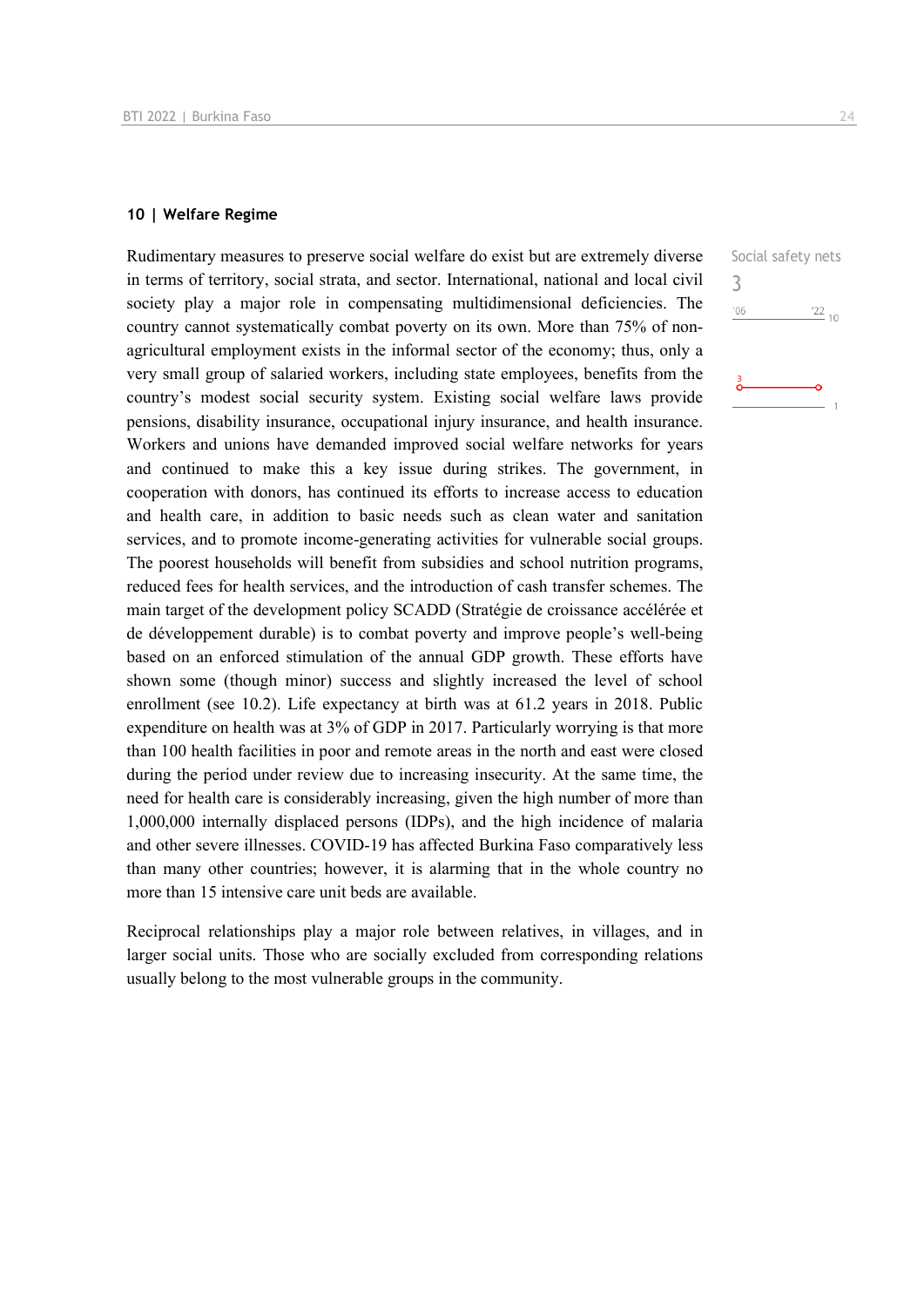Women and members of other vulnerable social groups have limited access to education, social services, public office, etc.

The literacy rate is significantly lower for women (32.7%) than for men (50.1%). Gender parity index (GPI) for gross enrollment ratio is 1 at primary and secondary level but only 0.6 at tertiary level. Overall gross enrollment ratio is 94.5 (primary), 41.3 (secondary), and 7.1 tertiary). Female participation in the labor force was 44.5% of the total labor force in 2020. Inequalities and disparities remain widespread across the sectors. There are many voices claiming that girls are disadvantaged at school. Sexual harassment at schools and early maternity of girls are common. In the agricultural sector, women have less access to micro-credits, land rights, technology, and know-how.

In the peripheral regions, non-citizens are sometimes regarded with mistrust, but overall, on the intercommunal level, there is no clear evidence for explicit discrimination. Ethnic Fulbe (Peulh), particularly if they are nomadic, are considered to be disadvantaged by some institutions. The displacement of approximately one million people in the country's north and east is likely to worsen economic opportunities, employment and access to education, especially for women and members of particular ethnic groups.

#### **11 | Economic Performance**

The economy is heavily reliant on agricultural production, 24.7% of the active population employed in the sector. Cotton is the country's most important cash crop, but gold is the most important export. Burkina Faso is currently Africa's fifthlargest gold-producing country (after South Africa, Tanzania, Ghana, and Mali). In 2019, 50.3 tons of gold were produced, a continuation of the trend of increasing gold production in the country. After some years of slowdown due to the political crisis and exogenous shocks (Ebola crisis, fall in the price of raw materials), GDP growth stabilized and reached 5.7% in 2019. GDP per capita increased in the last decade from GK\$ 1,261 in 2007 to GK\$ 1,870 in 2017 and to GK\$ 2,274.72 in 2019. The GDP per capita growth was 2.7% in 2019.

The strong growth of the extractive industries is increasingly structured around the industrial sector, but the tertiary sectors continue to be the main driver of growth, accounting for 44% (services) of the GDP, as estimated for 2019 (industry: 22.4%, agriculture: 20.3%). Annual consumer price inflation was around -3.2% in 2019.

The World Bank is projecting negative growth due to the COVID-19 crisis. The economic slowdown due to COVID-19 has translated in an economy-wide reduction in income; most employees, non-farm businesses and farm activities experienced a reduction in income. Closure due to COVID-19 and lack of customers are the main reasons for the lower income of non-farm businesses. Since



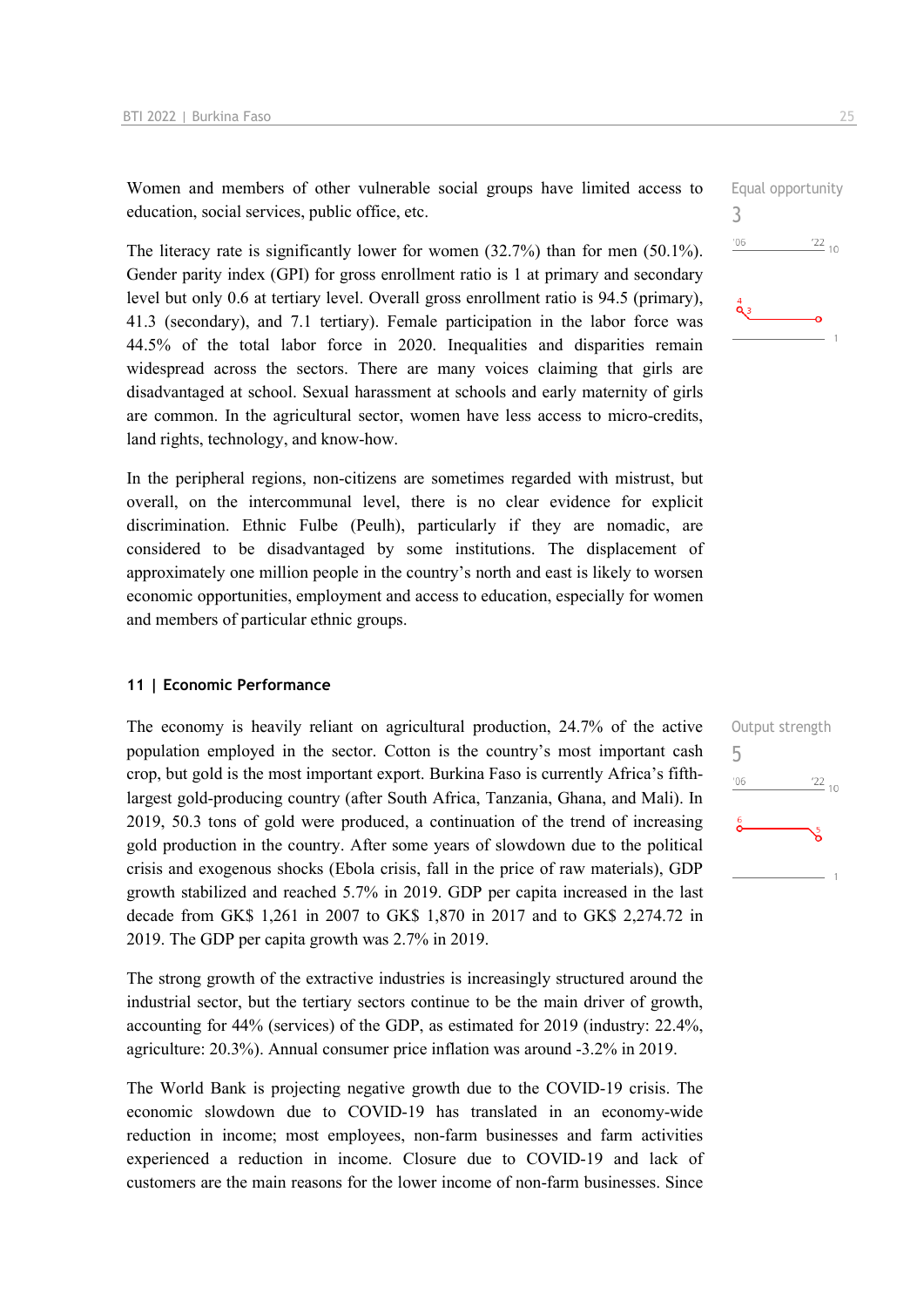mid-March, most farmers (90.1%) have had difficulties mainly due to the season and COVID-19 related restrictions. In a recent survey, around 10% of respondents used to work before the COVID-19 outbreak, but do not work now. Fear of COVID-19 is the second most important reason for ceasing to work. Remittances from relatives and friends have also decreased for many households, according to the study.

As the CFA franc is pegged to the euro, the exchange rate is relatively stable. Burkina Faso's current account balance is chronically negative and amounted to - \$523.8 million in 2019. The current account deficit also deteriorated from 4.1% of GDP in 2018 to 5.52% of GDP in 2018.

Public deficit was 4.4% in 2018 and 3.5% in 2019. Tax revenues are stagnating (15.3% of GDP in 2017 and 15.1% of GDP in 2018) and insufficient to offset increases in wages, transfers, and public investments. To finance the public deficit, the government combined concessional aid and borrowing on the regional market. Burkina Faso has benefited from various initiatives, including Heavily Indebted Poor Countries (HIPC) and the Multilateral Debt Relief Initiative (MDRI). The employment to population ratio is at 62% according to estimations by the ILO in 2020.

## **12 | Sustainability**

Large parts of the population, namely poor people in the rural areas, directly depend on natural resources (land and water) for livelihood and are exposed both to the impacts of climate change and politically induced land-use change. In 2020, 106,228 people in the country were impacted by flooding and violent winds, according to the national disaster management agency, SP/CONASUR. The agency provided emergency assistance in the form of food and non-food supplies. The National Adaptation Program of Action (NAPA) focuses on identifying and reducing disaster risk through monitoring, early warning, and response systems. Projects by NGOs, the government, donors and others aim at raising awareness of environmental issues. They engage in sustainable forest and water management, fight desertification and land degradation, and so on. Yet, environmental methods and knowledge of the international community often diverge with traditional knowledge, creating conflict and rejection by the population. Another problem is that – against the background of severe poverty and rapidly increasing insecurity – the protection of the environment is only a secondary priority for most people (and de facto for most authorities, too). Harsh living conditions, a lack of free time, knowledge and resources makes it difficult for many people to engage with environmental concerns. The economic activities of vulnerable parts of the population are based on short-term needs to ensure survival. Nevertheless, there are some NGO approaches to sensitize the population and to support it with needed

Environmental policy 4 $\frac{22}{10}$  $-06$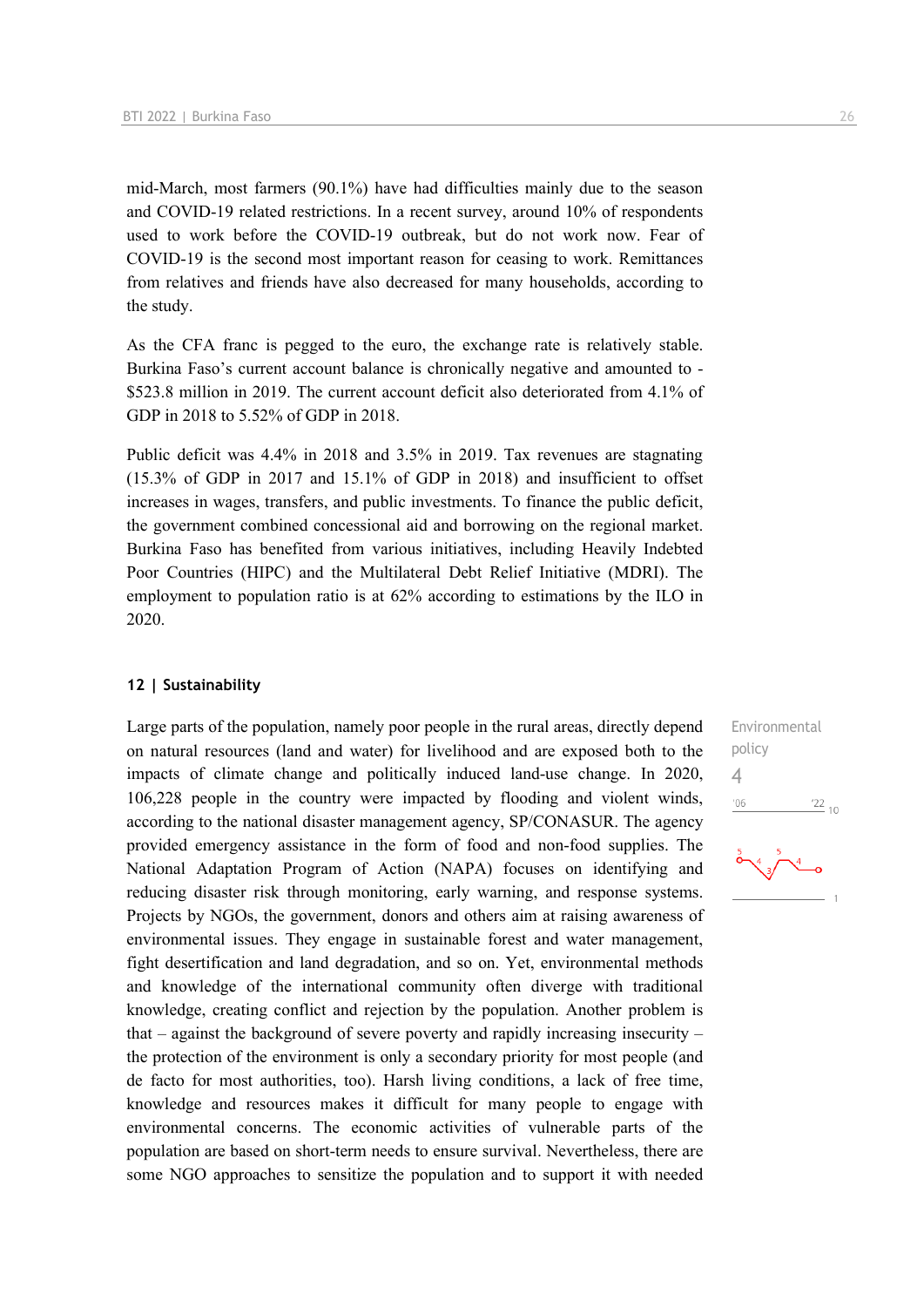resources (e.g., for agroecological farming and reforestation). Connected methods spare the environment and have promising harvest yields. This is very important, as a majority of the Burkinabé population lives from agriculture. Nonetheless, for the current national development plan (Plan national de développement économique et social, PNDES, for 2016-2020) environmental policy is not a core topic but subordinated to economic development. One of 13 strategic goals in the national development plan is to "reverse the tendency of environmental degradation and to sustainably ensure the management of natural and environmental resources" (Strategic Goal 3.5). Yet, the strategy of promoting the extractive sector as an alleged driver of national development clearly contradicts the existing sustainable environmental policy.

The state's system of primary, secondary and tertiary education remains inadequate despite increased investment and some improvements, such as the expansion of the free school program for all children from three to 16 years under the new Strategic Development Program for Basic Education (PDSEB) running from 2012 to 2021. Burkina Faso's value on the UN Education Index was 0.312 in 2019 (2018: 0.300).

Despite some minor improvements in the education sector, literacy and school enrollment rates remain low with an average literacy rate of 41.2% of the population age 15 and above. In 2018, gross enrollment ratio in primary education improved to 96% (2016: 91.1%; 2014: 86.9%) and at secondary level to 41% (2016: 35.8%; 2014: 28.4%). Gender equality in education has not been achieved yet: The female enrollment ratio (2018) is at 95.3% primary and 40.7% at the secondary level. Access to education is constrained by large disparities from province to province and between urban and rural areas. The situation in the north and somewhat in the east is alarming with more than 60 attacks by armed groups on schools in 2019: 2,500 schools remain closed due to insecurity. According to the Norwegian Refugee Council, 76,000 children do not have access to education. From March 12 – May 4, 2020, schools all over the country were closed as a result of the COVID-19 lockdown.

Deficits in the education sector are due to weak infrastructure and the low quality of education. Permanent infrastructure and investment in science, as well as research and development, remain underdeveloped, despite increased government expenditure in education and rising donor assistance over the years. According to the World Bank, government expenditure on education was at 5.4% of GDP (2018), still a low rate. Public spending in the research and development sector was 0.7% of GDP in 2017.

Education policy / R&D 2 $06'$  $22_{10}$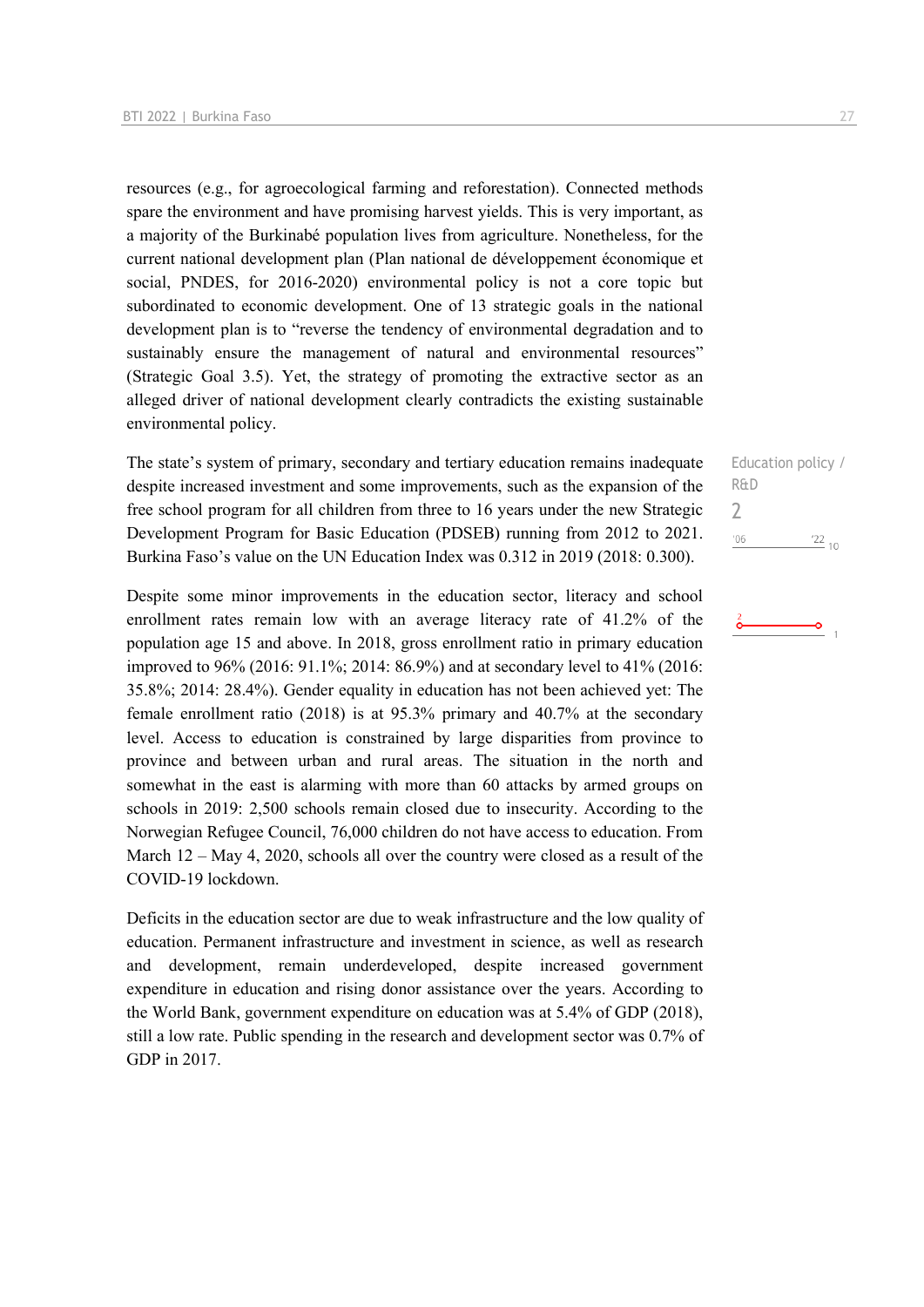# Governance

## I. Level of Difficulty

The structural constraints on effective governance in Burkina Faso are still massive. Chief among them is the extremely high poverty rate, as reflected in all common indicators such as the low GDP per capita and Burkina Faso's bottom ranking in the Human Development Index (HDI), that is, 182nd out of 189 countries in 2019. Other constraints include a weak infrastructure, in both physical and institutional terms; vulnerability to weather risks (floods and droughts), which regularly affects the country's ability to produce staples as well as part of its export commodities (cotton and livestock); the low diversification of the economy; its high dependency on imported fuel and food; and its concomitant exposure to fluctuation of world market prices (particularly for gold, Burkina Faso's main export). The country's landlocked situation adds a further level of difficulty. Burkina Faso's current account balance remains negative and is characterized by high imports of services and capital goods imports. The country lacks an educated labor force due to a rudimentary education system and a low literacy rate.

Increasing insecurity in the period under review and the high number of IDPs pose additional severe structural constraints.

COVID-19 has hit Burkina Faso comparatively less than other countries: As of February 5, 2021, there were 10,958 confirmed cases of COVID-19 with 127 deaths, according to the WHO.

Burkina Faso has comparatively strong civil society traditions. The fragmentation and fluctuation of a number of political parties do not reflect these traditions and one should not mistake the relative strength of civil society with particularly strong political influence. Numerous organizations and associations, which partially have their roots in pre-colonial history, partly emerged in the colonial period (often in more or less open opposition to colonial rule), constitute one of the society's key strengths. These organizations include "groupement villageois" (village groups, such as the Groupements Naam) and other community/village-based associations, which were originally self-help groups or traditional warrior associations (e.g., the Dozo). Associations engaging in the development sector suffer from weak institutional capacities. As they increasingly work as implementors of donor programs, their institutional capacities are further weakened as a result of unsustainable partnership policies. Trade unions, student unions, human rights groups, and a wide spectrum of literacy, environmental, and women's advocacy groups, such as trade and professional organizations, are vital to civil society in Burkina Faso.

Structural constraints 9  $\frac{22}{10}$ 

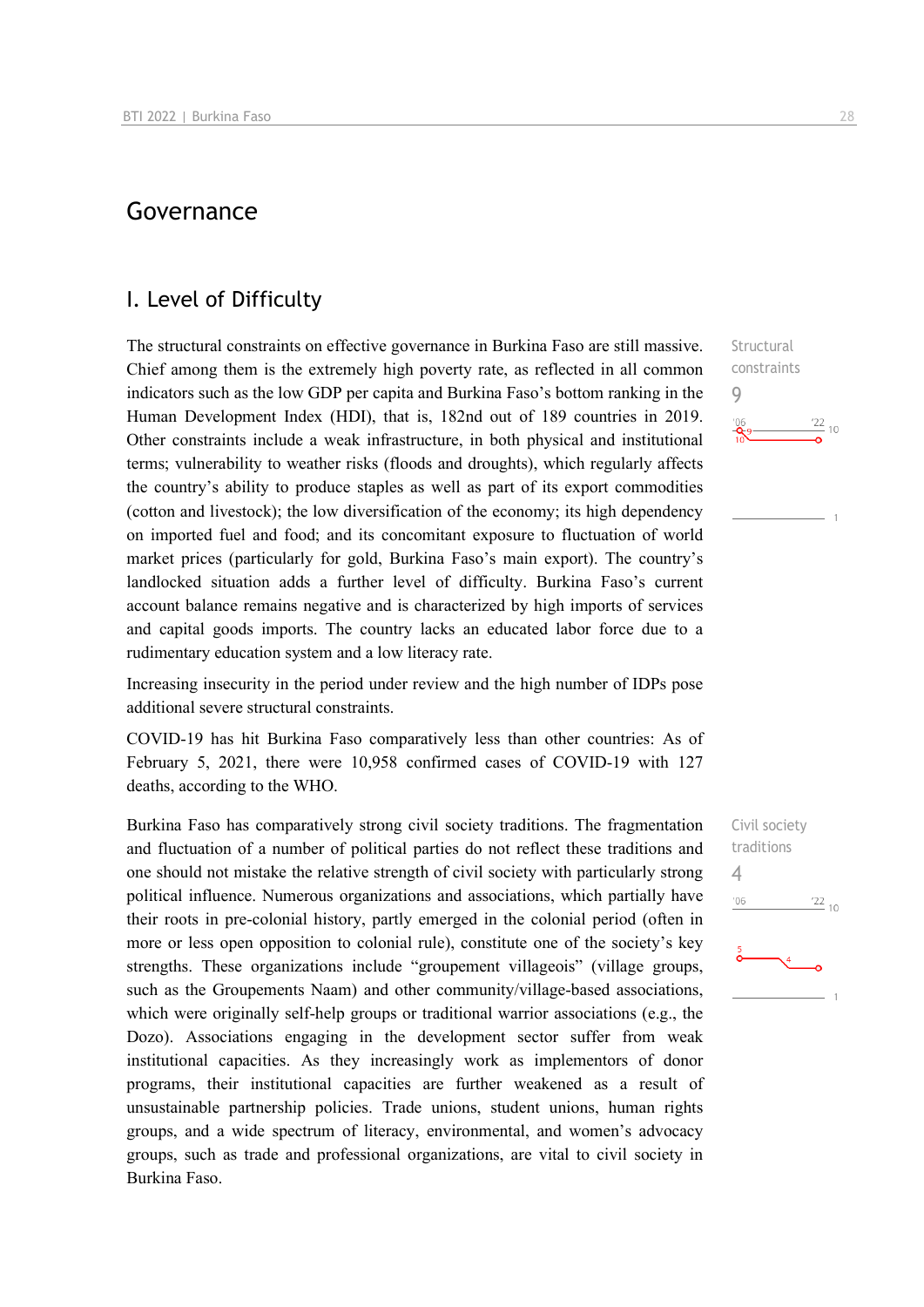The trade unions in Burkina Faso are organized along ideological lines. Overlaps in personnel among the civil society associations are commonplace. Virtually all functionaries in the Confédération générale des travailleurs du Burkina (CGT-B), Burkina Faso's biggest trade union, and its member organizations were previously organized in the student movement, notably in the Union Générale des Étudiants Burkinabé (UGEB) and Association Nationale des Étudiants Burkinabé (ANEB).

Trade unions, human rights organizations, students, and political opposition parties have a long tradition of joining forces. The Mouvement burkinabé des droits de l'homme et des peuples (MBDHP), the trade union federation CGT-B and the student union UGEB had already collaborated since the late 1980s. After the assassination of journalist Norbert Zongo in 1998, they founded a "collectif" to organize protests, which still exists today. In the course of the protests against the constitutional referendum in October 2014, a new civil society group came into existence in July 2013, the Balai Citoyen (literally 'citizens'). The founders and frontmen of Balai Citoyen are the reggae musician Sams'K le Jah and the rapper Serge Bambara aka "Smockey." The group still exists but is relatively inactive.

There have been significantly more violent incidents in the period under review than previously. The north of Burkina Faso is partly under influence of non-state armed groups (most likely, linked to al-Qaeda Maghreb Islamique/AQMI). In the period under review, violent attacks by Islamist terrorists increased in the eastern and northern regions. These attacks were targeted at military sites but also at civilians. In early January 2019, a serious intercommunal clash occurred in Yirgou (Centre Nord province, about 200 kilometers north of Ouagadougou) which particularly targeted ethnic Fulbe (Peulh). Almost 50 people were killed. The incident was followed by an enormous wave of solidarity and endeavors to create national unity. Nevertheless, the activities of different vigilante groups intensify the potential for intercommunal conflict. Moreover, the activity of Islamist groups increases the potential for religious and/or ethnic division.

Social cohesion in Burkina Faso is still relatively high but risks being eroded by the increasing insecurity and its social and economic impacts. The cohesion and solidarity that have emerged from the protests against the Compaoré regime in 2014 and the coup d'état continue to have an effect today. In the period under review, the increase in terrorist attacks also had the effect of strengthening solidarity and endeavors for creating and maintaining national unity.

However, the growing gap between a small circle of wealthy, powerful figures and the poor masses continues to widen dangerously, mainly as a result of the government's policies, which are more oriented toward maintaining power and clientelist relations rather than the well-being of the population. Therefore, the potential for conflict has grown over the years.

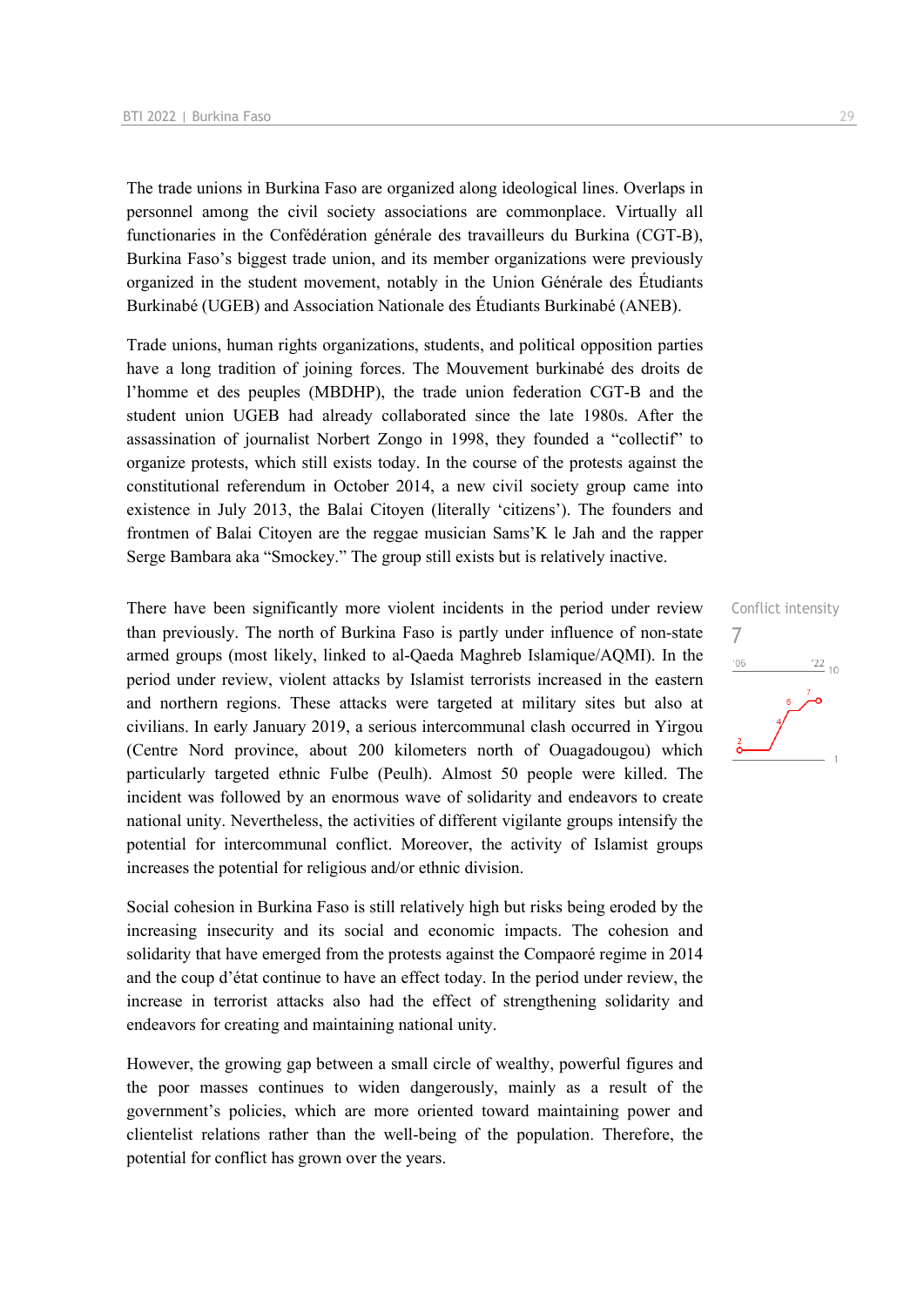During the period under review, many conflicts related to the mining sector, both industrial and artisanal gold mining. Currently, 15 industrial gold mines and 1 zinc mine are active; almost all of them have started within the last 15 years. Virtually all mines are accompanied by local conflicts between local communities, and particularly artisanal miners, on the one hand, and state and company security forces on the other. Particularly in the southwest, around the town of Gaoua, conflicts also emerge frequently related to artisanal mining, which are sometimes framed in ethnic terms.

# II. Governance Performance

#### **14 | Steering Capability**

The government has, by and large, adequately pursued strategic economic priorities that correspond with the normative framework in terms of striving for a market economy. Economic growth has been relatively consolidated during the period under review. As related to the PNDES (National Plan for Economic and Social Development, 2016 – 2020), the government has put emphasis on investment in the development of infrastructure, on promoting the agricultural and livestock sector, on (professional) education, and on water and health. A national steering committee and a permanent secretariat have been established to monitor and evaluate the implementation of the PNDES.

In the period under review, however, no significant socioeconomic or political reforms were introduced. With regard to the political system and democratization, it remains unclear how far the government's priority is to enhance political transformation and democratization or to stabilize its own power position. The deterioration of the security situation also distracts from development-related problems; security and conflict management have become the government's priorities but reactively instead of strategically and systematically.

COVID-19 and response measures have not seriously impacted the government's long-term development plans.

The government's "National Plan for Economic and Social Development (PNDES)" for the period of 2016-2020 focuses on the structural transformation of its economy and its people's welfare. To date, no reliable information on its implementation and achievement are available. However, it is obvious that Burkina Faso remains extremely sensitive to developments in the global markets and dependent on donors' goodwill, a situation that is aggravated by the structural constraints facing the country. Improvements in conditions are not expected in the

## **Ouestion** Score



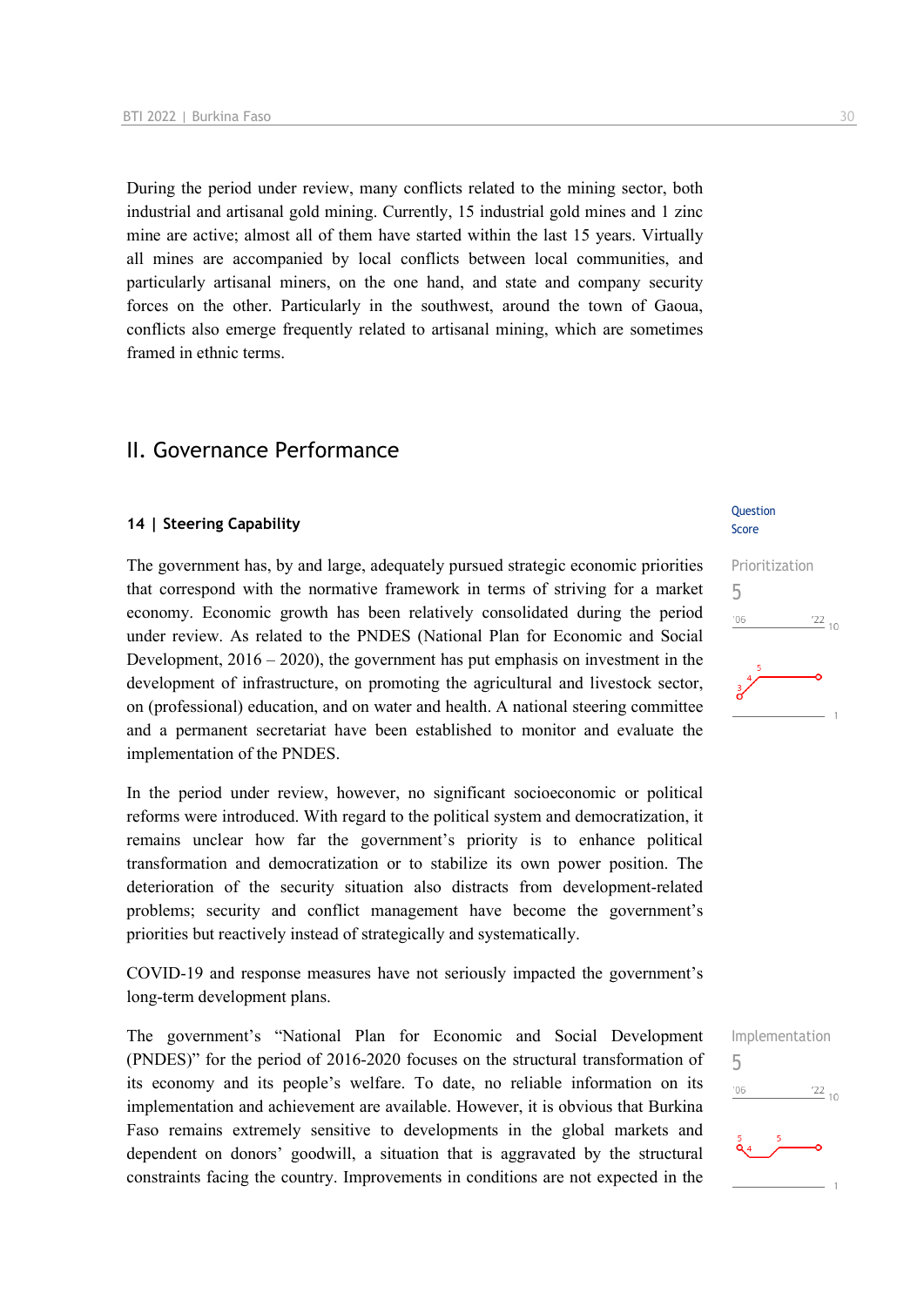short or medium term. On the contrary, the aggravation of insecurity, its impact on social development (closure of schools, health care and administration in certain locations), and high numbers of internal displaced have considerably increased constraints to the implementation of mid-and long-term development plans. In general, even if reforms are properly prepared and legally enacted, they often fail to become fully implemented. In many cases, the government simply does not have the required capacity to monitor results. Lack of qualified personnel is also a severe challenge. Poverty reduction measures have not been effective, and poverty levels remain high, and most social development indicators (health, education, gender equality, etc.) are, despite slight improvements, still alarming. Furthermore, decentralization and the strength of self-help initiatives mean that the implementation of measures is typically left to local institutions or organizations. In many cases, organizations' financial support is dependent on foreign donors, which relieves fiscal pressure on the state budget. Moreover, the effective impact of reforms is subject to the constraints of a global market economy. The COVID-19 pandemic does not seem to have a great impact on the government's implementation of policies.

Burkina Faso's path of transformation has long been characterized by partial and shortsighted democratic reforms that only go as far as necessary to address instances of social unrest and intense popular pressure. During the period under review, this trend seems to continue. However, it is still quite early to evaluate its policy learning performance. Moreover, the worsening security situation and preparations for the November 2020 national elections dominated the period under review. Still, it can be presumed that none of the policies implemented so far have fundamentally touched the underlying problem that prevents substantial democratization and social development: the continued grip on power exerted by a small elite unwilling to be held accountable for the abuses, corruption, and mismanagement, and fundamental social and economic inequality. On the contrary, the government seems to prioritize the fight against terrorism (which is reasonable) and external (donor) relations instead of tackling core internal structural problems. Institutional learning does not seem to have improved since the outbreak of the coronavirus pandemic.

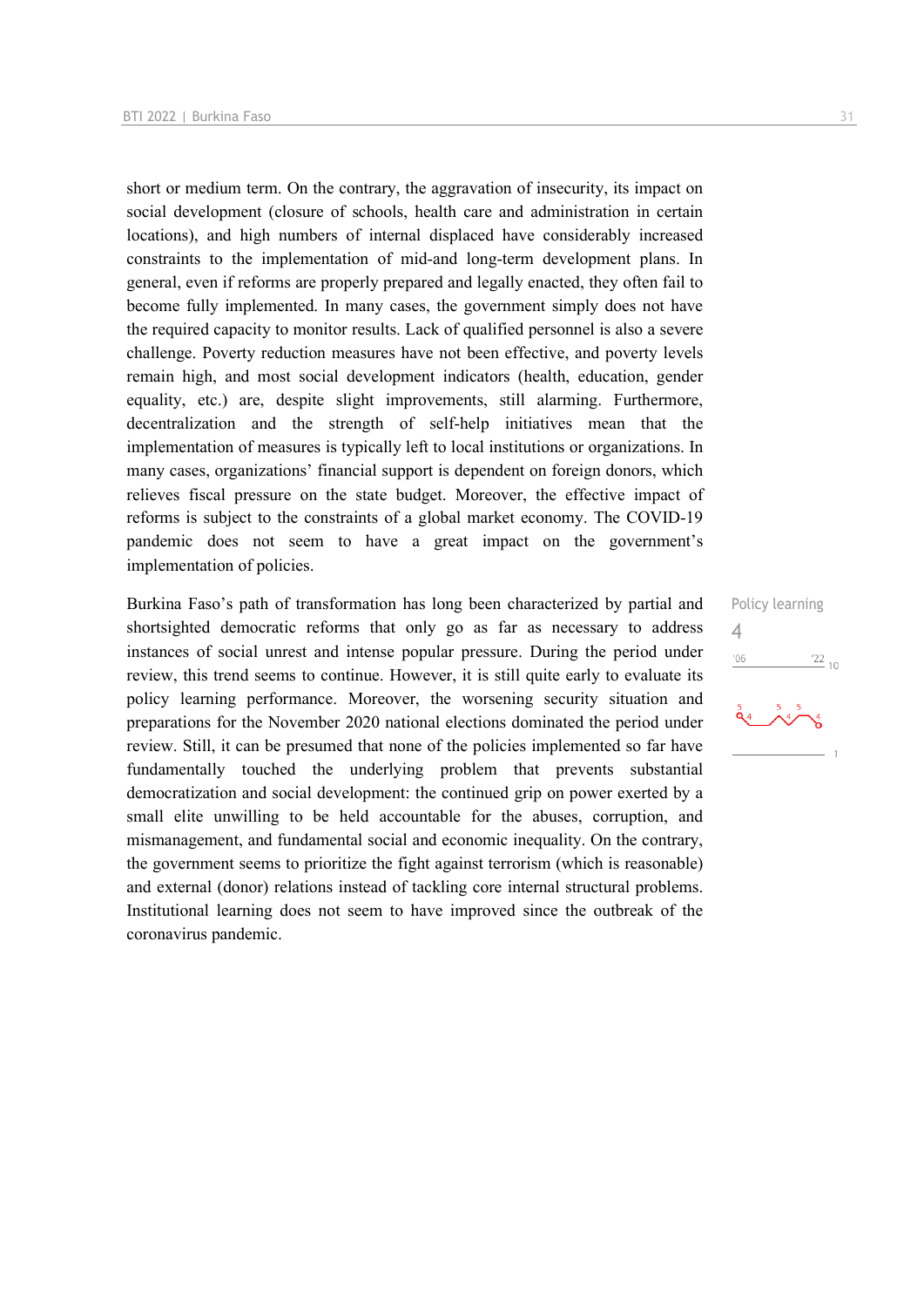#### **15 | Resource Efficiency**

Available human, financial and organizational resources are utilized efficiently in very few areas. Huge amounts of resources are wasted due to corruption, clientelism, favoritism, poor coordination, and the country's lack of infrastructure and official monitoring.

Moreover, the fillings of jobs or dismissals of public servants often serve favoritism or political motivations, hindering effective management. The country's youth, who as a whole are economically disenfranchised and lack adequate education and employment, have become increasingly frustrated with the selfish behavior of the political leadership and are essentially being ignored en masse as a valuable resource. In the period under review, this became, once more, visible in frequent protests by trade unions, students, and urban youth.

Officially, decentralization was designed to bring basic administration closer to the people. In practice, however, thin financial, technical and human resources severely limit the extent of local autonomy and improved efficiency in administration.

The country cannot manage the level of state debt on its own and has benefited and will continue to benefit from debt relief under the IMF and World Bank's Heavily Indebted Poor Countries initiative. According to the 2020 IMF review, all quantitative performance criteria and indicative targets have been met, as well as most structural benchmarks. Tax revenues have increased during the transition period, according to the IMF. The mining sector is an important source of taxes and non-tax state revenues, indicating Burkina Faso's dependency on and vulnerability with regard to world market developments.

On March 14, 2018, the International Monetary Fund (IMF) approved a new threeyear arrangement under the Extended Credit Facility (ECF) for Burkina Faso for Special Drawing Right (SDR) of about \$157.6 million in support of Burkina Faso's economic and financial reform program. On November 13, 2020, the fourth and fifth reviews of the ECF were completed. This unlocks access to about \$51.28 million in Special Drawing Right (SDR), bringing total disbursements to about \$152.58 million.

The public deficit has increased to 3.47% of GDP in 2019. Tax revenue increased slightly from 15.0% of GDP in 2017 to 15.4% in 2019. This modest increase was not sufficient to offset increases in the wage bill, transfers, and public investments. According to the IMF, revenue collection was significantly hampered by frequent labor disputes.

The overall deficit declined from almost 8% of GDP in 2017 to just over the WAEMU convergence criterion limit of 3% of GDP in 2019. At the same time, growth remained robust and largely resilient to the security crisis. The path of fiscal consolidation was disrupted in 2020, however, as the COVID-19 pandemic, and the

Efficient use of assets 3 $06'$  $\frac{22}{10}$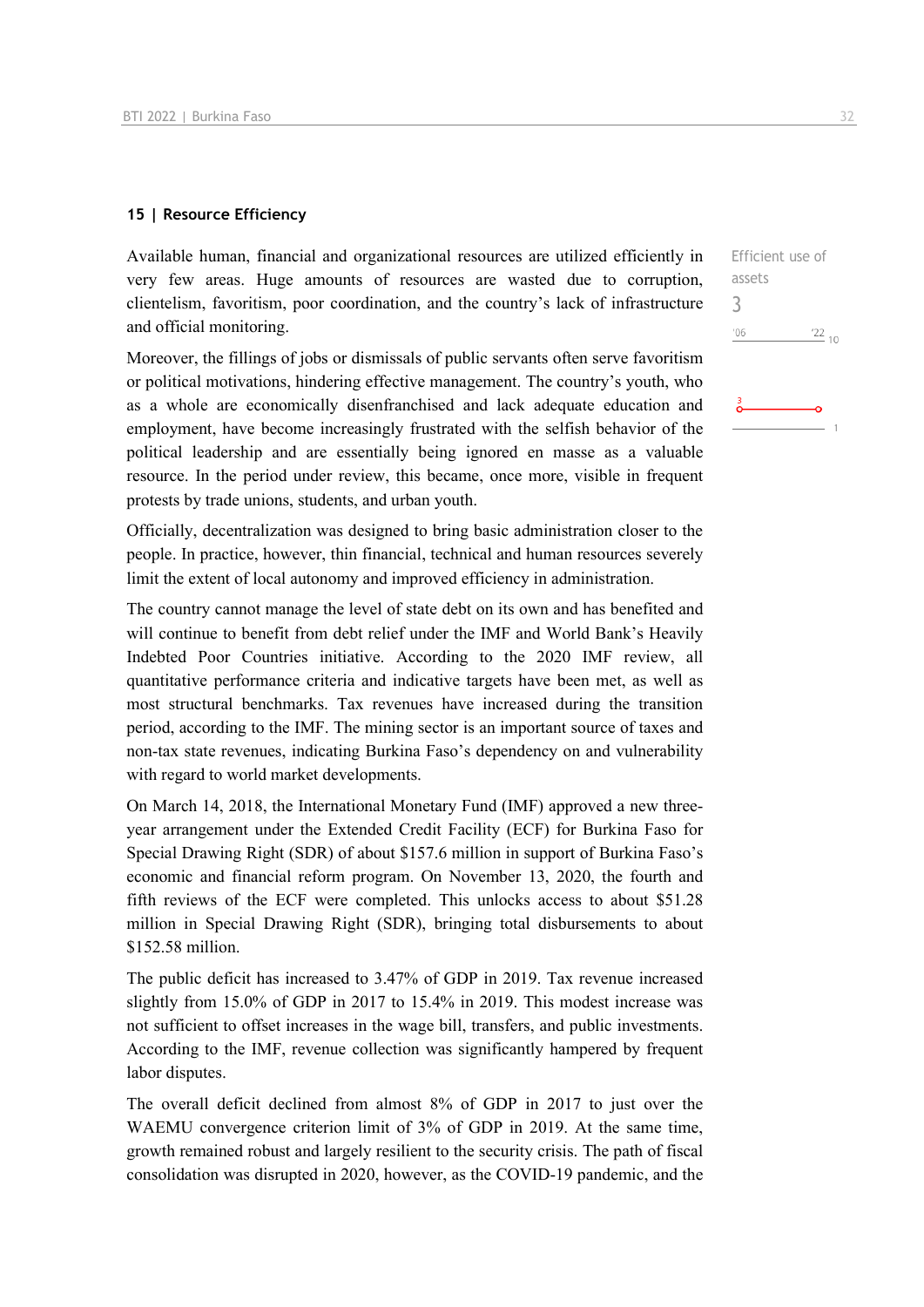security crisis to a lesser extent, negatively impacted growth and revenues. For 2020, the fiscal deficit is projected, according to the IMF, to widen to 5.3% of GDP, as opposed to 3% of GDP in the authorities' initial budget. Real GDP is also projected to decline by 2.8%.

The government revised the 2020 budget to address the socioeconomic impacts of COVID-19. Several measures have been taken under the revised budget. It is difficult to assess the extent to which reallocation of resources related to COVID-19 responses has occurred in an efficient and transparent manner.

The population's skepticism about reforms helps to explain the government's conflicting objectives, even in cases where it may show foresight in seeking necessary change. Too many times, the authorities have made vast promises of farreaching political reforms but have mostly failed to deliver. Peasants and urban employees fear, with good reason, that their efforts are misused to benefit only a small group of elites. Although the government does try to coordinate conflicting objectives and interests, it is not always successful. Effective institutions and mechanisms of coordination, both horizontally between the ministries, departments and other national agencies, and vertically between political and administrative levels, are virtually absent. The self-interest of powerful individuals and elites furthermore continues to hinder policy coordination.

Policy coordination has not been affected by the pandemic in 2020.

According to the national anti-corruption network (Réseau national de lutte anticorruption, REN-LAC), the majority of the population considers politics and administration in Burkina Faso fundamentally corrupt. REN-LAC is a civil society network created in 1997 by around 20 Burkinabé civil society organizations. It conducts and publishes annual surveys on the state of corruption in Burkina Faso and organizes workshops for civil society and public authorities. With lobbying, press and information campaigns, it aims to hold the government accountable. It collaborates with state authorities in terms of training and workshops (e.g., with the national authority fighting corruption and national polices).

The perception of corruption is widespread and the government's rhetoric and institutional action in fighting corruption is significant. Besides the Superior Authority of State Control (ASCE), an entity under the authority of the prime minister that merges the High Commission for the Coordination of Anti-Corruption Activities, the State Inspector General, and the National Commission for the Fight against Fraud, there is the Public Accounts Court, which audits the government's accounts and complements the functions of the ASCE, and the Regulatory Authority of Government Tenders, which monitors government contract processes. All of these bodies have comprehensive mandates, and they have already exposed corruption at different levels of government and administration. In almost no cases, however, have their findings or recommendations been followed by action. Though the law provides criminal penalties for official corruption, the government hardly implements it effectively.

Policy coordination 5  $106$  $\frac{22}{10}$ 

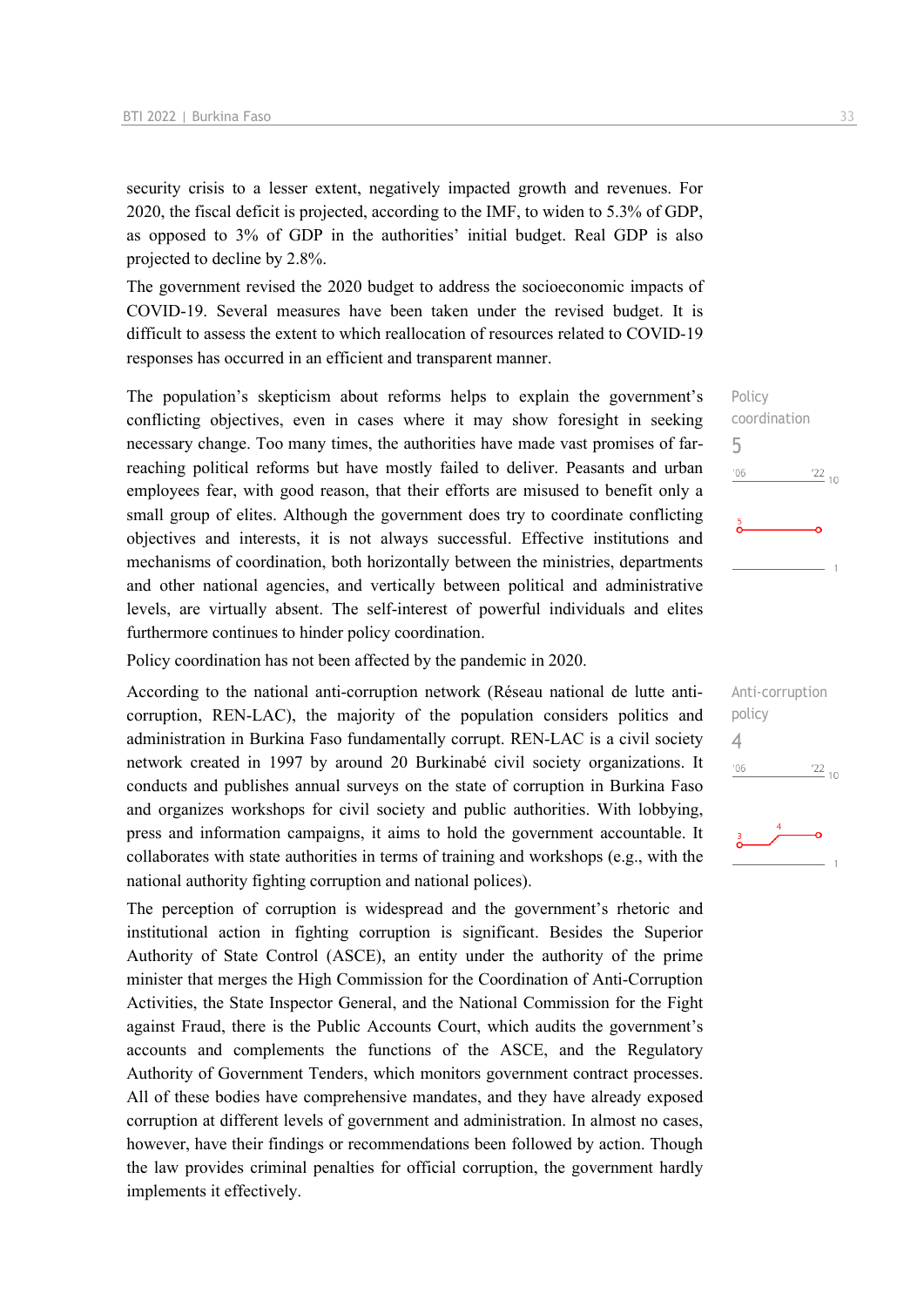Multilateral development cooperation financially supports the UNODC project, Accelerating UNCAC (UN Convention against Corruption) Implementation in Africa, to implement anti-corruption strategies in the police, gendarmerie and customs. Investigators and judges are trained to effectively prosecute corruption, in the anti-corruption authority and the court for economic and financial crimes.

There are few reliable public sources of information about corruption, and the media are often left to publish rumors and accusations. Few government agencies provide customer-friendly services (for example on websites), which seriously compromises citizens' ability to obtain information about government operations, including the proposed national budget. Laws or regulations guaranteeing information access do not exist; nor does a provision for the president and major officeholders to declare assets acquired during public service. In 2013, Burkina Faso was accepted as a compliant in the Extractive Industries Transparency Initiative (EITI). Within this context, civil society organizations were granted a structured mechanism for accessing powerful contacts within mining companies and government.

## **16 | Consensus-Building**

A consensus on the tenets of democracy is driven by opportunism rather than a deep conviction of the benefits of such a system. Consequently, further democratization has, so far, always been carried out only with reluctance and particularly in response to civil society pressure. The relatively broad range of actors that were united in the resistance against the September 2015 coup d'état, despite political disagreements among them, demonstrates a principal consensus on goals such as strengthening democratic institutions, and rejection of military rule. In the period under review, this was shown through broad support for national cohesion and solidarity in face of frequent terrorist attacks that was shared by opposition parties and critical civil society actors. However, the recent Afrobarometer survey indicates that, with the worsening security situation, confidence in democratic institutions and opposition to the military rule seem to have decreased.

Virtually all political actors (except for one party that is however not recognized officially) agree on the tenets of a market economy. However, the majority of the population hardly benefits from a socially responsible market economy but, in contrast, suffers from the negative effects of privatization, restructuring and liberalization. Consensus on democratic institutions turns out to be shared by a broader range of actors than on the market economy. A considerable share of civil society organizations is engaged in the enhancement of democracy, but not necessarily link it to a liberal market economy.

Consensus on goals 6 $\frac{22}{10}$  $'06$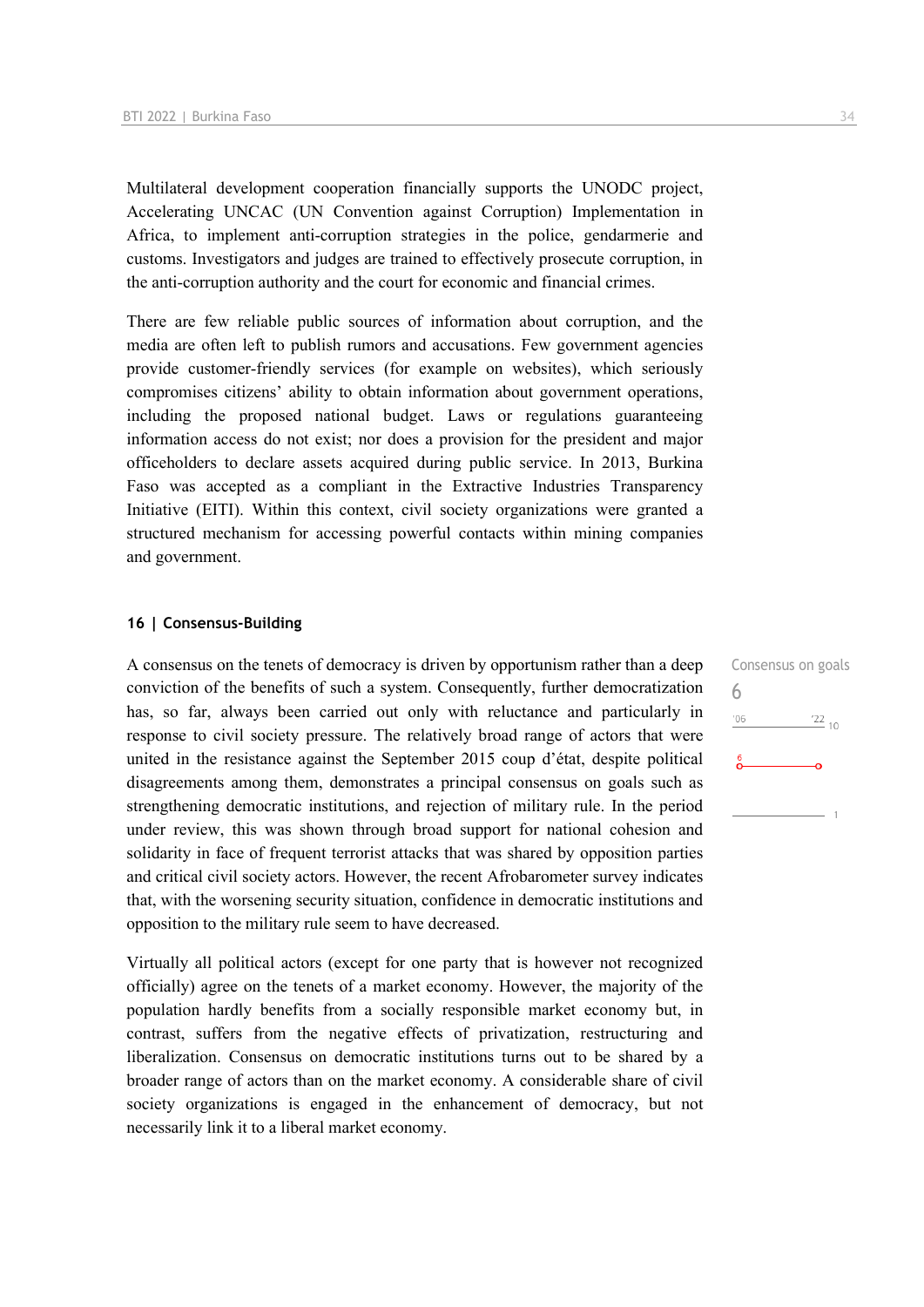Burkina Faso is still a more or less neo-patrimonial state, and politics is dominated by clientelism and political patronage. Within such a system, maintaining power becomes the primary or only objective for the political elite, and democratic reforms that could undermine this strategy will be circumvented by any means, which include exclusive access to the state's machinery and its financial resources. In such a system, real reformers are rare, though they have grown both in numbers and influence since the ousting of the Blaise Compaoré. In the period under review, non-state armed groups – Islamists in the north and the east, in particular – pose a serious threat both to security and democracy. The growing political power of the vigilante groups called "Koglweogo," who are heavily armed, could pose a threat to the state and its democratic institutions at some point. However, the Koglweogo evidence large regional differences and the majority do not hold anti-state attitudes but collaborate with state institutions. The groups also enjoy legitimacy within the population. Nevertheless, the growing availability of weapons in the country and the fact that armed actors have gained political power pose a threat to reforms.

Beyond that, large parts of the ruling elite, including both party politicians and wealthy businessmen, do not promote basic ideas of democracy, but mostly support democratic institutions as far as these serve their own interests. While the exact influence of businessmen on policy-making is unknown, it must be assumed that they do have some degree of veto power. The customary authorities (traditional chiefs), also play an important role, both within and parallel to the power structure.

It remains to be seen how far the current government, during its second term in office, will be willing and able to seriously push democratization forward.

In Burkina Faso, societal cleavages along socioeconomic, politico-ideological, and increasingly also ethnic lines are manifested in social conflicts or tensions. Political aspects of discontent have increasingly figured in demonstrators' social and economic grievances. The period under review revealed that state authorities not only lack conflict management capacities but are parties in conflicts themselves. This became obvious, for instance, in conflicts related to rents and housing in Ouagadougou and Bobo-Dioulasso; in a considerable march by the trade unions on September 16, 2019; and in numerous conflicts related to the mining sector.

Furthermore, at the local level, both political conflicts reflecting those on the national scale, and social tensions, for instance, related to land use and tenure between autochthon and migrant land users or farmers and herders, are frequent. In the period under review, government and state authorities were mainly concerned with political conflicts on the national level and the fight against terrorism, but increasingly acknowledged the relevance of local conflicts and grievances, too. This is an effect of increasing insecurity and increasing numbers of intercommunal conflicts, frequently framed in ethnic terms, in the north and increasingly in the east. Due to these increasingly violent events, many express concerns for intercommunal and national peace in Burkina Faso. In the period under review, the



Cleavage / conflict management 5 $-06$  $\frac{22}{10}$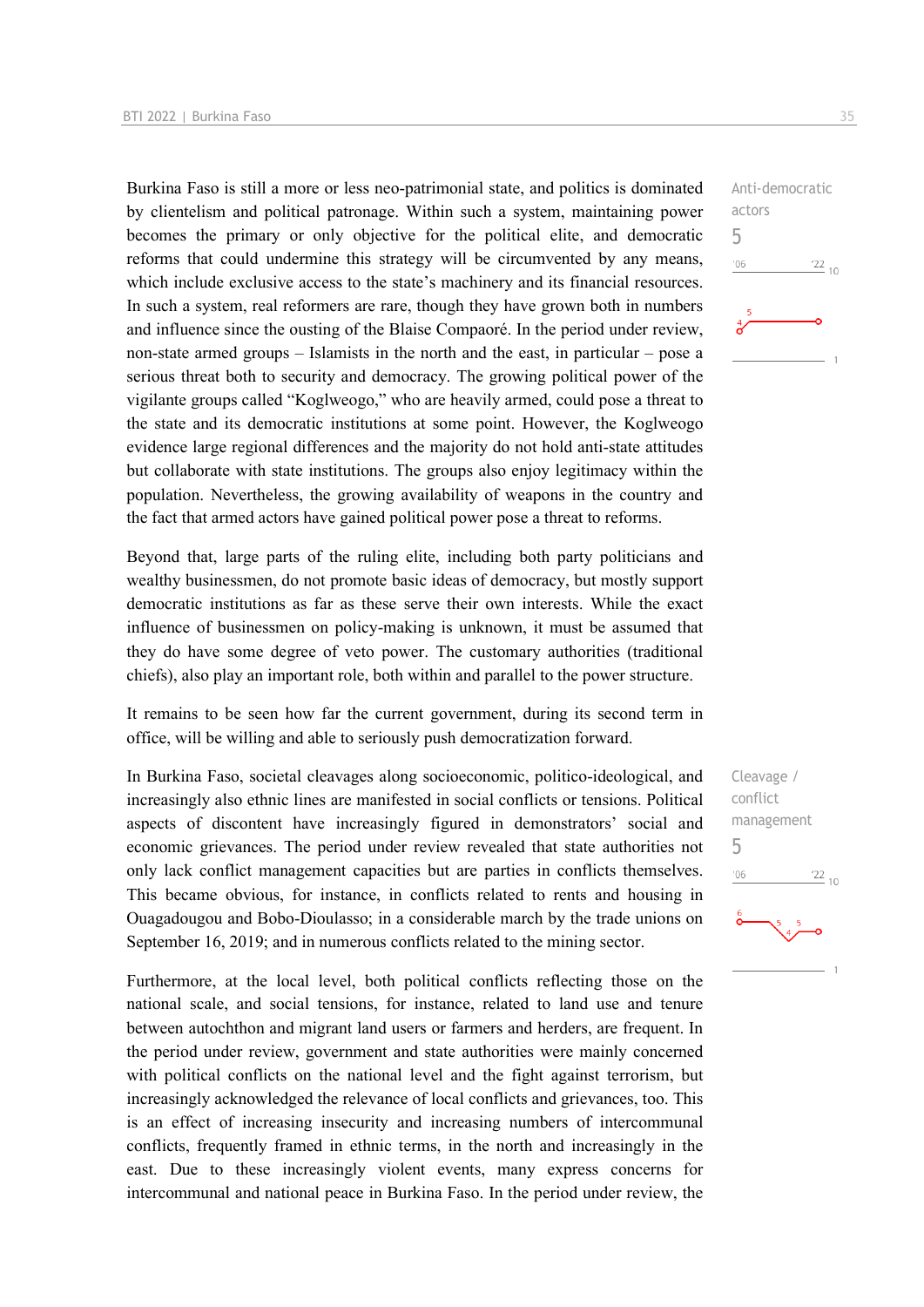authorities have begun to react to this with creating a department of "social cohesion" in the Ministry of Territorial Administration and Decentralization and establishing "neighborhood police" ("police de proximité"). It is yet too early to evaluate the effectiveness of these measures. However, the government has made an effort to improve management of local conflicts and cleavages.

While civil society participation is permitted in general, organizations' influence on the political leadership's democratization efforts becomes apparent only in situations when ignoring civil society would seriously endanger the government's power. Though in the protests that overthrew former President Blaise Compaoré in 2014, and in the transition period, particularly during the resistance against the coup d'état in September 2015, political (opposition) parties, including the now ruling MPP, and civil society organization have acted side by side and increasingly collaborated. This has decreased since Roch Marc Christian Kaboré and the MPP have seized power. In general, political and economic reforms in Burkina Faso are mainly the result of pressure from opposition parties and different civil society actors, primarily trade unions and professional associations, student associations, and human rights organizations. In this way all these groups exerted considerable influence over the political agenda. This influence touched not only economic and social welfare policy but also issues such as impunity, the judiciary, corruption, and others.

Civil society has not been involved in political decisions in response to COVID-19. On the contrary, measures taken to prevent the spread of the virus constrained civil society activities, particularly between mid-March and May 2020.

A straightforward strategy to deal with historical acts of injustice in Burkina Faso remains one of the most important steps toward further democratization and reconciliation of society. The political leadership, neither the previous regime nor the "new" one, has hardly started serious attempts at reconciliation. Burkina Faso has yet to establish anything resembling a truth and reconciliation commission, for example, to examine past human rights violations and, in particular, the circumstances of the assassinations of Thomas Sankara, Norbert Zongo and Dabo Boukary. Also, human rights violations and killings related to the protests in October 2014, the popular resistance against the coup d'état in September 2015 have not yet been fully and seriously investigated, as civil society organizations point out.

In the period under review, human rights violations by vigilante groups "Koglweogo" and the state-sponsored "Volontaires," as well as by the state security forces occurred, which thus far have neither been investigated nor prosecuted.

In March 2016, a "High Council for Reconciliation and National Unity" (Haut Conseil pour la Réconciliation et l'Unité Nationale, HCRUN) was officially installed. The body of 21 members has a five-year mandate and shall "shed light on 6

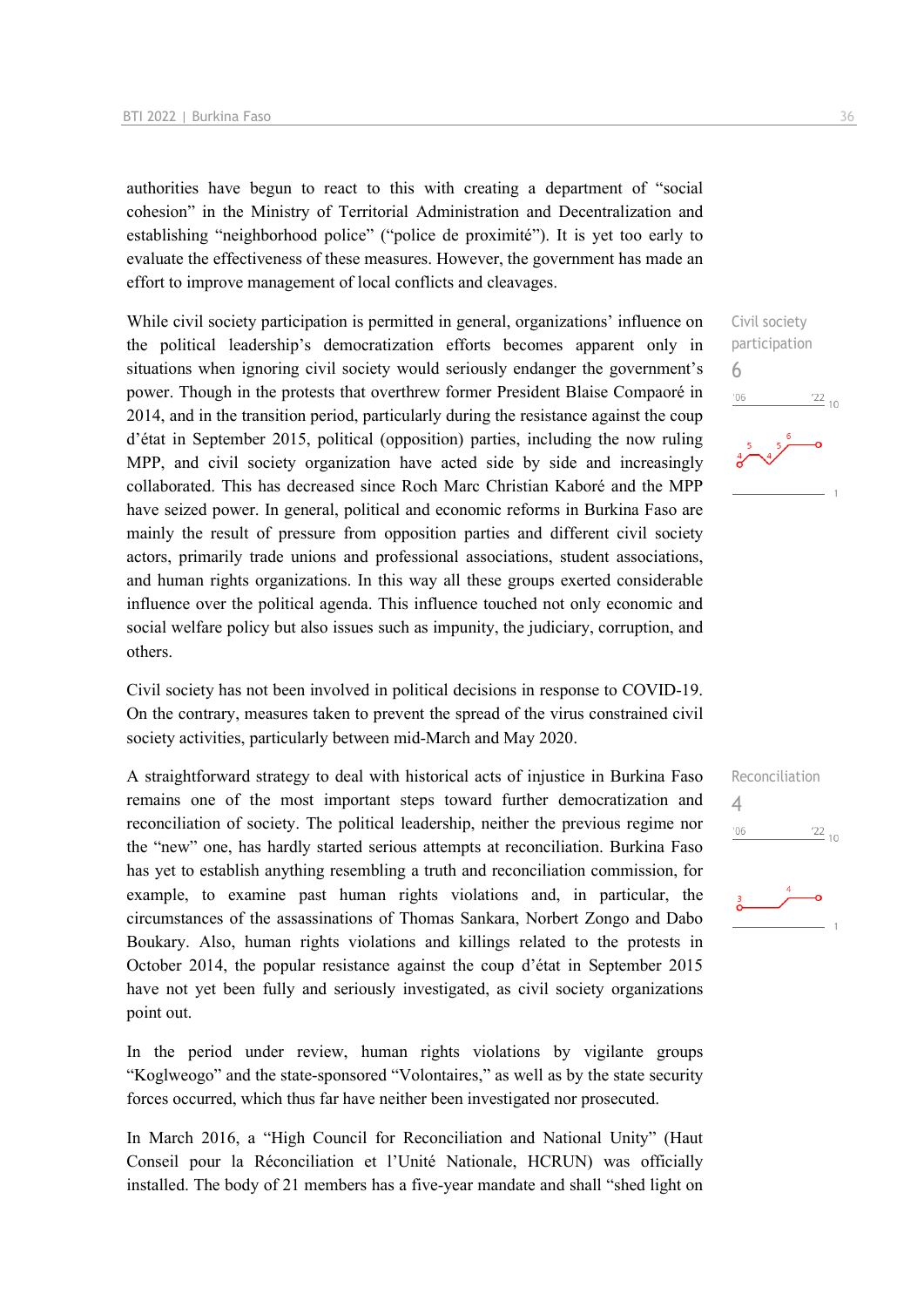crimes and all other kinds of severe human rights violations from 1960-2015" (meaning that potential human rights violations committed after the current government has seized power are not included).

Furthermore, in response to the increase in intercommunal conflicts across the country, the issue of "social cohesion" has been added to the Ministry of Territorial Administration and Decentralization's portfolio. A national strategy of social cohesion is supposed to be implemented for the period of  $2021 - 2013$ . To date, however, activities by the HCRUN and the ministry's department for social cohesion seem to be limited to occasional workshops, trainings and seminars.

#### **17 | International Cooperation**

Burkina Faso has advanced in implementing its development programs supported by the international community. A May 2012 debt sustainability analysis prepared by the World Bank and the IMF observed significant improvements in the authorities' capacity to manage debt, upgrading Burkina Faso's debt distress from "high" to "moderate." This allowed Burkina Faso to receive financing other than grants, providing both new opportunities and new challenges. In its 2015 analysis, however, the IMF emphasized that debt management capacity should be strengthened in the future. This was confirmed, once more, in the IMF country report released on October 29, 2020.

On March 14, 2018, the IMF approved a new three-year arrangement under the Extended Credit Facility (ECF) for Burkina Faso for about \$157.6 million in support of the country's economic and financial reform program. It aims at maintaining macroeconomic stability,

reducing poverty and creating fiscal space for priority spending. On November 13, 2020, the fourth and fifth reviews of the ECF were completed. This unlocks access to about \$51.28 million Special Drawing Right, bringing total disbursements under the SDR arrangement to about \$152.58 million.

The current development plan "plan national de développement économique et social est le nouveau référentiel de développement du Burkina Faso" (see 14.1) covers the period of 2016-2020. It is supported by the International Monetary Fund's (IMF) Extended Credit Facility (ECF).

Burkina Faso shows strong performance under the program despite the frequency of social unrest and adverse external shocks, which is mostly due to the threat of terrorist attacks. Burkina Faso's economic policy remains strongly dependent on international aid. In 2018, Burkina Faso received, according to the World Bank, \$1.110 billion (\$56.228 per capita) of net Official Donor Assistance (ODA). ODA remains at a very high level. Burkina Faso has benefited and will continue to benefit from debt relief under the Heavily Indebted Poor Countries Initiative.

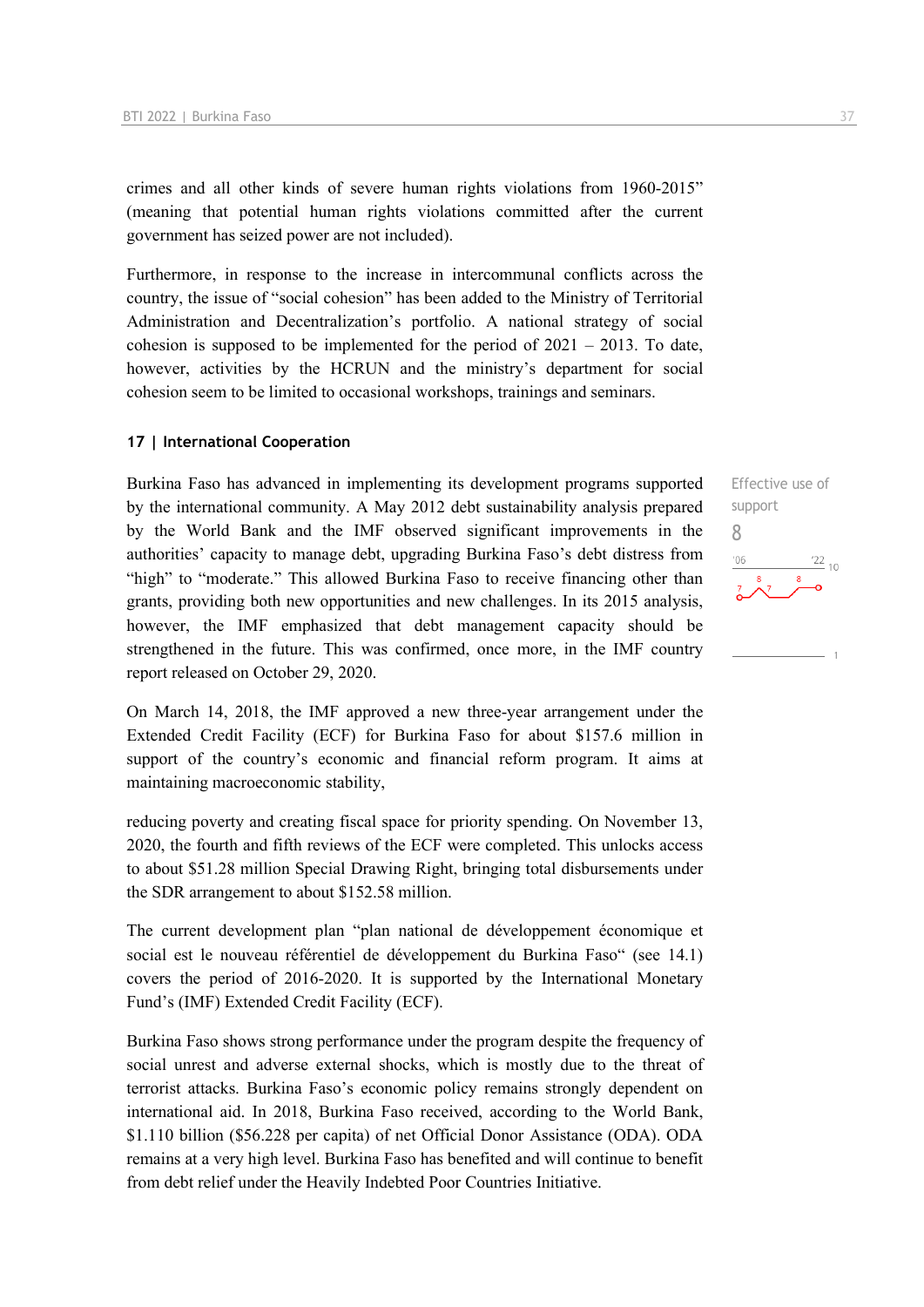On July 9, 2020, parliament approved the revised 2020 budget, which seeks to address the socioeconomic impacts of COVID-19. The revised budget included, according to the IMF, a wide array of measures to mitigate the effects of the coronavirus pandemic, such as the lowering of import duties and VAT for hygiene and health care goods and services critical to tackling COVID-19; lowering other selected tax rates; suspending government fees charged to informal sector operators; donating food and providing assistance to households and local small businesses.

Since coming into office in 2015, the current president and government have obtained some confidence with the international community. Burkina Faso ratified the Rome Statute of the International Criminal Court (ICC) in 2004 (but not the amendments to Articles 8 and 124) and the Agreement on Privileges and Immunities of the ICC in 2005. It has ratified most international treaties on human rights, such as the Convention against Torture (1999), the Convention for the Protection of All Persons from Enforced Disappearance (2009), the Convention on the Elimination of All Forms of Discrimination against Women (CEDAW, 1987), the Convention on Economic, Social, and Cultural rights (1999), the Convention on the Rights of Migrant Workers (2003), and the Convention on the Rights of Persons with Disabilities (2009).

In international environmental regimes, Burkina Faso is party to the Kyoto Protocol (2005) and has ratified the Paris Agreement of the UNFCCC (2016). As of 2019, it ratified international treaties on biodiversity, desertification, endangered species, hazardous waste, the law of the sea, marine life conservation, ozone layer protection and wetlands.

Almost all states in the industrialized world maintain diplomatic and development relationships with Burkina Faso. Increasing military cooperation might also be assessed as an indicator of Burkina Faso's perceived credibility. For instance, the United States and Burkina Faso engage in a number of military training and exchange programs (e.g., Flintlock), particularly in counter-terrorism. Burkina Faso hosts two regionally-oriented national schools financed by French cooperation, which take in trainees from third countries: ISEPC, the higher education institute for civil protection (Institut Supérieur D'Études de Protection Civile), and the technical military academy École militaire technique de Ouagadougou (EMTO). In addition, in the framework of Operation Barkhane, which was launched in August 2014, France has enforced a military presence in Burkina Faso (which is contested both in Europe and in the Sahel countries and has led to increasing anti-French resentment among the Burkinabé population). Operation Barkhane has now been flanked by the special operation Task Force Tabuka, in which several European countries are engaged to varying degrees. It operates fully in 2021 with a mandate of three years.

International credibility has not been affected by COVID-19 responses, as the pandemic hit Burkina Faso relatively less than it did other countries.

Credibility

 $\frac{22}{10}$ 

8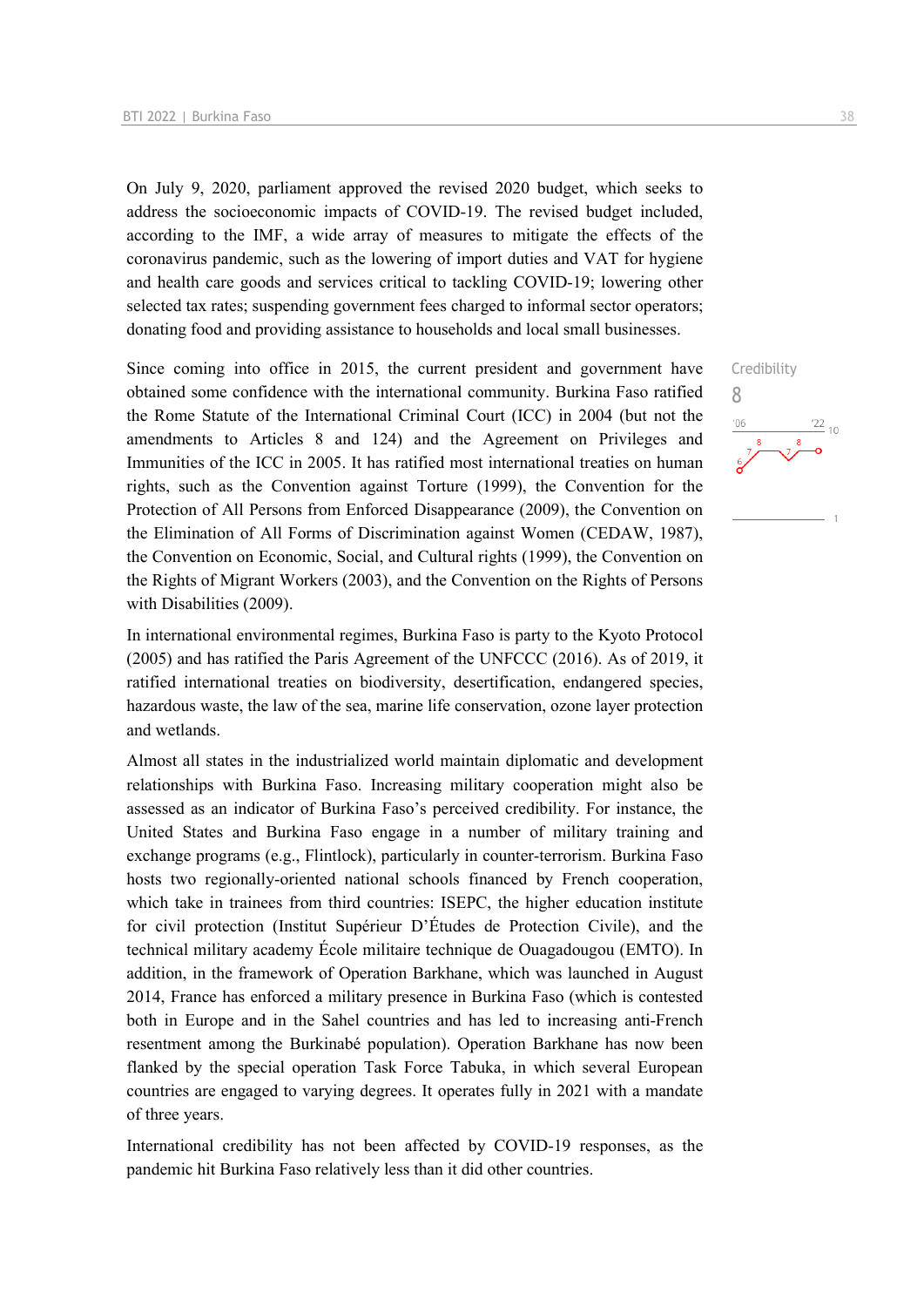Working within a regional context is a key element of Burkina Faso's statehood. More than 60 ethnic groups in the country have cross-border settlements; nomads and migrant workers depend on pastures and jobs in neighboring countries; the fight against desertification, non-state armed groups/terrorism and trafficking is impossible without regional collaboration; seaport access for landlocked Burkina Faso is dependent upon agreements with neighbors to the south; and the CFA franc pegs the country to other states with the same currency. The international fight against terrorism in the region further strengthened security cooperation with regional partners. Beginning in 2014, Burkina Faso, Mali, Niger, Chad and Mauretania, created the G5 du Sahel alliance. In February 2017, G5 Sahel states decided to set up a joint military force of 5,000 military and police forces to fight terrorism and criminal trafficking groups. In the period under review, cooperation within the G5 Sahel Joint Force have intensified, not least due to massive European reinforcement of the G5.

Despite the signing of the Agreement for Peace and Reconciliation in Mali in June 2015, insecurity continues to hamper conditions conducive for return of refugees to Mali. Nearly 20,000 Malian refugees still remain in Burkina Faso; most of them live in and around two consolidated camps in the Sahel region. Given the increasing insecurity in the region, it is possible that Malian refugees will continue to relocate to safer areas.

The African Regional Integration Index awards Burkina Faso a high level of commitment to regional integration, namely within the ECOWAS and under various pan-African integration frameworks, such as Agenda 2063 and the Abuja Treaty.

On September 14, 2019, Burkina Faso hosted the ECOWAS special summit on fighting terrorism in the Sahel. The governments of Chad and Mauretania, both members of the G5 but not of the ECOWAS, also participated in the summit. The summit was considered as potentially reinforcing regional cooperation of the G5 and the ECOWAS. The participating governments agreed upon a joint action plan and financial commitments to the fight against terrorism in the region.

Regional cooperation 9 $-06$  $\frac{22}{9}$ - 10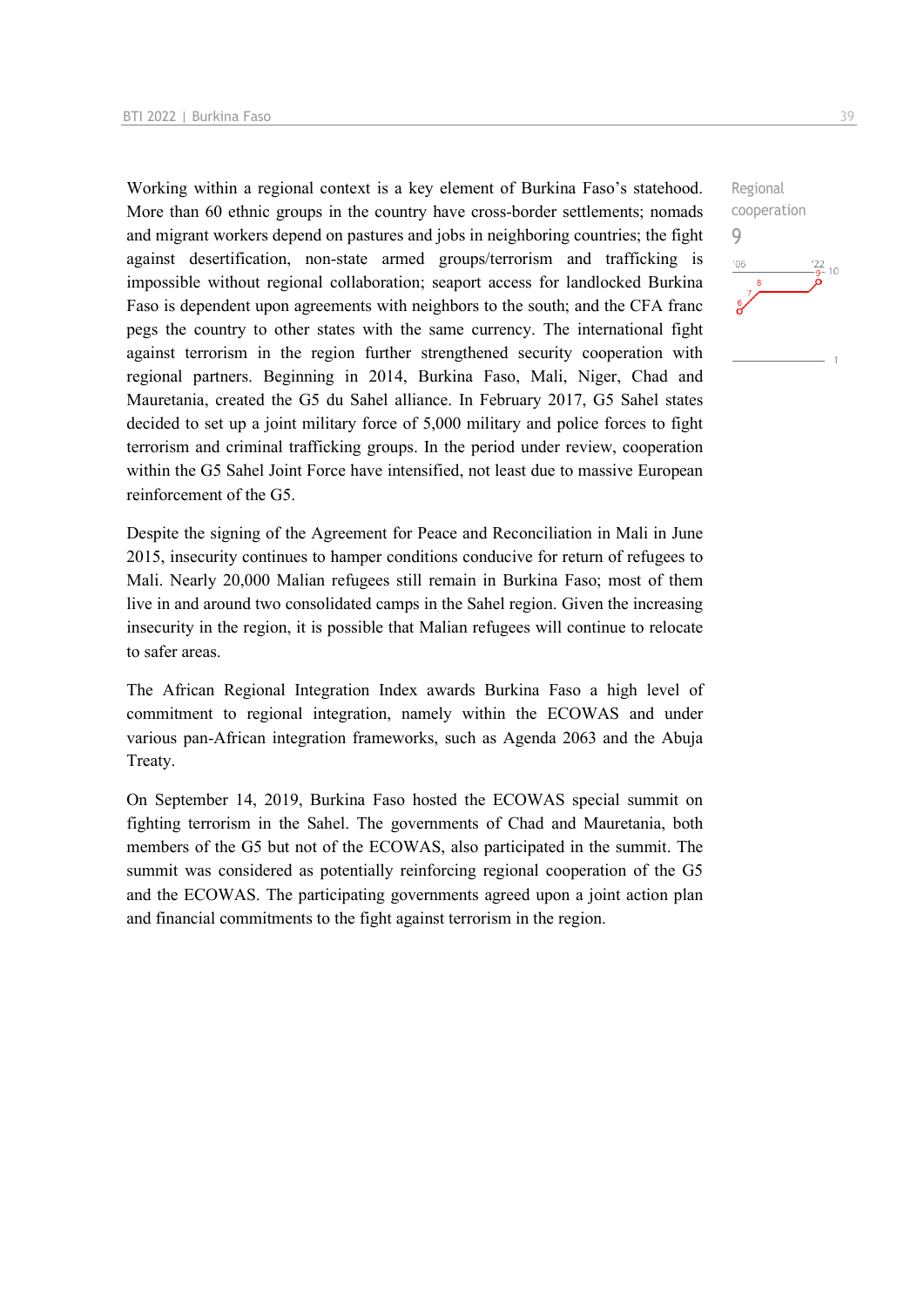# Strategic Outlook

The challenges Burkina Faso faces are enormous. Since decolonization, the political system has been characterized by putsches and military rule – half of this period was under Blaise Compaoré. Hopes for a fundamental political transition were quickly disappointed after Compaoré was ousted. Now that the current government has completed its first term in office, this disappointment is confirmed: Neither political nor socioeconomic fundamental changes are in sight. With regard to core problems, such as impunity, corruption and reprocessing of human rights violations, its achievements lag behind its ambitions. This is hardly surprising, given that many leading figures in politics, administration and business are the elites of the Compaoré regime.

In addition to this, the threat of various non-state armed groups, Islamists and criminals now poses a considerable risk to human, social and economic development. Moreover, intercommunal conflicts have increased in several regions, and are increasingly framed in ethnic terms.

The government faces several challenges at once. Security is a major challenge, not only with regard to the massive increase in attacks by mostly Islamist armed groups in the north and east, a significant increase in criminal attacks in the peripheral districts of Ouagadougou, and alarming human rights violations by state and non-state armed actors. Beyond this, the role of the selfdefense groups "Koglweogo" and the state-sponsored "Volontaires" remains difficult to assess from the outside.

A party system still has to be developed to make representative democracy possible. To date, party politics in Burkina Faso have mainly served as a way to secure access to state resources and their distribution to one's own clientele – and not as mechanisms for developing political will and political majorities. There must be a legal reappraisal of cases of murders and "disappearances" that probably were politically motivated – not only the well-known cases of Thomas Sankara and Norbert Zongo, but also those of a number of activists from among the student, human rights, and trade union movements. An important requirement for ensuring that future governments in Burkina Faso do not use the same violent methods to deal with opposition as those in the past have is clarification and public reexamination of these cases, and legal proceedings against the perpetrators and the politicians and military figures responsible.

Key issues that need to be addressed include democratic transformation; investigation of political and economic crimes and human rights violations; combating impunity and corruption; managing natural resources and economic growth in an inclusive way, so that all Burkinabé, and in particular the poor and marginalized, can benefit from the country's potential. The latter includes rethinking whether the more or less unrestricted promotion of the extractive sector will work out as a development strategy for a country that does features neither the institutional nor the human capacities to control the sector and benefit from it. The development effects that